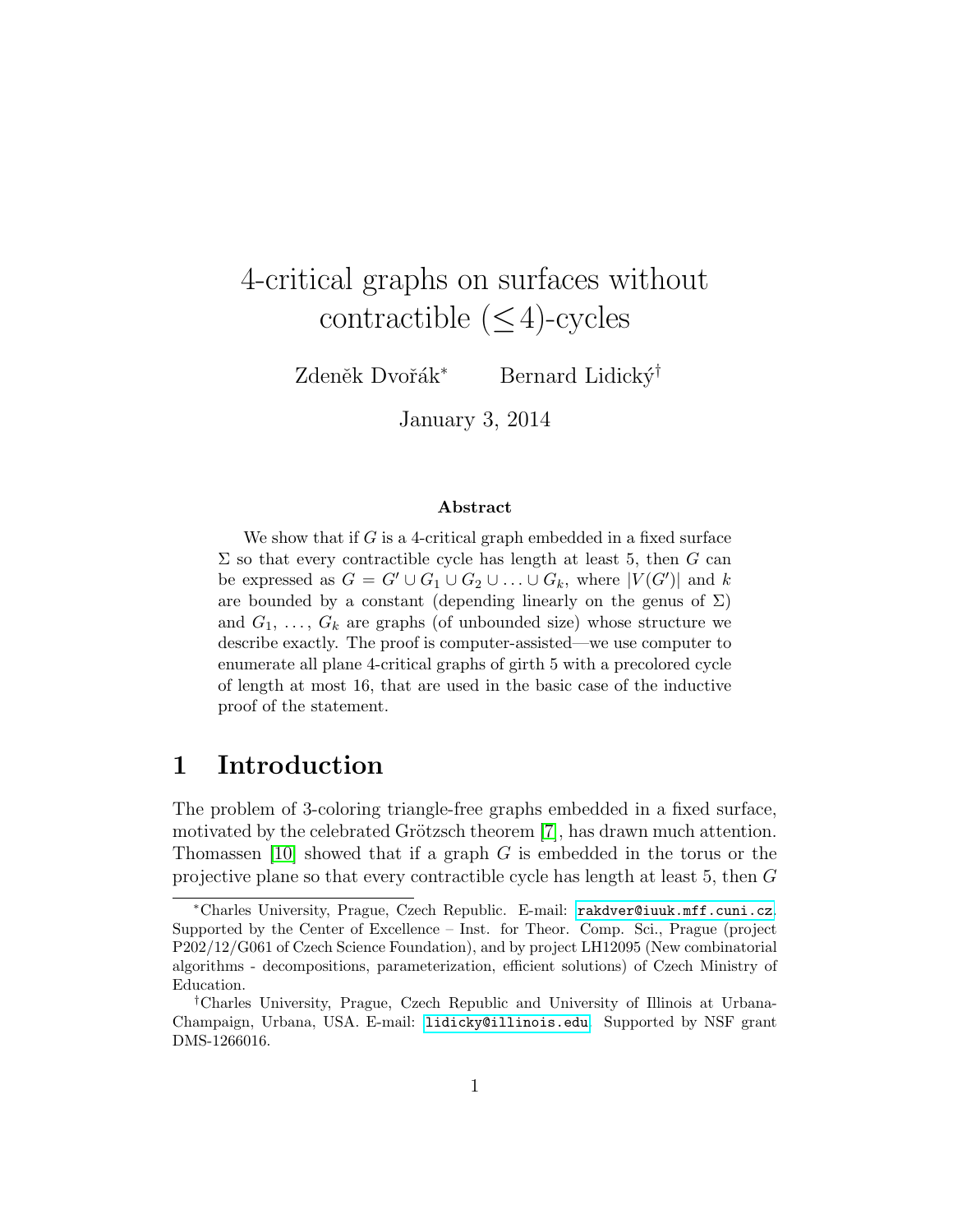is 3-colorable. Thomas and Walls [\[9\]](#page-51-1) showed that graphs of girth at least 5 embedded in the Klein bottle are 3-colorable and gave a description of all 4 critical graph on the Klein bottle without contractible cycles of length at most 4. Gimbel and Thomassen [\[6\]](#page-50-1) showed that graphs of girth 6 embedded in the double torus are 3-colorable and described triangle-free projective plane graphs that are not 3-colorable.

Recently, Dvořák, Král' and Thomas [\[5\]](#page-50-2) gave a structural description of 4-critical (i.e., minimal non-3-colorable) triangle-free graphs embedded in a fixed surface, and used this result to give a linear-time algorithm to decide 3-colorability of such graphs. In particular, this description implies the following.

<span id="page-1-0"></span>**Theorem 1** (Dvořák, Král' and Thomas  $[5]$ ). There exists an absolute constant K such that every 4-critical graph of girth 5 embedded in a surface of genus g has at most Kg vertices.

This improves a doubly-exponential bound by Thomassen [\[11\]](#page-51-2). Let us note that the linear bound was proved by Postle [\[8\]](#page-51-3) also for girth 5 and 3 list coloring. Somewhat unsatisfactorily, the bound on  $K$  given by Dvořák et al. [\[5\]](#page-50-2) is rather weak, proving that  $K < 10^{28}$  (we are not aware of any non-trivial lower bound, and suspect that  $K \approx 100$  should suffice). One of the reasons why this bound is so large is hidden in the handling of the basic case of the induction, where they prove that if  $G$  is a plane graph with exactly two faces  $C_1$  and  $C_2$  of length at most 4, all other cycles have length at least 5 and the distance between  $C_1$  and  $C_2$  is at least 1500000, then any precoloring of  $C_1$  and  $C_2$  extends to a proper coloring of G by three colors. In this paper, we give a computer-assisted proof showing that it suffices to assume that the distance between  $C_1$  and  $C_2$  is at least 4, which can be used to show that  $K < 10^{21}$ . We were originally hoping in a bigger improvement on K.

<span id="page-1-1"></span>**Theorem 2.** Let G be a plane graph and let  $C_1$  and  $C_2$  be faces of G of length at most 4, such that every cycle in G distinct from  $C_1$  and  $C_2$  has length at least 5. If the distance between  $C_1$  and  $C_2$  is at least 4, then every precoloring of  $C_1 \cup C_2$  extends to a proper 3-coloring of G.

Combining these results, we give a more precise description of the structure of the 4-critical graphs without contractible cycles of length at most 4 (a cycle is contractible if it separates the surface to two parts and at least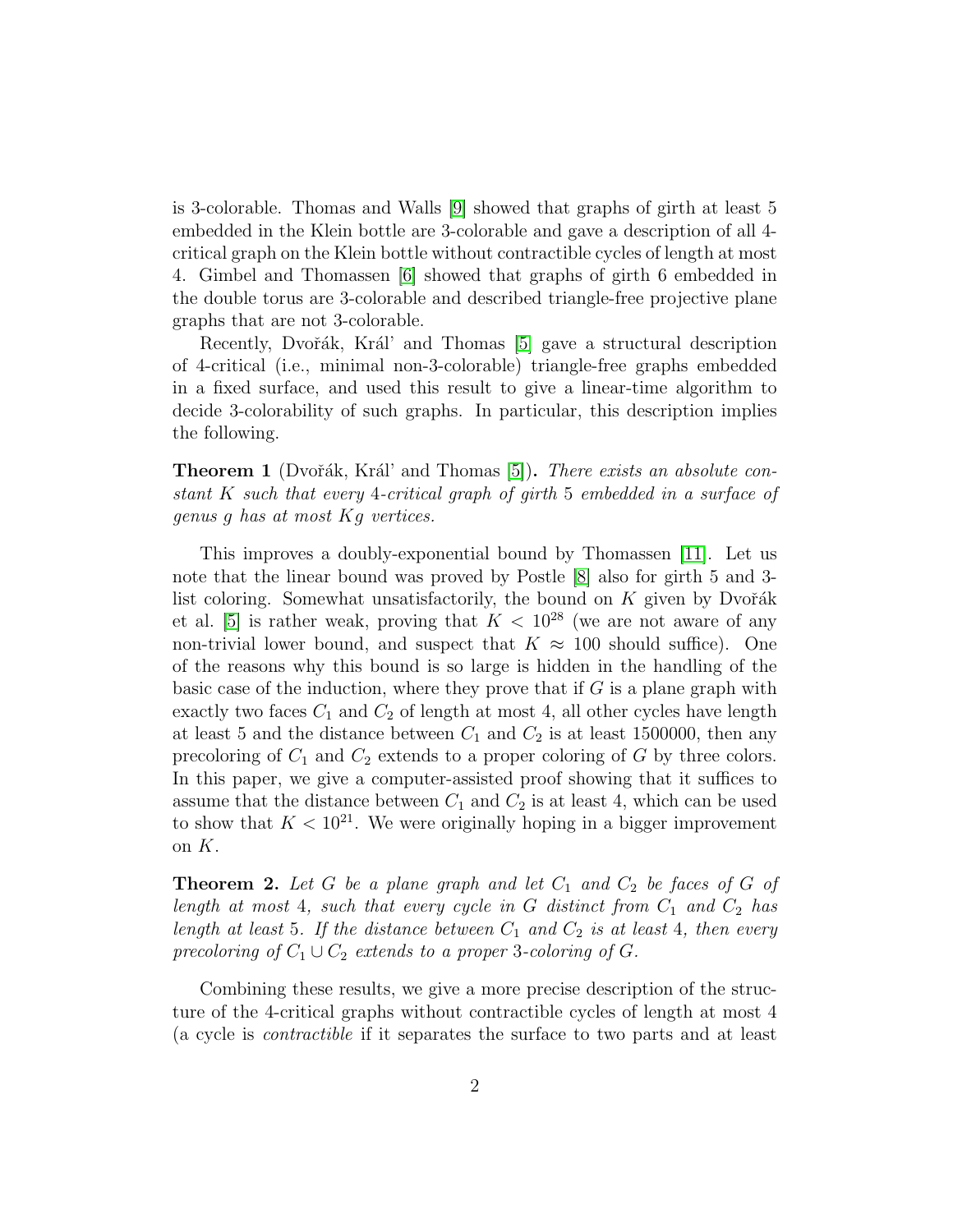one of them is homeomorphic to the open disc). Thomassen [\[10\]](#page-51-0) showed that every graph of girth at least 5 embedded in the projective plane or in the torus is 3-colorable. Actually, he proved a stronger claim that enables him to apply induction: every graph embedded in the projective plane or in the torus so that all contractible cycles have length at least 5 (but there may be non-contractible triangles or 4-cycles) is 3-colorable. Thus, it might seem possible to strengthen Theorem [1](#page-1-0) by allowing non-contractible triangles or 4-cycles. However, Thomas and Walls [\[9\]](#page-51-1) exactly characterized 4-critical graphs embedded in the Klein bottle so that no contractible cycle has length at most 4, showing that there are infinitely many such graphs.

Let  $\mathcal C$  be the class of plane graphs that can be obtained from a cycle of length 4 by a finite number of repetitions of the following operation: given a graph with the outer face  $v_1v_2v_3v_4$  of length 4 such that  $v_1$  and  $v_3$  have degree two, add new vertices  $v'_2$ ,  $v'_3$  and  $v'_4$  and edges  $v_1v'_2$ ,  $v'_2v'_3$ ,  $v'_3v'_4$ ,  $v'_4v_1$  and  $v_3v'_3$ , and let  $v_1v'_2v'_3v'_4$  be the outer face of the resulting graph. Examples of elements of  $\mathcal C$  are the 4-cycle, and the graphs  $Z_3$  in Figure [1,](#page-5-0)  $A_{11}$  in Figure [11](#page-22-0) and  $Z_3A_{11}a$  and  $Z_3A_{11}b$  in Figure [15.](#page-27-0) Let  $\mathcal{C}'$  be the class of graphs obtained from those in  $\mathcal C$  by adding a chord joining the pair of vertices of degree two in both of the 4-faces (thus introducing 4 triangles). Each graph in  $\mathcal{C}'$  can be embedded in the Klein bottle by putting crosscaps on both newly added chords; the 4-faces of a graph in  $\mathcal C$  thus become 6-faces in such an embedding of the corresponding graph in  $\mathcal{C}'$ .

Thomas and Walls [\[9\]](#page-51-1) proved that a graph embedded in the Klein bottle without contractible  $(\leq 4)$ -cycles is 4-critical if and only if it belongs to C'. We extend this result to other surfaces.

<span id="page-2-0"></span>**Theorem 3.** There exists a function  $f(g) = O(g)$  with the following property. Let G be a 4-critical graph embedded in a surface  $\Sigma$  of genus g so that every contractible cycle has length at least 5. Then G contains a subgraph H such that

- $|V(H)| \leq f(g)$ , and
- if F is a face of H that is not equal to a face of G, then F has exactly two boundary walks, each of the walks has length 4, and the subgraph of G drawn in the closed region corresponding to F belongs to  $\mathcal{C}$ .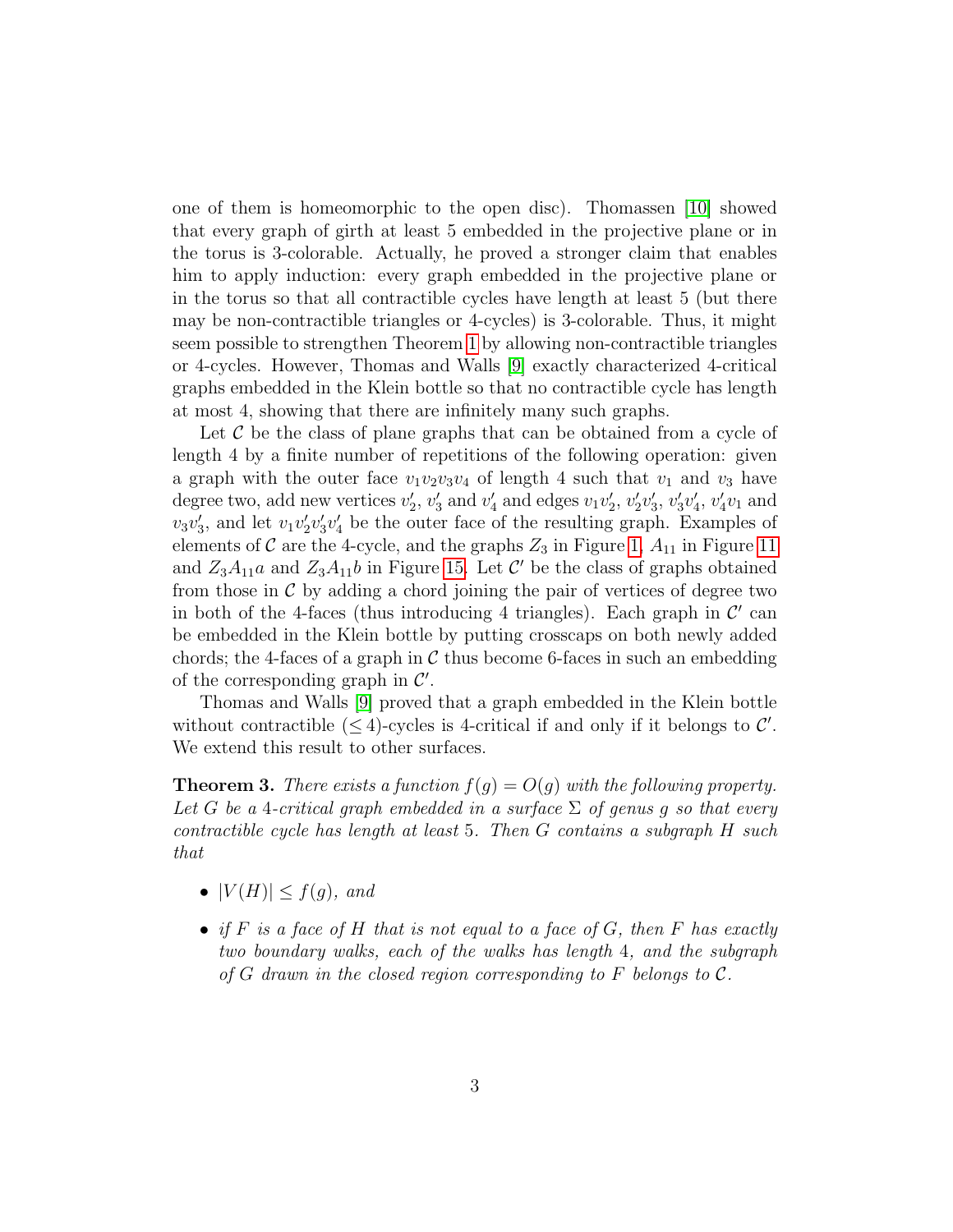## 2 Preliminaries

In order to state more technical results necessary to prove Theorems [2](#page-1-1) and [3,](#page-2-0) we need a few definitions. The graphs considered in this paper are undirected and without loops and parallel edges. By a coloring of a graph we always mean a proper 3-coloring. By the genus  $q(\Sigma)$  of a surface  $\Sigma$  we mean the Euler genus, i.e.,  $2h + c$ , where h is the number of handles and c is the number of crosscaps attached to the sphere in order to create  $\Sigma$ . If G is a graph embedded in  $\Sigma$ , a *face* F of G is a maximal connected open subset of  $\Sigma - G$ . Sometimes, we also let F stand for the subgraph of G consisting of the edges of G contained in the closure of F. We let  $\ell(F)$  be the sum of the lengths of the boundary walks of  $F$  in  $G$ .

A graph G is k-critical if G is not  $(k-1)$ -colorable, but every proper subgraph of G is  $(k - 1)$ -colorable. A well-known result of Grötzsch [\[7\]](#page-50-0) states that all triangle-free planar graphs are 3-colorable, i.e., there are no planar triangle-free 4-critical graphs. Since the cycles of length 4 can be easily eliminated, the main part of the proof of Grötzsch's theorem concerns graphs of girth 5. Generalizing this result, Thomassen [\[11\]](#page-51-2) proved that there exists a function  $f$  such that every 4-critical graph of girth 5 and genus  $g$  has at most  $f(g)$  vertices (where f is double-exponential in g), and thus the number of such graphs is finite. This was later improved by Dvořák et al.  $[5]$ , by showing that the number of vertices of such a graph is at most linear in  $q$  (Theorem [1\)](#page-1-0). Both the original result of Thomassen and its improvement allow a bounded number of vertices to be precolored. To state this generalization, we need to extend the notion of a 4-critical graph.

There are two natural ways one can define a critical graph with precolored vertices. Consider a graph G and a subgraph (not necessarily induced)  $S \subseteq$ G. We call G strongly S-critical if there exists a coloring of S that does not extend to a coloring of  $G$ , but extends to a coloring of every proper subgraph  $G' \subset G$  such that  $S \subseteq G'$ . We say that G is S-critical if for every proper subgraph  $G' \subset G$  such that  $S \subseteq G'$ , there exists a coloring of S that does not extend to a coloring of  $G$ , but extends to a coloring of  $G'$ . We call a (strongly) S-critical graph G nontrivial if  $G \neq S$ . Note that every strongly S-critical graph is also S-critical, but the converse is false (for example, if G is a cycle S with two chords, then  $G$  is S-critical, but not strongly S-critical). Also, G is  $\emptyset$ -critical (or strongly  $\emptyset$ -critical) if and only if G is 4-critical.

Dvořák et al. [\[5\]](#page-50-2) bounded the size of critical graphs as follows: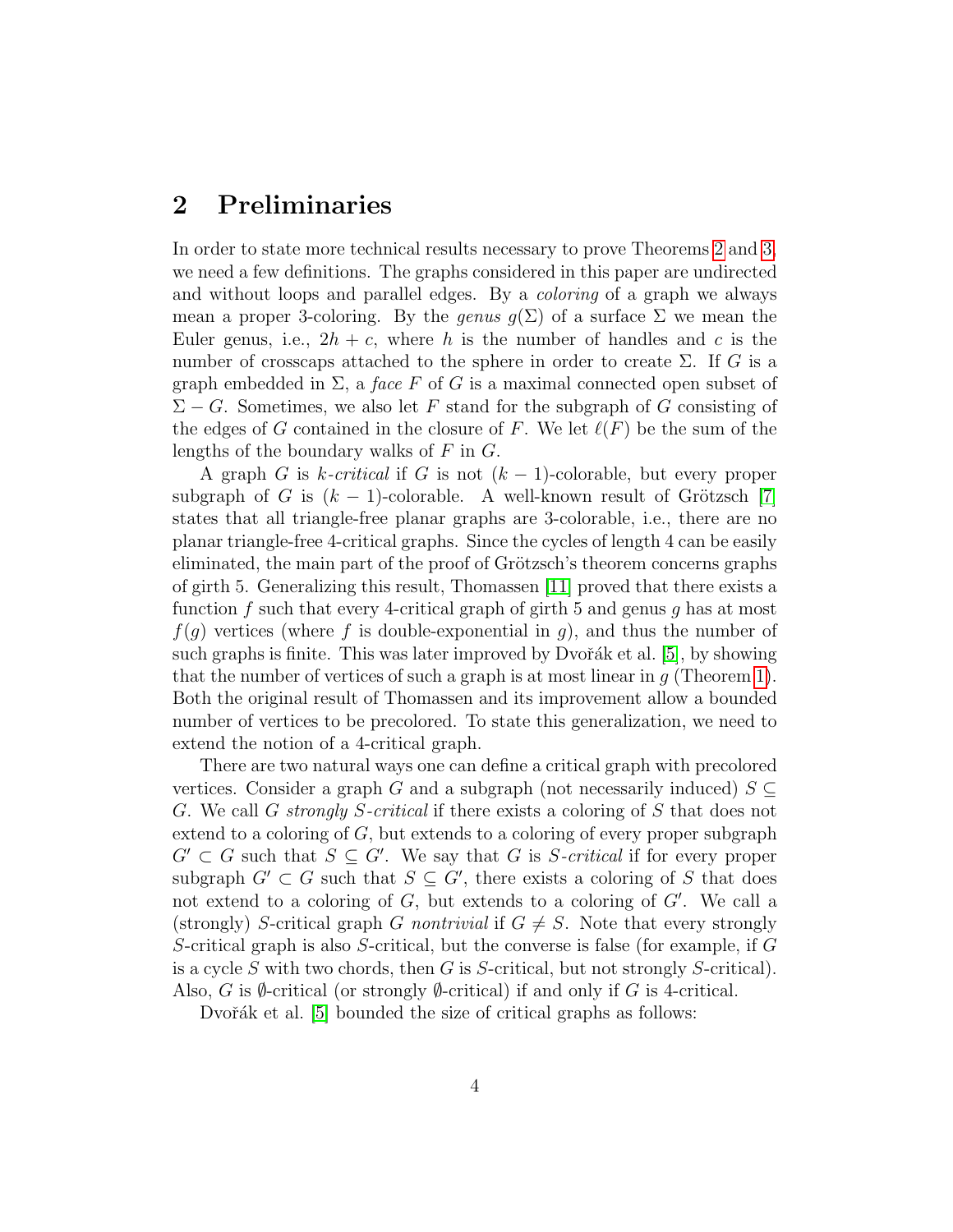<span id="page-4-1"></span>**Theorem 4** (Dvořák et al. [\[5\]](#page-50-2)). Let  $K = 10^{28}$ . Let G be a graph embedded in a surface  $\Sigma$  of genus g and let  $\{F_1, F_2, \ldots, F_k\}$  be a set of faces of G such that the open region corresponding to  $F_i$  is homeomorphic to the open disk for  $1 \leq i \leq k$ . If G is  $(F_1 \cup F_2 \cup \ldots \cup F_k)$ -critical and every cycle of length of at most 4 in G is equal to  $F_i$  for some  $1 \leq i \leq k$ , then

$$
|V(G)| \leq \ell(F_1) + \ldots + \ell(F_k) + K(g+k).
$$

Let us note that such a claim does not hold without the restriction on the cycles of length 4, since Youngs [\[13\]](#page-51-4) gave a construction of an infinite family of 4-critical triangle-free graphs that can be embedded in any surface distinct from the sphere.

Analogously, we will prove a generalization of Theorem [3](#page-2-0) allowing a bounded number of precolored vertices (Theorem [25\)](#page-47-0). It is easy to reduce the proof to the case that  $\Sigma$  is the sphere and exactly two cycles are precolored. In this case, we say that the graph is embedded in the cylinder, and we call the precolored cycles the boundaries of the cylinder. In fact, it suffices to consider the case that both boundaries have length at most 4. By cutting along cycles of length at most 4, such a graph decomposes to a possibly large number of graphs embedded in the cylinder such that the only cycles of length at most 4 are the boundaries. The main part of our proof is based on an enumeration of such graphs:

<span id="page-4-0"></span>**Theorem 5.** Let G be a connected graph embedded on the cylinder with distinct boundaries  $C_1$  and  $C_2$  such that  $\ell(C_1), \ell(C_2) \leq 4$  and every cycle in G distinct from  $C_1$  and  $C_2$  has length at least 5. If G is  $(C_1 \cup C_2)$ -critical, then G is isomorphic to one of the graphs drawn in Figures [1](#page-5-0) and [2.](#page-6-0)

It is straightforward to check that the distance between the boundaries in the described critical graphs is at most three; hence, Theorem [5](#page-4-0) implies Theorem [2.](#page-1-1)

Theorem [5](#page-4-0) is proved by the method of reducible configurations: Considering a graph  $G$  on the cylinder in that the distance between the boundaries  $C_1$  and  $C_2$  is at least 5, we find a *reducible configuration*—a subgraph that enables us to transform G to a smaller graph H that is nontrivial  $(C_1 \cup C_2)$ critical if and only if G is nontrivial  $(C_1 \cup C_2)$ -critical. If H does not contain cycles of length at most 4 distinct from  $C_1$  and  $C_2$ , then we argue that H is not one of the graphs enumerated in Theorem [5,](#page-4-0) thus showing that G is not  $(C_1 \cup C_2)$ -critical. Otherwise, we cut H along the cycles of length at most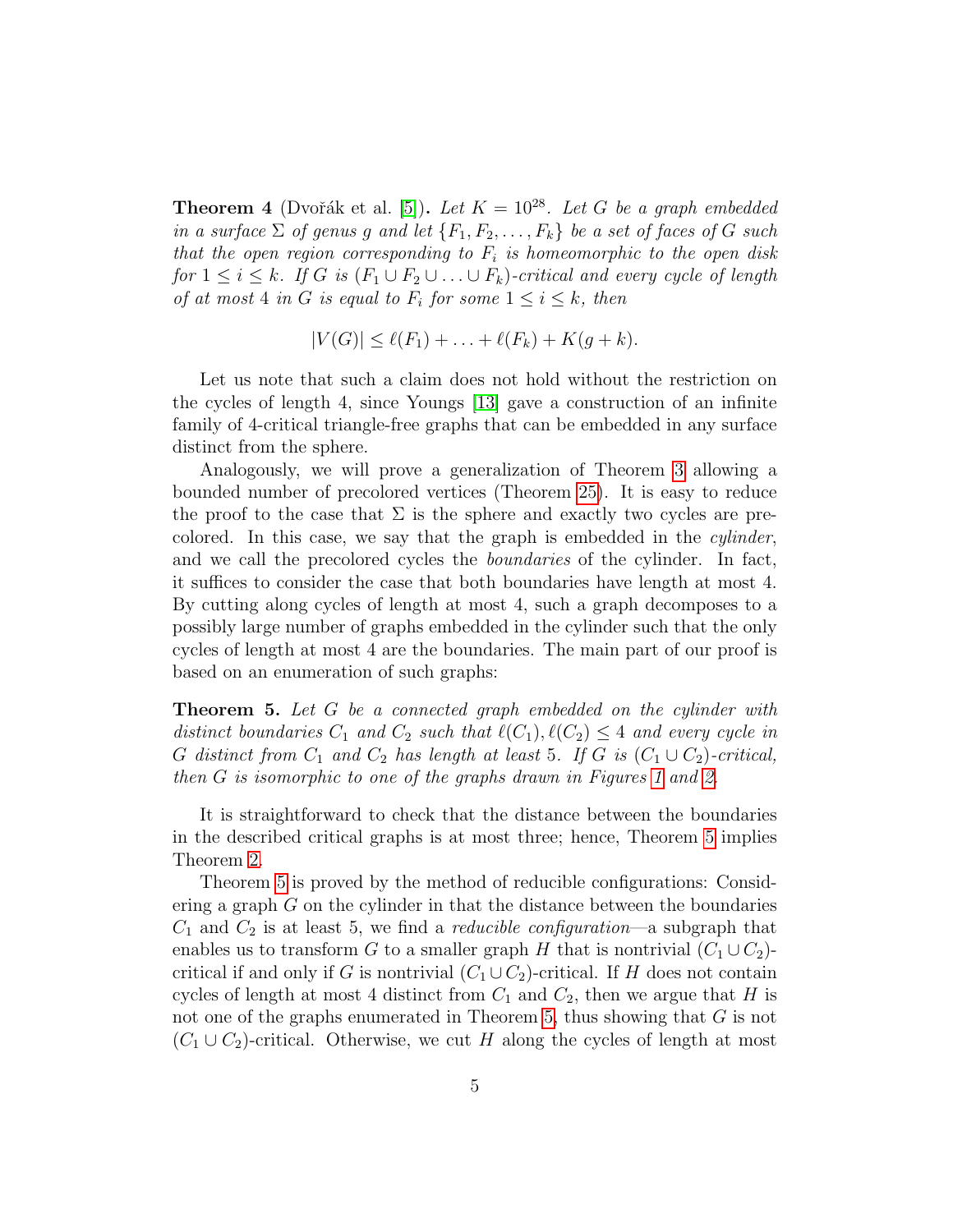

<span id="page-5-0"></span>Figure 1: Critical graphs on the cylinder, bounded by 4-cycles.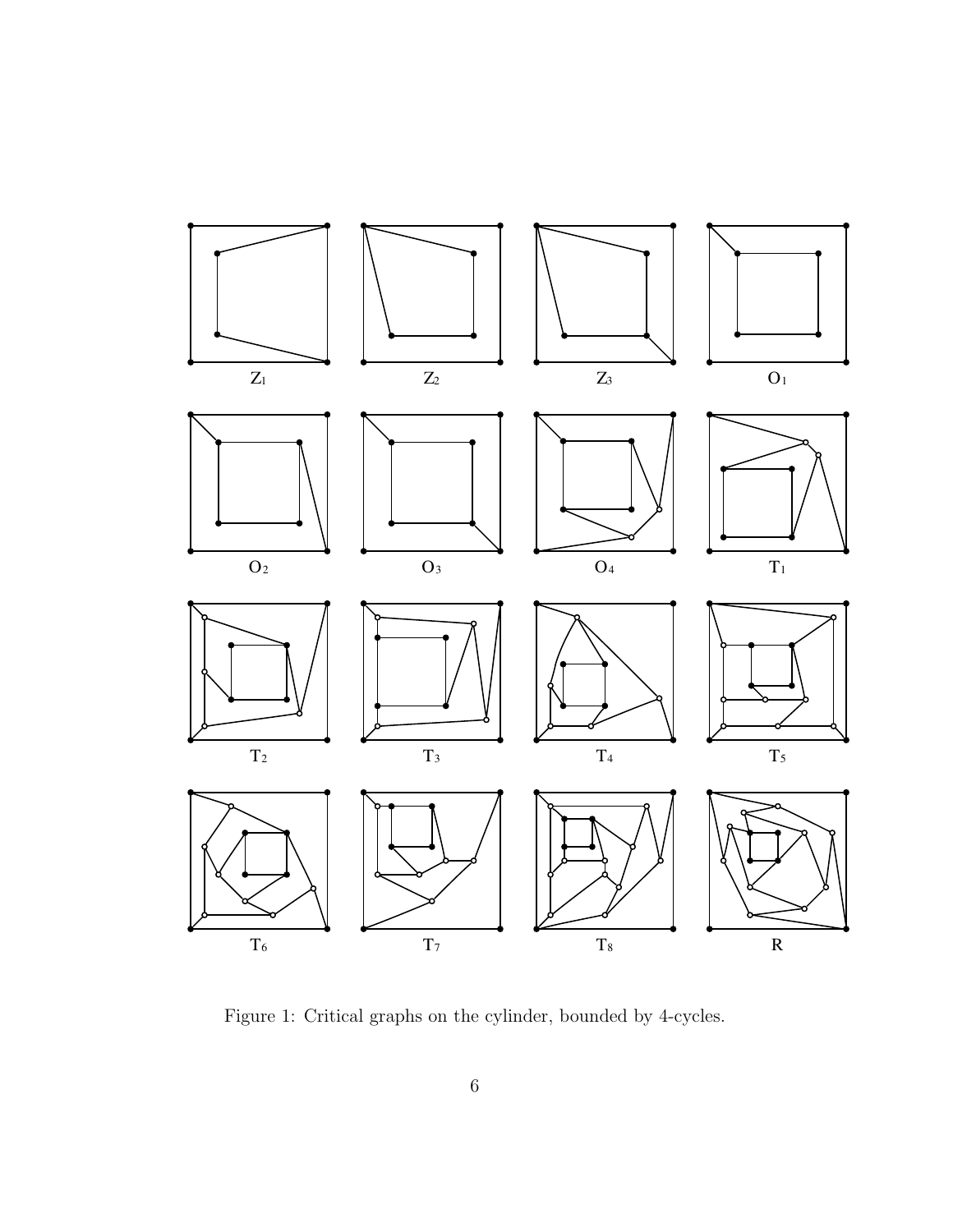

<span id="page-6-0"></span>Figure 2: Critical graphs on the cylinder, with precolored triangle.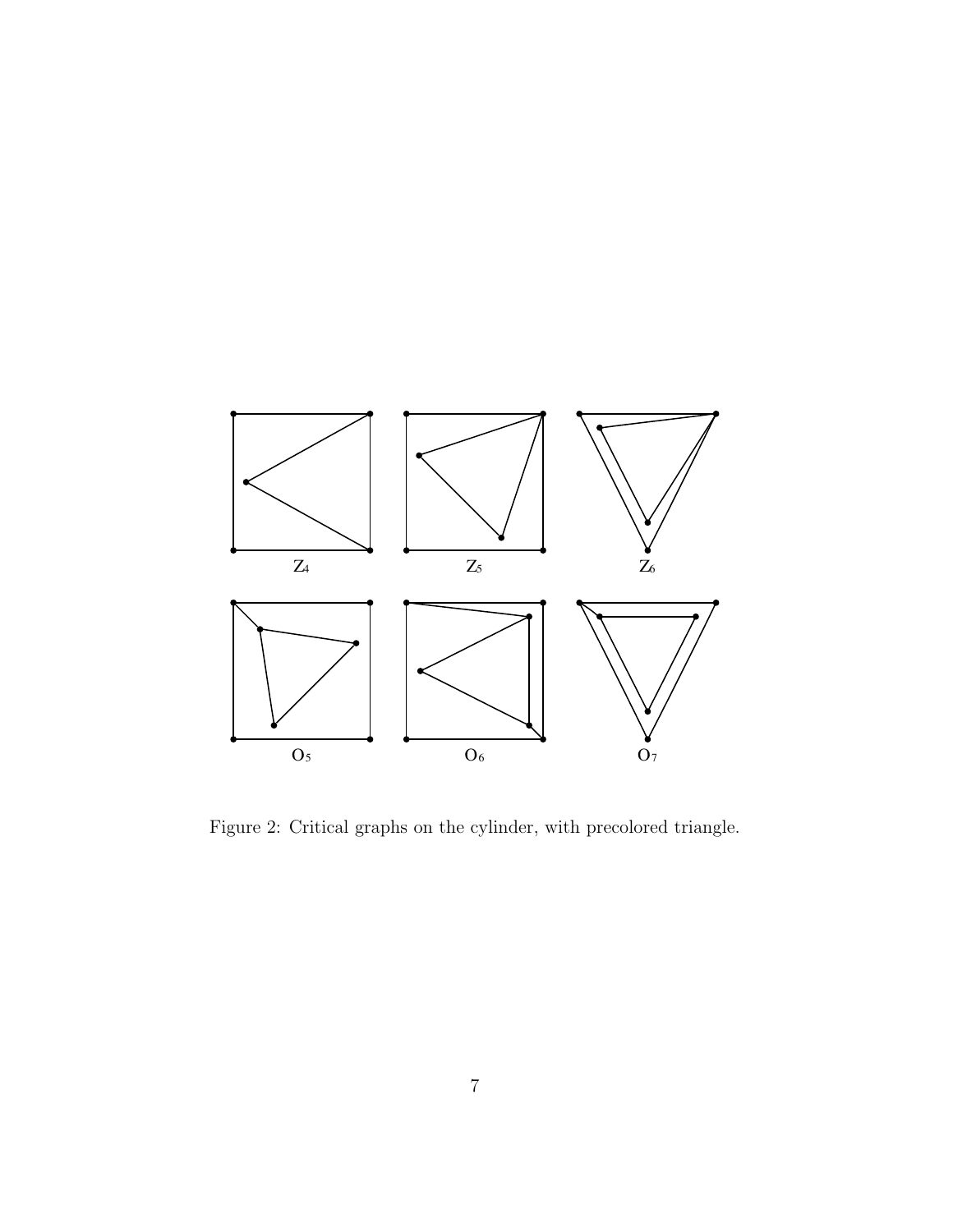

<span id="page-7-0"></span>Figure 3: Nontrivial critical graphs with precolored face of length at most 12.

4, use Theorem [5](#page-4-0) to describe the resulting pieces, and conclude that every precoloring of  $C_1$  and  $C_2$  extends to a coloring of H, again implying that H (and thus also G) is not  $(C_1 \cup C_2)$ -critical.

This leaves us with the case that the distance between  $C_1$  and  $C_2$  in G is at most 4. In that case, we color the shortest path between  $C_1$  and  $C_2$  and cut the graph along it, obtaining a graph of girth 5 with a precolored face of length at most 16. Such critical graphs with a precolored face of length at most 11 were enumerated by Walls [\[12\]](#page-51-5) and independently by Thomassen [\[11\]](#page-51-2), who also gives some necessary conditions for graphs with a precolored face of length 12. The exact enumeration of graphs with a precolored face of length 12 appears in Dvořák and Kawarabayashi  $[4]$ . These results can be summarized as follows.

Given a plane graph with the outer face  $B$ , a *chord* of  $B$  is an edge in  $E(G) \setminus E(B)$  incident with two vertices of B. A t-chord of B is a path  $Q =$  $q_0q_1 \tldots q_t$  of length  $t$   $(t \geq 2)$  such that  $q_0 \neq q_t$  and  $V(Q) \cap V(B) = \{q_0, q_t\}.$ Sometimes, we refer to a chord as a 1-*chord*. A *shortcut* is a t-chord of B such that t is smaller than the distance between u and v in  $B$ .

<span id="page-7-1"></span>**Theorem 6** (Dvořák and Kawarabayashi [\[4\]](#page-50-3)). Let G be a plane graph of girth at least 5 and B the outer face of G of length at most 12. If B is a cycle, G contains no shortcut of length at most two, no two vertices of G of degree two are adjacent and G is nontrivial B-critical, then G is isomorphic to one of the graphs in Figure [3.](#page-7-0)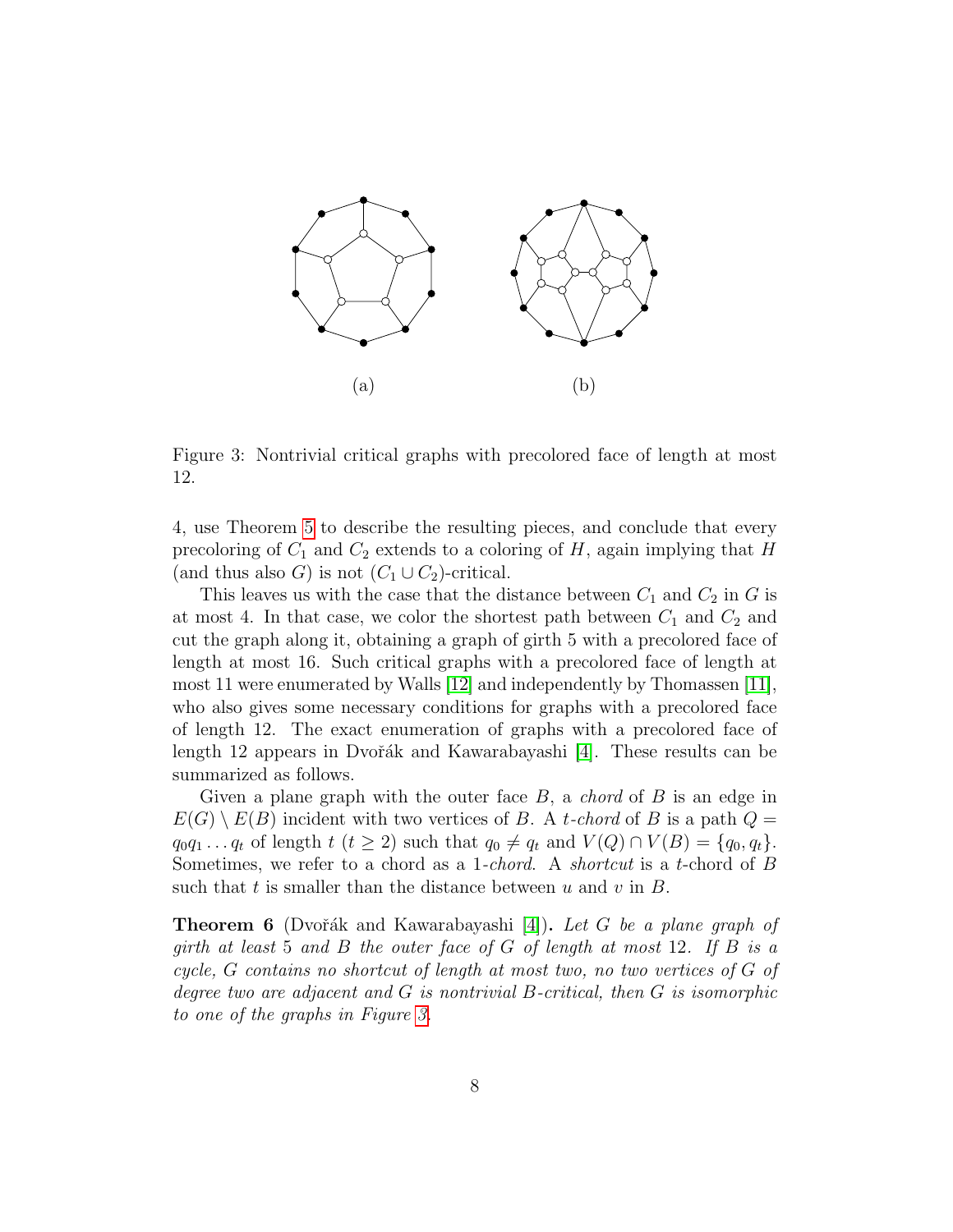

<span id="page-8-0"></span>Figure 4: Nontrivial critical graphs with precolored face of length at most 10.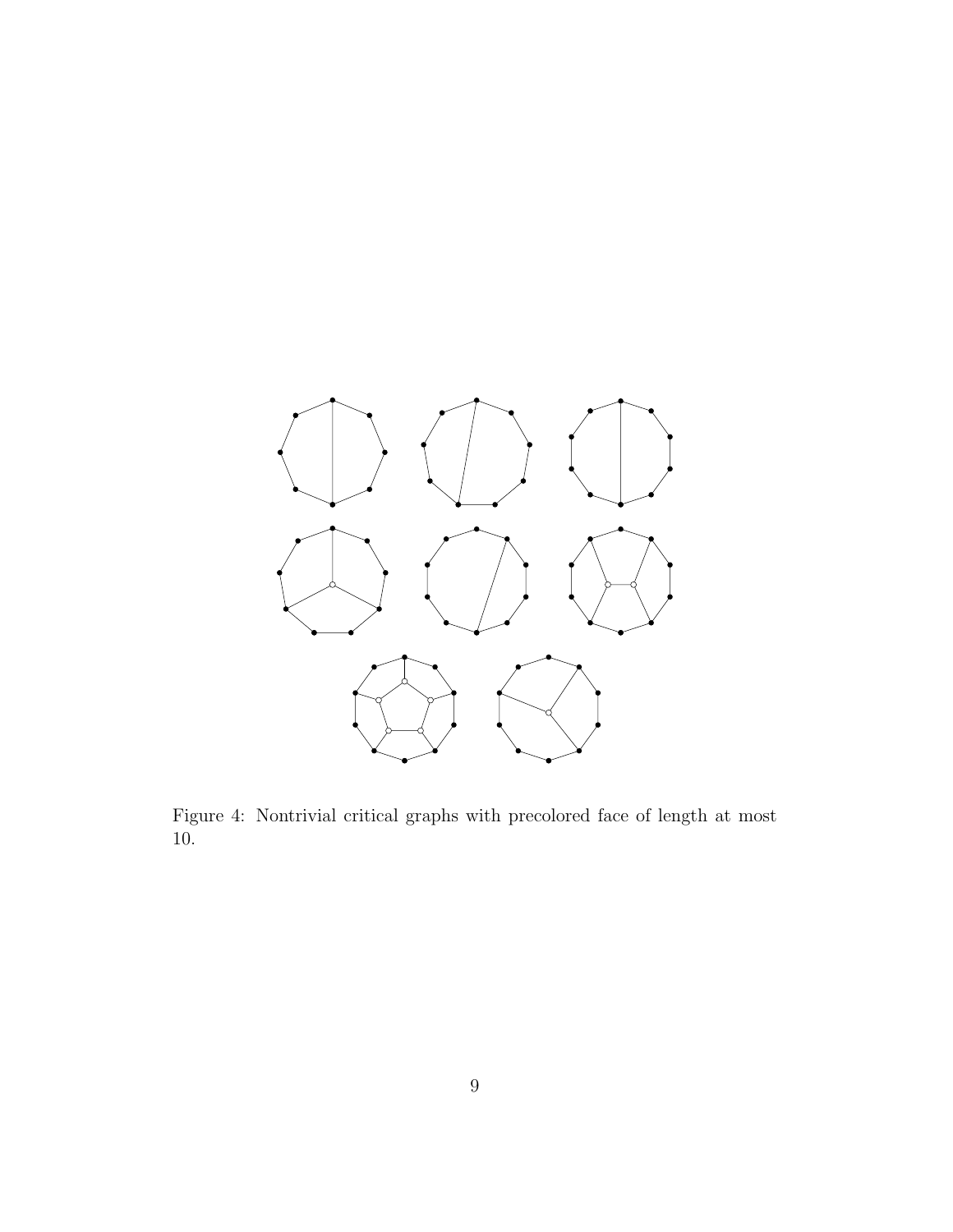

<span id="page-9-0"></span>Figure 5: Nontrivial critical graphs with precolored faces of length 14 and 16, respectively.

Let us note that all other critical graphs with the precolored face of length at most 12 can be constructed from the graphs in Figure [3](#page-7-0) and a 5-cycle by a sequence of subdividing the edges of the outer face and gluing pairs of graphs along paths of length at most two in their outer faces. For instance, all such nontrivial critical graphs with  $\ell(B) \leq 10$  are drawn in Figure [4.](#page-8-0)

The number of critical graphs grows exponentially with the length of the precolored face, and enumerating all the graphs becomes increasingly difficult. We implemented an algorithm to generate such graphs based on the results of Dvořák and Kawarabayashi  $[4]$ , and used the computer to enumerate the graphs with the outer face of length at most 16. There are 108 such graphs with the precolored face of length 13, 427 for length 14, 1746 for length 15 and 7969 for length 16, up to isomorphism (including the case that  $G = B$ ). Even excluding the trivial cases that G has a shortcut of length at most 2 or contains two adjacent vertices of degree two as in Theorem [6,](#page-7-1) there still remain 8 graphs with the precolored face of length 14 (there are none with a precolored face with length 13), 13 with the length 15 and 76 with the length 16, thus we do not include their list in this paper. Here, let us point out only the following claim, which still makes it possible to enumerate all the graphs easily:

<span id="page-9-1"></span>**Theorem 7.** Let G be a plane graph of girth 5 and B the outer face of G of length at most 16. If G has no shortcut of length at most 4 and  $G$  is nontrivial B-critical, then G is isomorphic to the graph in Figure  $3(a)$  or to the graphs in Figure [5.](#page-9-0)

The complete list of the graphs, as well as programs used to generate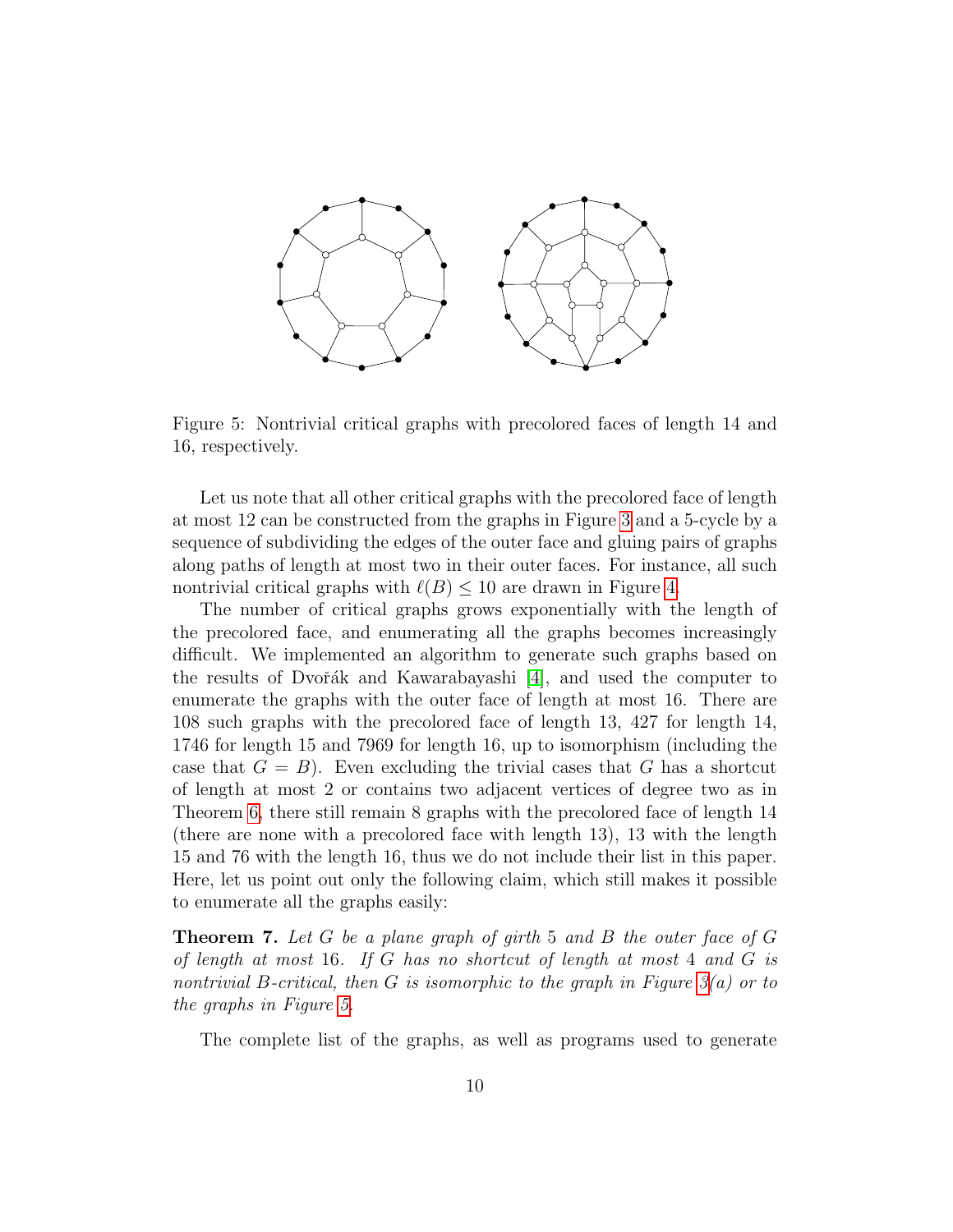them can be found at <http://arxiv.org/abs/1305.2670>. A description of the programs can be found in Section [7.](#page-49-0)

In Section [4](#page-11-0) we give a proof of Theorem [7.](#page-9-1) Section [5](#page-17-0) is devoted to Theorem [5.](#page-4-0) Finally, Section [6](#page-46-0) contains a proof of Theorem [3.](#page-2-0)

## 3 Properties of the critical graphs

Let G be a T-critical graph, for some  $T \subseteq G$ . For  $S \subseteq G$ , a graph  $G' \subseteq G$  is an S-component of G if  $S \subseteq G', T \cap G' \subseteq S$  and all edges of G incident with vertices of  $V(G') \setminus V(S)$  belong to G'. When we use S-components, T will always be clear from the context. For example, if  $G$  is a plane graph with  $T$ contained in the boundary of its outer face and  $S$  is a cycle in  $G$ , then the subgraph of G consisting of the vertices and edges drawn in the closed disk bounded by  $S$  is an  $S$ -component of  $G$ .

<span id="page-10-0"></span>**Lemma 8.** Let G be a T-critical graph. If G' is an S-component of G, for some  $S \subseteq G$ , then G' is S-critical.

*Proof.* Since G is T-critical, every isolated vertex of G belongs to T, and thus every isolated vertex of  $G'$  belongs to S. Suppose for a contradiction that G' is not S-critical. Then, there exists an edge  $e \in E(G') \setminus E(S)$  such that every coloring of S that extends to  $G' - e$  also extends to  $G'$ . Note that  $e \notin E(T)$ . Since G is T-critical, there exists a coloring  $\psi$  of T that extends to a coloring  $\varphi$  of  $G - e$ , but does not extend to a coloring of G. However, by the choice of e, the restriction of  $\varphi$  to S extends to a coloring  $\varphi'$  of G'. Let  $\varphi''$  be the coloring that matches  $\varphi'$  on  $V(G')$  and  $\varphi$  on  $V(G) \setminus V(G')$ . Observe that  $\varphi''$  is a coloring of G extending  $\psi$ , which is a contradiction.

Let us remark that Lemma [8](#page-10-0) would not hold if we replaced "critical" with "strongly critical", see Figure [6](#page-11-1) for an example. This is the main reason why we (unlike some previous works in the area, e.g. Thomassen [\[11\]](#page-51-2)) consider critical rather than strongly critical graphs. However, since every strongly critical graph is also critical, all the characterizations and enumerations that we provide for critical graphs apply to strongly critical graphs as well.

Lemma [8](#page-10-0) in conjunction with Theorem [6](#page-7-1) describes the subgraphs drawn inside cycles in plane critical graphs. Let us state a few useful special cases of this claim explicitly: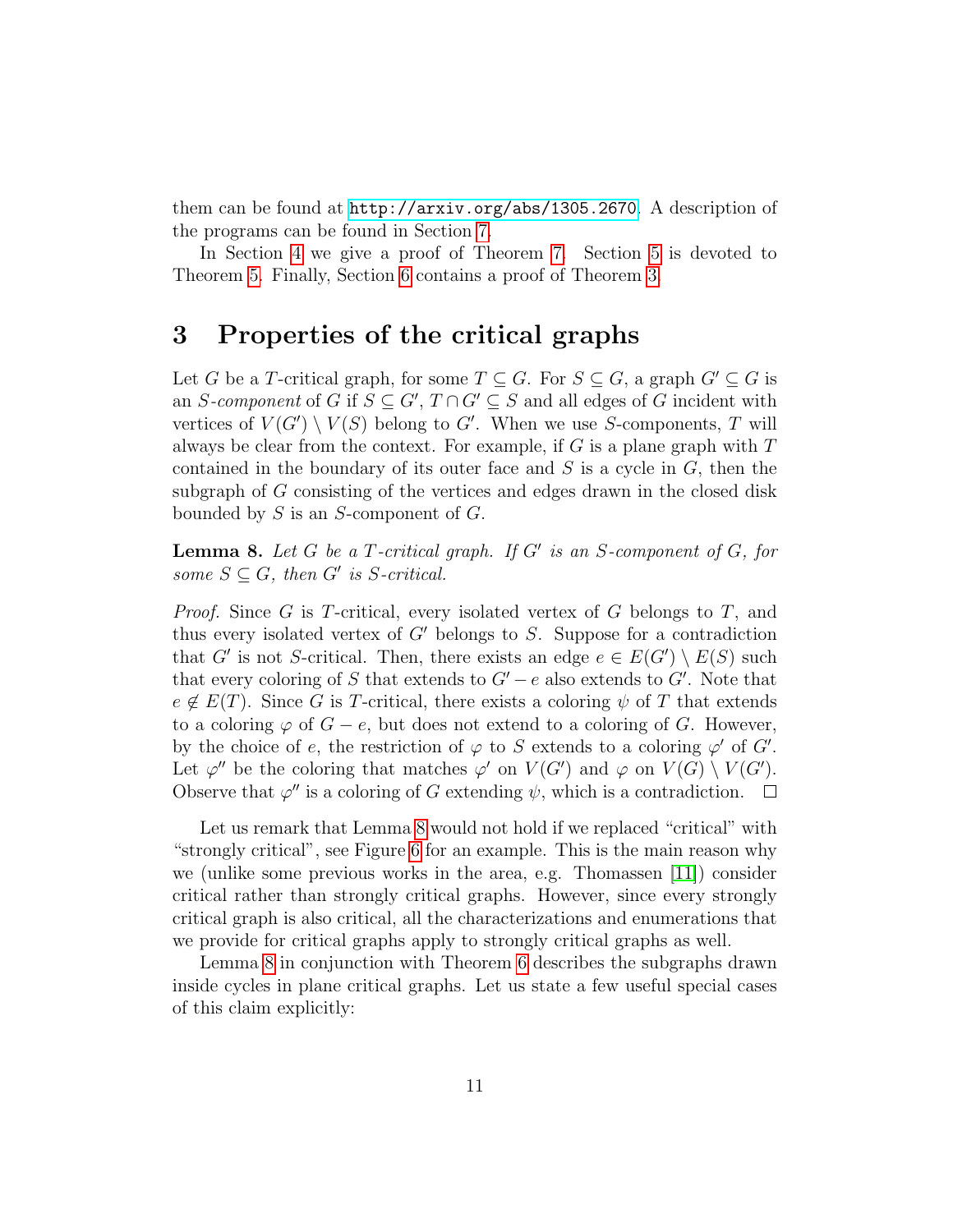

<span id="page-11-1"></span>Figure 6: (a) A strongly critical graph, with a precolored path on three vertices; (b) not a strongly critical graph with a precolored 5-cycle.

<span id="page-11-3"></span>**Corollary 9.** Let G be a plane graph and T a subgraph of G such that G is T-critical. Suppose that every cycle in G that is not contained in T has length at least 5. Let  $C$  be a cycle in  $G$  and  $H$  the subgraph of  $G$  drawn in the closed disk bounded by C. Suppose that  $H \cap T \subseteq C$ . If  $H \neq C$ , then  $\ell(C) \geq 8$ . If  $|V(H) \setminus V(C)| \geq 1$ , then  $\ell(C) \geq 9$ . Finally, if  $|V(H) \setminus V(C)| \geq 2$ , then  $\ell(C) \geq 10$ .

## <span id="page-11-0"></span>4 Graphs with one precolored face

In this section we describe an algorithm for enumerating all B-critical graphs of girth 5 with outer face  $B$ . First, we describe a previously know recursive description. Then we show that it can be turned into an algorithm for enumerating B-critical graphs. We implemented the resulting algorithm and we provide its source code.

Dvořák and Kawarabayashi [\[4\]](#page-50-3) proved the following claim (in a more general setting of list-coloring):

<span id="page-11-2"></span>**Theorem 10** (Dvořák and Kawarabayashi [\[4\]](#page-50-3)). Let G be a plane graph of girth at least 5 with the outer face B bounded by a cycle of length at least 10. If G is B-critical, then  $|E(G)| \le 18\ell(B) - 160$  and  $|V(G)| \le \frac{37\ell(B) - 320}{3}$ .

The obvious algorithm to enumerate the critical graphs by trying all the graphs of the size given by Theorem [10](#page-11-2) is too slow. However, the proof of Theorem [10](#page-11-2) identifies a list of configurations such that at least one of them must appear in each plane critical graph of girth at least 5 with the precolored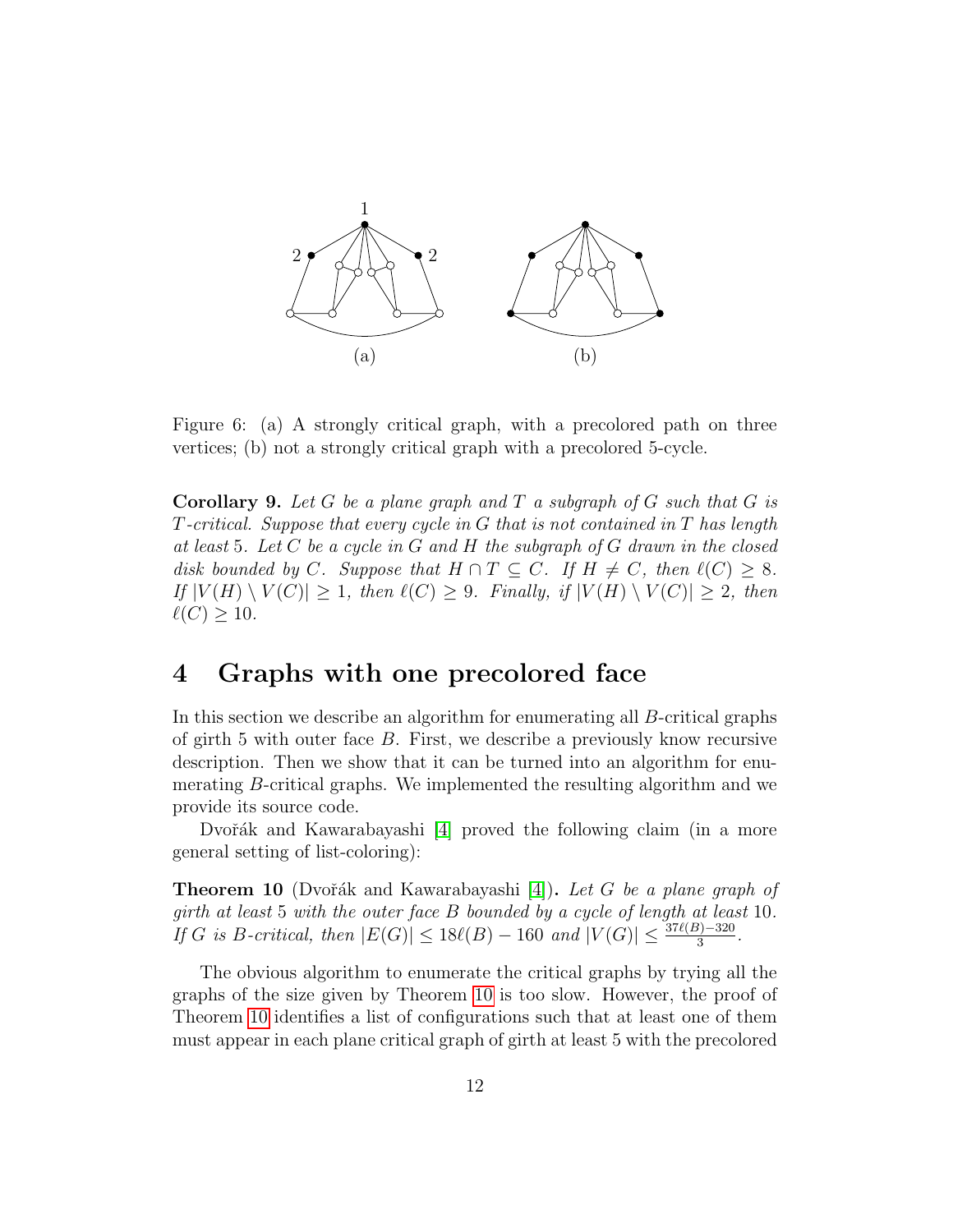outer face. For each such configuration, a reduction is provided that makes it possible to obtain G from critical graphs with a shorter precolored outer face. This leads to a practical algorithm to generate such graphs. For the algorithm, it turns out to be simpler to use the following easy corollary of the structural result of Dvořák and Kawarabayashi [\[4\]](#page-50-3).

<span id="page-12-0"></span>**Theorem 11** (Dvořák and Kawarabayashi [\[4\]](#page-50-3)). Let G be a plane graph of girth at least 5 with the outer face  $B$  bounded by a cycle. If  $G$  is a  $B$ -critical graph, then G is 2-connected and at least one of the following holds:

- (a) G has a shortcut of length at most 4, or
- (b) G contains two adjacent vertices of degree two (belonging to B), or
- (c) there exists a path  $P = v_0v_1v_2v_3v_4 \subseteq B$  and a 4-chord  $Q = v_0w_1w_2w_3v_4$ of B such that  $v_2w_2 \in E(G)$ , or
- (d) there exists a 4-chord  $Q = w_0w_1w_2w_3w_4$  of B and 5-faces  $C_1$  and  $C_2$ such that a cycle  $C \subseteq B \cup Q$  distinct from B bounds a face of G,  $|V(C_1 \cap B)| = |V(C_2 \cap B)| = 3, C_1 \cap C = w_0w_1$  and  $C_2 \cap C = w_3w_4$ .

See Figure [7.](#page-13-0)

While these configurations are not sufficient to prove Theorem [10,](#page-11-2) each of the more complicated configurations considered in the proof of Theorem [10](#page-11-2) contains one of the configurations of Theorem [11](#page-12-0) as a subgraph. For the reduction in case (d), we also need the following result, which is shown for strongly critical graphs in Thomassen [\[11\]](#page-51-2), and explicitly for critical graphs in Dvořák and Kawarabayashi [\[4\]](#page-50-3). For a plane graph G with the outer face B, let  $m(G)$  be the length of the longest face of G distinct from B.

<span id="page-12-1"></span>**Theorem 12** ([\[4,](#page-50-3) [11\]](#page-51-2)). Let G be a plane graph of girth at least 5 with the outer face  $B$  bounded by a cycle. If  $G$  is a nontrivial  $B$ -critical graph, then  $m(G) \leq \ell(B) - 3.$ 

We now define several graph generating operations roughly corresponding to the cases (a)–(d) of Theorem [11.](#page-12-0) Let  $G_1$  and  $G_2$  be plane graphs with outer faces  $B_1$  and  $B_2$ , respectively.

(a) Let  $P_i = v_0^i v_1^i \dots v_t^i$  be paths such that  $P_i \subseteq B_i$  for  $i \in \{1, 2\}$  and some  $t > 0$ . We let  $U(G_1, P_1, G_2, P_2)$  be the graph obtained from the disjoint union of  $G_1$  and  $G_2$  by identifying  $v_j^1$  with  $v_j^2$  for  $j = 0, 1, \ldots, t$  and suppressing the arising parallel edges.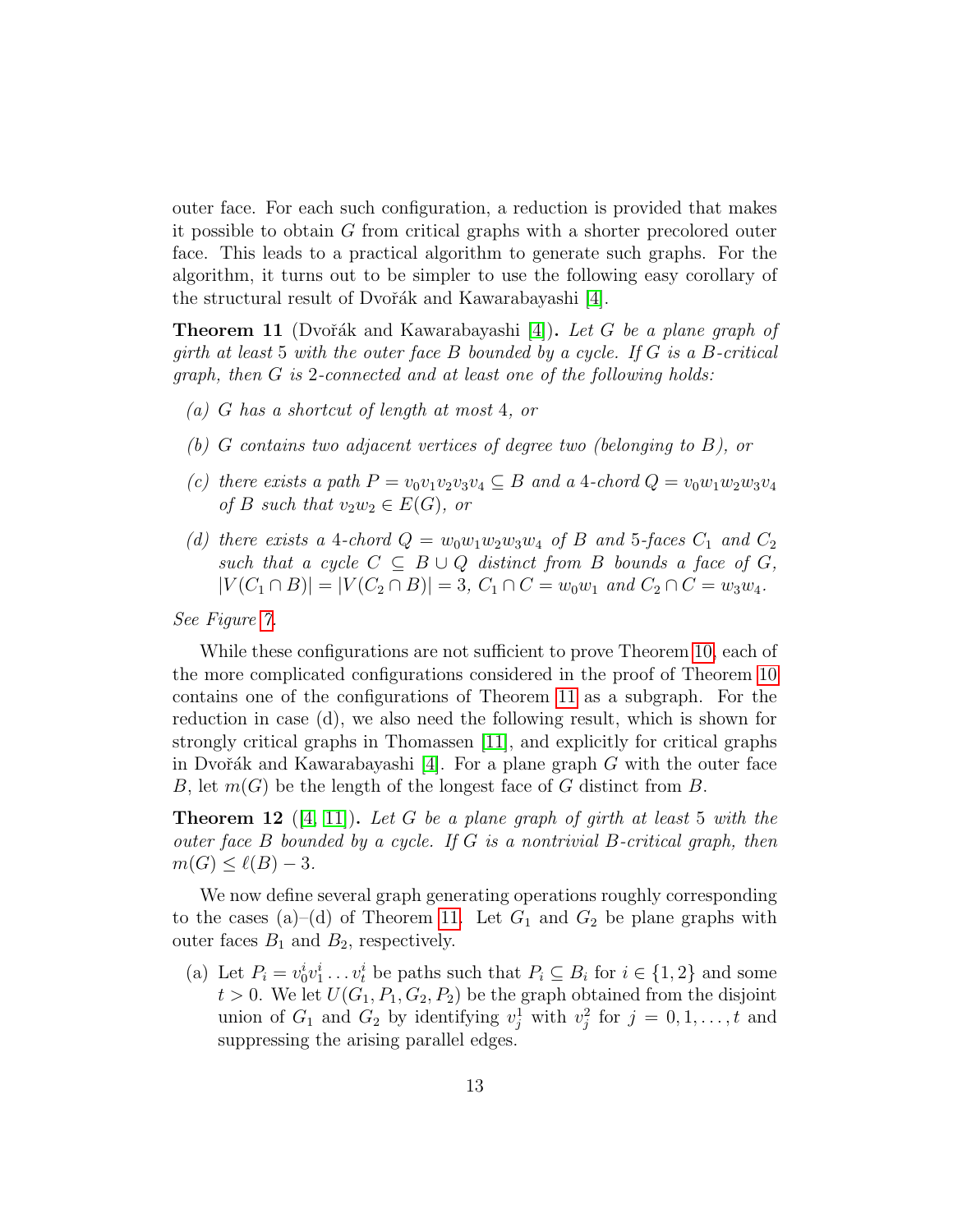

<span id="page-13-0"></span>Figure 7: Cases of Theorem [11.](#page-12-0)

- (b) For an edge  $e \in E(G_1)$ , let  $S(G_1, e)$  be the graph obtained from  $G_1$  by subdividing the edge e by one vertex.
- (c) For a path  $P = v_0w_1w_2w_3v_4 \subseteq B_1$ , let  $J(G_1, P)$  be the graph obtained from  $G_1$  by adding new vertices  $v_1$ ,  $v_2$  and  $v_3$  and edges  $v_0v_1$ ,  $v_1v_2$ ,  $v_2w_2$ ,  $v_2v_3$  and  $v_3v_4$ .
- (d) Let  $P = u_0 u_1 u_2 u_3 u_4 \subseteq B_1$  be a path, let  $y_1 = u_1, y_2, \ldots, y_k = u_3$  be the vertices adjacent to  $u_2$  in the cyclic order according to their drawing around  $u_2$  and let  $f_i$  be the edge  $u_2y_i$  for  $1 \leq i \leq k$ . For  $2 \leq i \leq k$ and  $0 \leq j \leq 1$ , let  $X(G_1, P, f_i, j)$  be the plane graph obtained from  $G_1$ by splitting  $u_2$  to two vertices  $u'_2$  and  $u''_2$  so that  $u'_2$  is adjacent to  $y_1$ ,  $y_2, \ldots, y_{i-1}$  and  $u''_2$  is adjacent to  $y_i, \ldots, y_k$ , adding vertices  $x_1, x_2$ , ...,  $x_{4+j}$  and edges  $u_0x_1, x_1x_2, x_2x_3, \ldots, x_{4+j}u_4, u'_2x_2$  and  $u''_2x_{3+j}$ . See Figure [8.](#page-14-0)

Note that  $m(X(G_1, P, f_i, j)) \leq m(G_1) + j + 3$  and the length  $\ell$  of the outer face of  $X(G_1, P, f_i, j)$  is equal to  $\ell(B_1) + j + 1$ . By Theorem [12,](#page-12-1) if  $G_1$  is a nontrivial  $B_1$ -critical graph, then  $m(X(G_1, P, f_i, j)) \leq \ell(B_1) + j < \ell$ .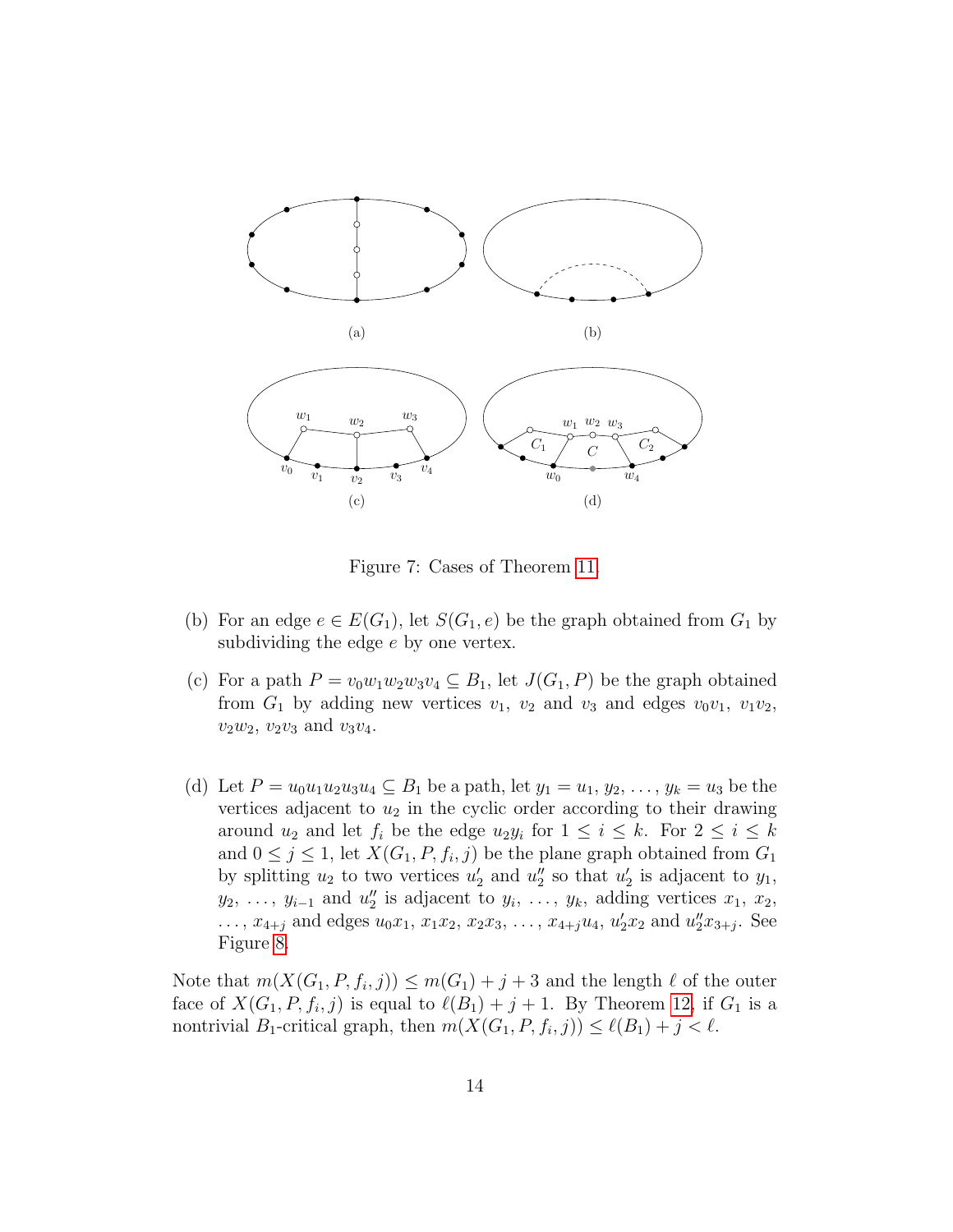

<span id="page-14-0"></span>Figure 8:  $X(G_1, P, f_i, j)$ .

For  $i \geq 5$ , let  $\mathcal{K}_i$  be the set of all (up to isomorphism) plane graphs G of girth 5 with the outer face  $B$  bounded by a cycle, such that  $G$  is  $B$ -critical and  $\ell(B) = i$ . By Theorem [10](#page-11-2) and Theorem [6,](#page-7-1)  $\mathcal{K}_i$  is finite. For a 2-connected plane graph G with the outer face B, let  $\mathcal{K}(G)$  be the set of all graphs  $H \supseteq G$ with the outer face B such that for every face C of G, the subgraph of H drawn in the closed disk bounded by C belongs to  $\mathcal{K}_{\ell(C)}$ . In other words,  $\mathcal{K}(G)$  consists of graphs obtained from G by pasting a critical graph to each face distinct from the outer one. Let us remark that we do not exclude the case that the pasted graph is trivial, i.e., a face of G may also be a face of some graphs in  $\mathcal{K}(G)$ . Note that  $\mathcal{K}(G)$  is finite, and can be constructed by a straightforward algorithm if the sets  $\mathcal{K}_i$  are provided for  $5 \leq i \leq m(G)$ .

For some  $\ell$ , suppose that S is a finite set of plane graphs G of girth at least 5 with the outer face  $B(G)$  bounded by a cycle of length  $\ell$ . Let  $\mathcal{K}(\mathcal{S}) = \bigcup_{G \in \mathcal{S}} \mathcal{K}(G)$ . Let  $\mathcal{T}(\mathcal{S}) \subseteq \mathcal{S}$  be the set consisting of all  $B(G)$ -critical graphs G in S. Let  $\mathcal{J}'(\mathcal{S}) = \{J(G, P) : G \in \mathcal{S}, P \subseteq B(G), \ell(P) = 4\}$ . Note that the outer face of each graph G in  $\mathcal{J}'(\mathcal{S})$  has length  $\ell$ . Let  $\mathcal{S}_0, \mathcal{S}_1, \mathcal{S}_2, \ldots$ , be the sequence of sets of graphs such that  $\mathcal{S}_0 = \mathcal{T}(\mathcal{S})$  and  $\mathcal{S}_{i+1} = \mathcal{T}(\mathcal{J}'(\mathcal{S}_i))$ for  $i \geq 0$ . Let  $\mathcal{J}(\mathcal{S}) = \bigcup_{i \geq 0} \mathcal{S}_i$ . Since  $\mathcal{J}(\mathcal{S}) \subseteq \mathcal{K}_{\ell}, \mathcal{J}(\mathcal{S})$  is finite, and there exists k such that  $S_i = \emptyset$  for each  $i \geq k$ . Therefore, the set  $\mathcal{J}(S)$  can be constructed algorithmically by finding the sets  $S_0, S_1, \ldots$ , as long as they are non-empty.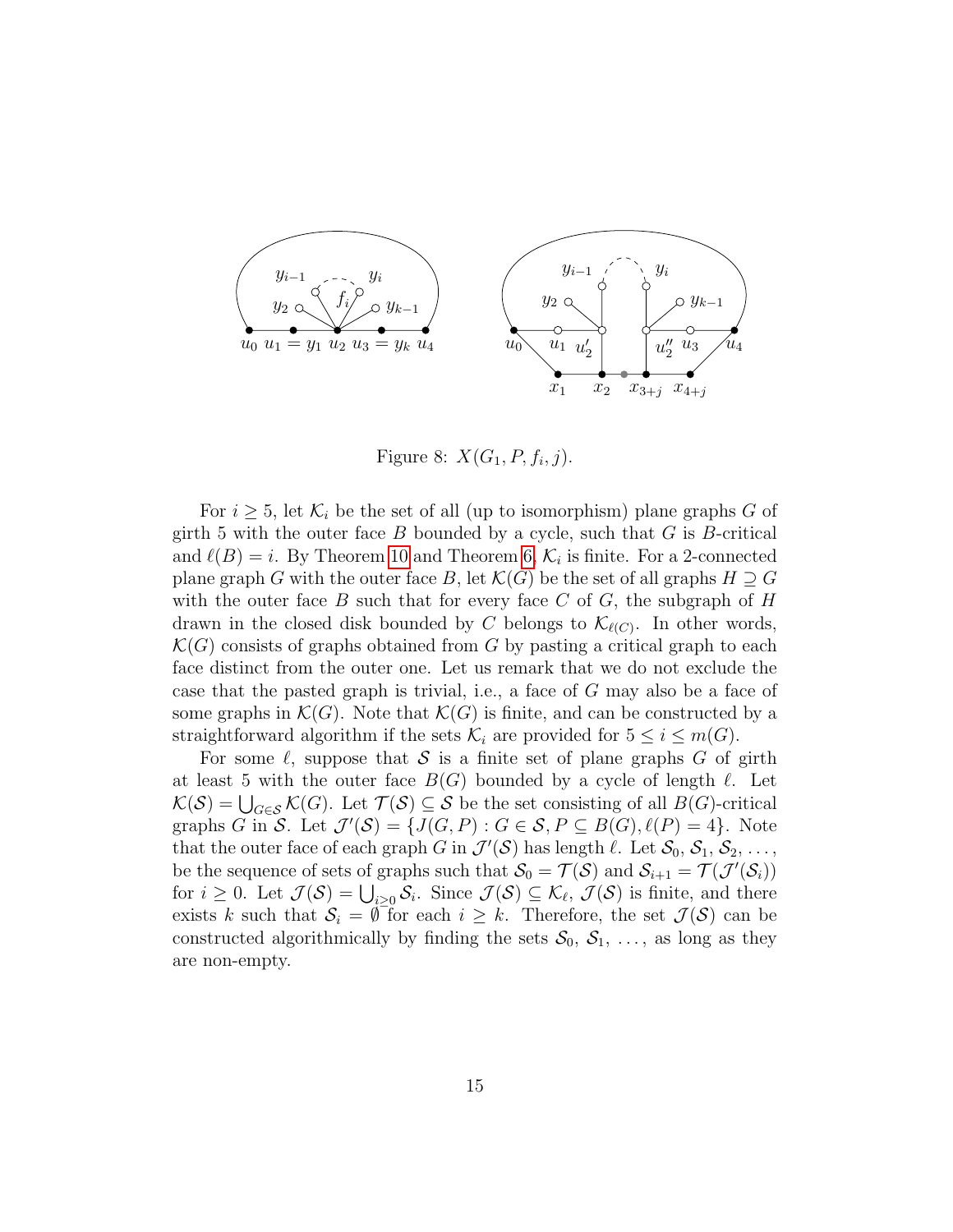Let

$$
\mathcal{K}_i^{(a)} = \left\{ \begin{array}{c} U(G_1, P_1, G_2, P_2) : \begin{cases} 1 \le t \le 4, i + 2t = i_1 + i_2, 5 \le i_1 \le i_2 \le i - 1, \\ G_1 \in \mathcal{K}_{i_1}, G_2 \in \mathcal{K}_{i_2}, \\ P_j \text{ is a path in the outer face of } G_j \\ \text{with } \ell(P_j) = t, \text{ for } j \in \{1, 2\} \end{cases} \end{array} \right\}
$$

.

.

Let

$$
\mathcal{K}_i^{(b)} = \{ S(G, e) : G \in \mathcal{K}_{i-1}, e \text{ is an edge of the outer face of } G \}.
$$

Let

$$
\mathcal{K}_i^{(d)} = \left\{ \begin{array}{l} 0 \leq j \leq 1, G \in \mathcal{K}_{i-j-1}, \\ X(G, P, e, j): P = u_0 u_1 u_2 u_3 u_4 \text{ is a path in the outer face of } G, \\ e \neq u_1 u_2 \text{ is incident with } u_2 \end{array} \right\}
$$

Let  $\mathcal{K}_i''$  consist of all graphs in  $\mathcal{K}_i^{(a)} \cup \mathcal{K}_i^{(b)} \cup \mathcal{K}(\mathcal{K}_i^{(d)})$  $\binom{a}{i}$  that have girth at least 5. Let  $\mathcal{K}'_i = \mathcal{J}(\mathcal{K}''_i)$ . Note that the set  $\mathcal{K}'_i$  is finite and can be constructed algorithmically, given the sets  $\mathcal{K}_j$  for  $5 \leq j < i$ .

<span id="page-15-0"></span>**Theorem 13.** The following holds for  $i > 5$ :  $K_i = K'_i$ .

*Proof.* Note that every graph  $G \in \mathcal{K}'_i$  is a plane B-critical graph of girth at least 5, where B is the outer face of G and  $\ell(B) = i$  and thus  $\mathcal{K}'_i \subseteq \mathcal{K}_i$ . Therefore, we only need to show that  $\mathcal{K}_i \subseteq \mathcal{K}'_i$ . By Theorem [10,](#page-11-2) there exists a constant N such that  $|V(H)| \leq N$  for every  $H \in \mathcal{K}_i$ .

Consider a graph  $G \in \mathcal{K}_i$  with the outer face B. If there exists a path  $P = v_0v_1v_2v_3v_4 \subseteq B$  and a 4-chord  $Q = v_0w_1w_2w_3v_4$  of B such that  $v_2w_2 \in B$  $E(G)$ , then let B' be the cycle obtained from B by replacing P by Q. By Corollary [9,](#page-11-3)  $v_0v_1v_2w_2w_1$  and  $v_4v_3v_2w_2w_3$  are 5-faces, and by Lemma [8,](#page-10-0)  $G'$  =  $G - \{v_1, v_2, v_3\}$  is B'-critical. It follows that  $G = J(G', Q)$ . We conclude that there exists a sequence (of length at most  $N/3$ ) of plane graphs  $G = G_0$ ,  $G_1, \ldots, G_k$  of girth at least 5 with the outer faces  $B = B_0, B_1, \ldots, B_k$ , respectively, and paths  $P_1, \ldots, P_k$  such that  $G_j$  is  $B_j$ -critical for  $0 \leq j \leq k$ ,  $P_j \subseteq B_j$  and  $G_{j-1} = J(G_j, P_j)$  for  $1 \leq j \leq k$ , and  $G_k$  does not contain the configuration (c) of Theorem [11.](#page-12-0) In other words, as long as  $G_j$  contains the configuration (c), we keep reducing the graph and when there is no configuration (c), we stop. We claim that  $G_k \in \mathcal{K}'_i$ , implying that  $G \in \mathcal{K}'_i$ .

Since  $G_k$  is a plane  $B_k$ -critical graph of girth at least 5, Theorem [11](#page-12-0) implies that it contains one of the configurations  $(a)$ ,  $(b)$  or  $(d)$ . If it contains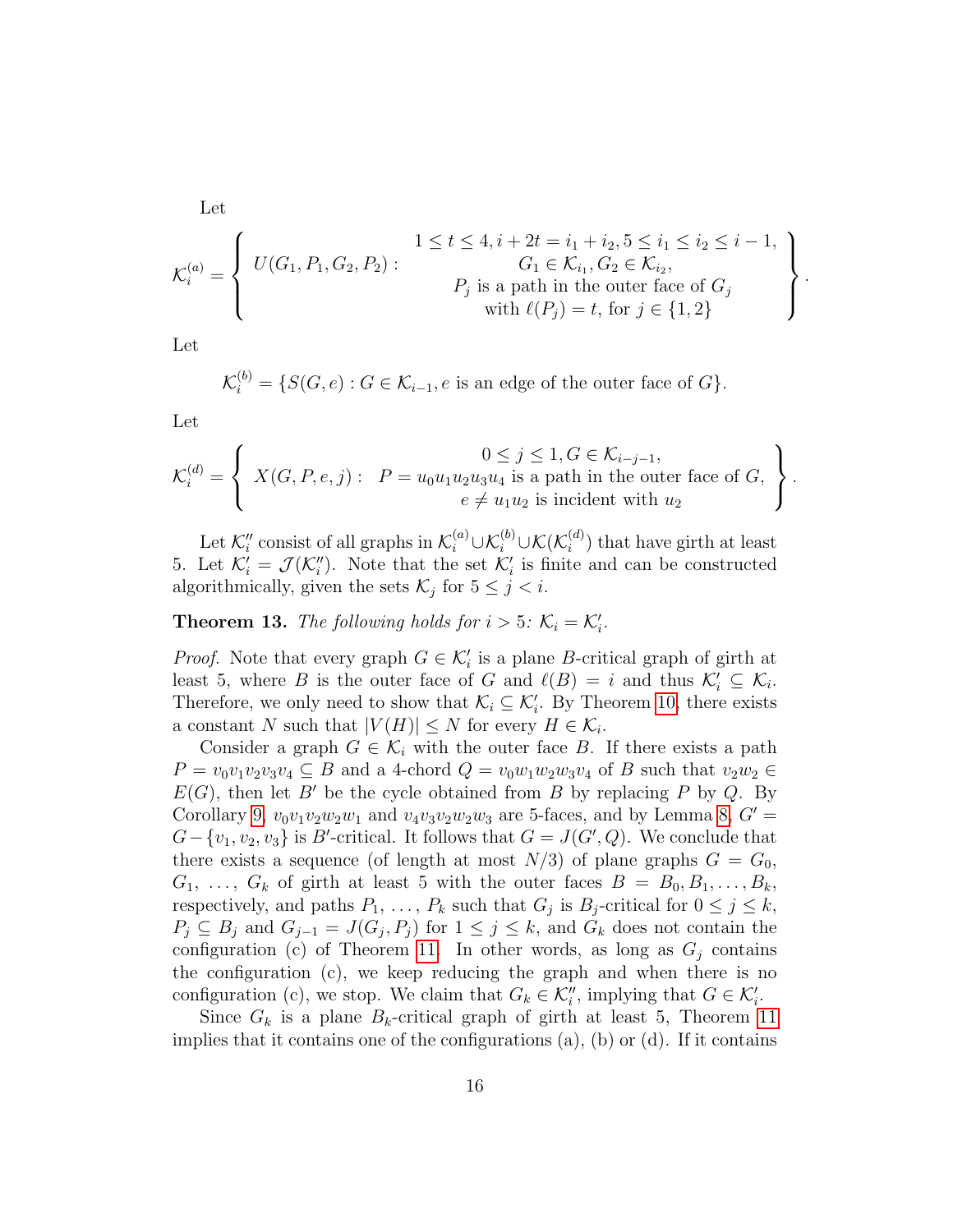the configuration (a) (a shortcut  $Q$  of length at most 4), then let  $C_1$  and  $C_2$ be the cycles in  $B_k \cup Q$  distinct from  $B_k$ , and let  $H_j$  be the subgraph of  $G_k$ drawn in the closed disk bounded by  $C_j$  for  $j \in \{1,2\}$ . By Lemma [8,](#page-10-0)  $H_j$  is C<sub>j</sub>-critical, which implies that  $H_j \in \mathcal{K}_{\ell(C_j)}$ . Since Q is a shortcut,  $\ell(C_j) < i$ . We conclude that  $G_k \in \mathcal{K}_i^{(a)} \subseteq \mathcal{K}_i''$ . Therefore, we may assume that  $G_k$  has no shortcut of length at most 4.

Suppose that  $G_k$  contains two adjacent vertices u and v of degree two (the configuration (b)). Since  $G_k$  is  $B_k$ -critical, both u and v belong to  $V(B_k)$ . The edge uv is not contained in any cycle of length 5, since otherwise there would exist a shortcut of length at most two. Let  $H$  be the graph obtained from  $G_k$  by identifying the vertices u and v to a new vertex w, with the outer face  $B'$ , and note that H has girth at least 5. Furthermore, H is  $B'$ -critical, since each precoloring of B corresponds to a precoloring of  $B'$  matching it on  $V(B) \setminus \{u, v\}$ . Observe that  $G = S(H, e)$ , where e is an edge incident with w, and thus  $G_k \in \mathcal{K}_i^{(b)} \subseteq \mathcal{K}_i''$ . Thus, we may assume that no two vertices of degree two are adjacent in  $G_k$ . In particular,  $G_k$  is a nontrivial  $B_k$ -critical graph, and there exists a precoloring  $\varphi$  of  $B_k$  that does not extend to a coloring of  $G_k$ .

Finally, consider the case that  $G_k$  contains the configuration (d). That is, there exists a 4-chord  $Q = w_0w_1w_2w_3w_4$  of  $B_k$  and 5-faces  $C_1$  and  $C_2$  such that a cycle  $C \subseteq B_k \cup Q$  distinct from  $B_k$  bounds a face of  $G, |V(C_1 \cap B_k)| =$  $|V(C_2 \cap B_k)| = 3, C_1 \cap C = w_0w_1$  and  $C_1 \cap C = w_3w_4$ . Since  $G_k$  does not contain adjacent vertices of degree two, we have  $\ell(C) \leq 6$ . Let  $j = \ell(C) - 5$ . Let H be the graph obtained from  $G_k$  by removing  $w_0, w_4$  and their neighbors in  $V(B)$  and by identifying  $w_1$  with  $w_3$  to a new vertex w, and let B' be the outer face of H. Since  $w_2$  has degree at least three<sup>[1](#page-16-0)</sup>,  $w_1w_2w_3$  is not a subpath of the boundary of a face  $F \neq C$  in  $G_k$ ; hence, Corollary [9](#page-11-3) implies that the girth of  $H$  is at least 5. Indeed, if there is a cycle  $Z$  in  $H$  of length at most 4, it must contain w. We can replace w by  $w_1, w_2, w_3$  and obtain a cycle  $Z'$ of length at most  $6$  in  $G$ . Since  $w$  has degree at least three, the cycle is not a face which contradicts Corollary [9.](#page-11-3)

Observe that the precoloring  $\varphi$  of  $B_k$  (which does not extend to  $G_k$ ) extends to a coloring  $\psi$  of  $(B_k \cup C_1 \cup C_2 \cup C) - \{w_2\}$  such that  $w_1$  and  $w_3$ have the same color. Since  $\varphi$  does not extend to a coloring of  $G_k$ , we conclude

<span id="page-16-0"></span><sup>&</sup>lt;sup>1</sup>Note that vertices of degree one or two in C-critical graph  $G$  must be in  $C$ . For every vertex v of degree at most two, every coloring of  $G - v$  extends to a coloring of G, which contradicts C-criticality if  $v \notin V(C)$ .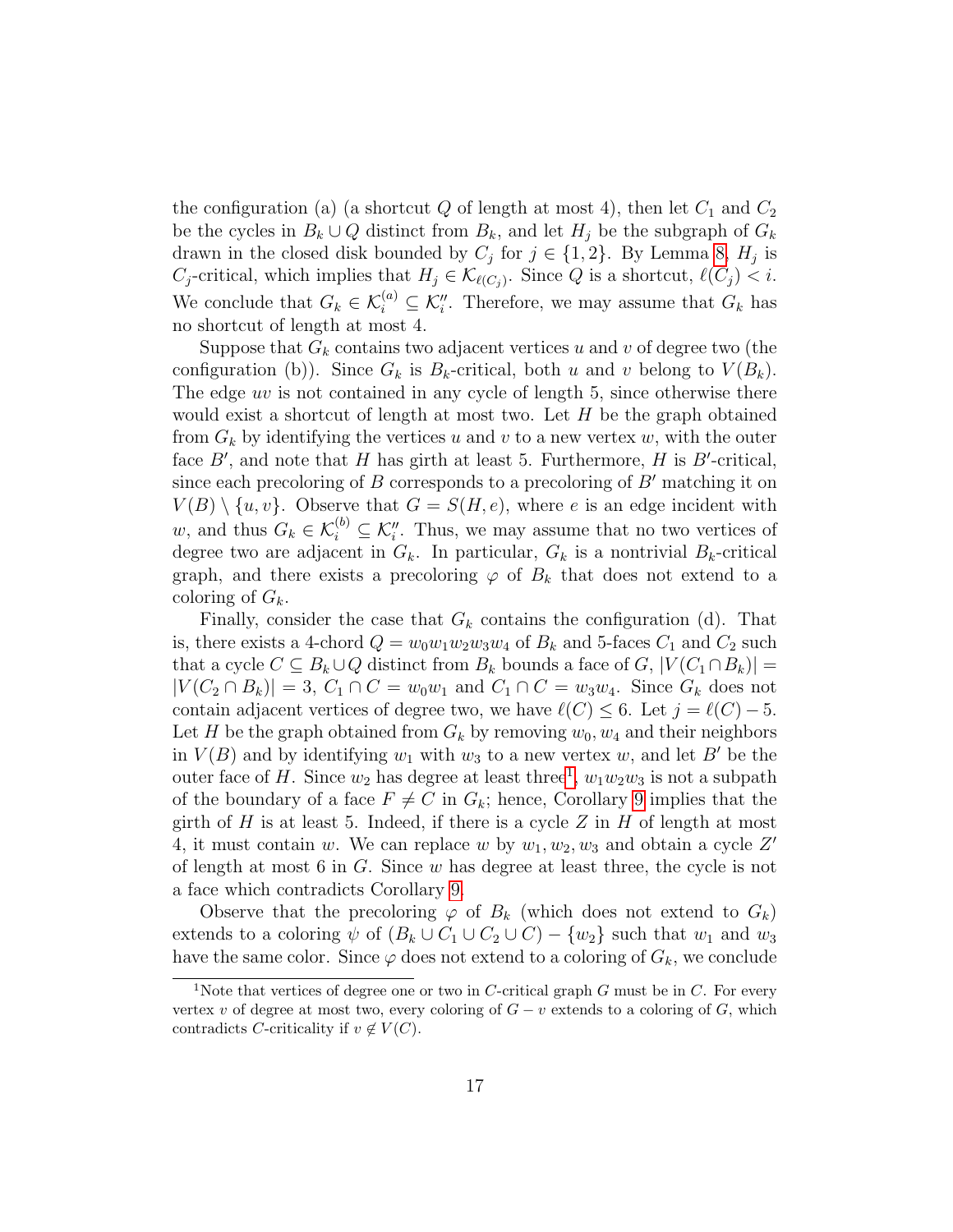that the precoloring of B' given by  $\psi$  does not extend to a coloring of H. Therefore, H has a nontrivial B'-critical subgraph H'. Let  $P \subseteq B'$  be the path of length 4 such that  $w$  is the middle vertex of  $P$ . Lemma [8](#page-10-0) implies that  $G_k \in \mathcal{K}(X(H', P, e, j))$  for some edge  $e \in E(H')$  incident with w. Thus,  $G_k \in \mathcal{K}(\mathcal{K}_i^{(d)})$  $\binom{a}{i} \subseteq \mathcal{K}''_i.$ 

It follows that  $G_k \in \mathcal{K}'_i$ , and thus  $G \in \mathcal{K}'_i$ . Since the choice of G was arbitrary, this implies that  $\mathcal{K}_i \subseteq \mathcal{K}'_i$  and hence  $\mathcal{K}'_i = \mathcal{K}_i$ .  $\Box$ 

The sets  $\mathcal{K}_5, \ldots, \mathcal{K}_{12}$  are given by Theorem [6.](#page-7-1) Theorem [13](#page-15-0) gives an algorithm that we used to construct the sets  $\mathcal{K}_{13}$ , ...,  $\mathcal{K}_{16}$  (we also used the program to generate the sets  $\mathcal{K}_8, \ldots, \mathcal{K}_{12}$ , to give it a better testing). Theorem [7](#page-9-1) follows by the inspection of the graphs in  $\mathcal{K}_5 \cup \ldots \cup \mathcal{K}_{16}$  (which was also computer assisted).

## <span id="page-17-0"></span>5 Graphs on the cylinder

Let us now turn our attention to graphs drawn in the cylinder. Our goal is to describe plane graphs that are critical for two precolored  $(\leq 4)$ -faces, such that all other cycles have length at least 5. Such graphs can be thought of as embedded in the cylinder so that the two short faces are on the top and bottom of the cylinder.

First, in Lemma [14](#page-17-1) we use  $\mathcal{K}_5 \cup \ldots \cup \mathcal{K}_{16}$  to generate critical graphs on cylinder with two precolored ( $\leq 4$ )-cycles at distance at most 4 from each other and all other cycles of length at least 5. This part is computer assisted. Next, we glue pairs of these graphs together to obtain critical graphs with one non-precolored separating  $(\leq 4)$ -cycle, see Lemma [15.](#page-20-0) We discuss the outcomes of gluing three such graphs in Lemma [16.](#page-24-0) Finally, in Lemma [17](#page-29-0) we give a general description of the critical graphs created by from those of Lemma [14](#page-17-1) by gluing. We complete the description by Lemma [22,](#page-35-0) which shows that a plane graph with two precolored  $(< 4$ )-faces at distance at least 5 and all other cycles of length at least 5 is never critical.

<span id="page-17-1"></span>**Lemma 14.** Let G be a connected graph embedded on the cylinder with distinct boundaries  $C_1$  and  $C_2$  such that  $\ell(C_1), \ell(C_2) \leq 4$  and every cycle in G distinct from  $C_1$  and  $C_2$  has length at least 5. If G is  $(C_1 \cup C_2)$ -critical and the distance between  $C_1$  and  $C_2$  is at most 4, then G is isomorphic to one of the graphs drawn in Figures [1](#page-5-0) or [2.](#page-6-0)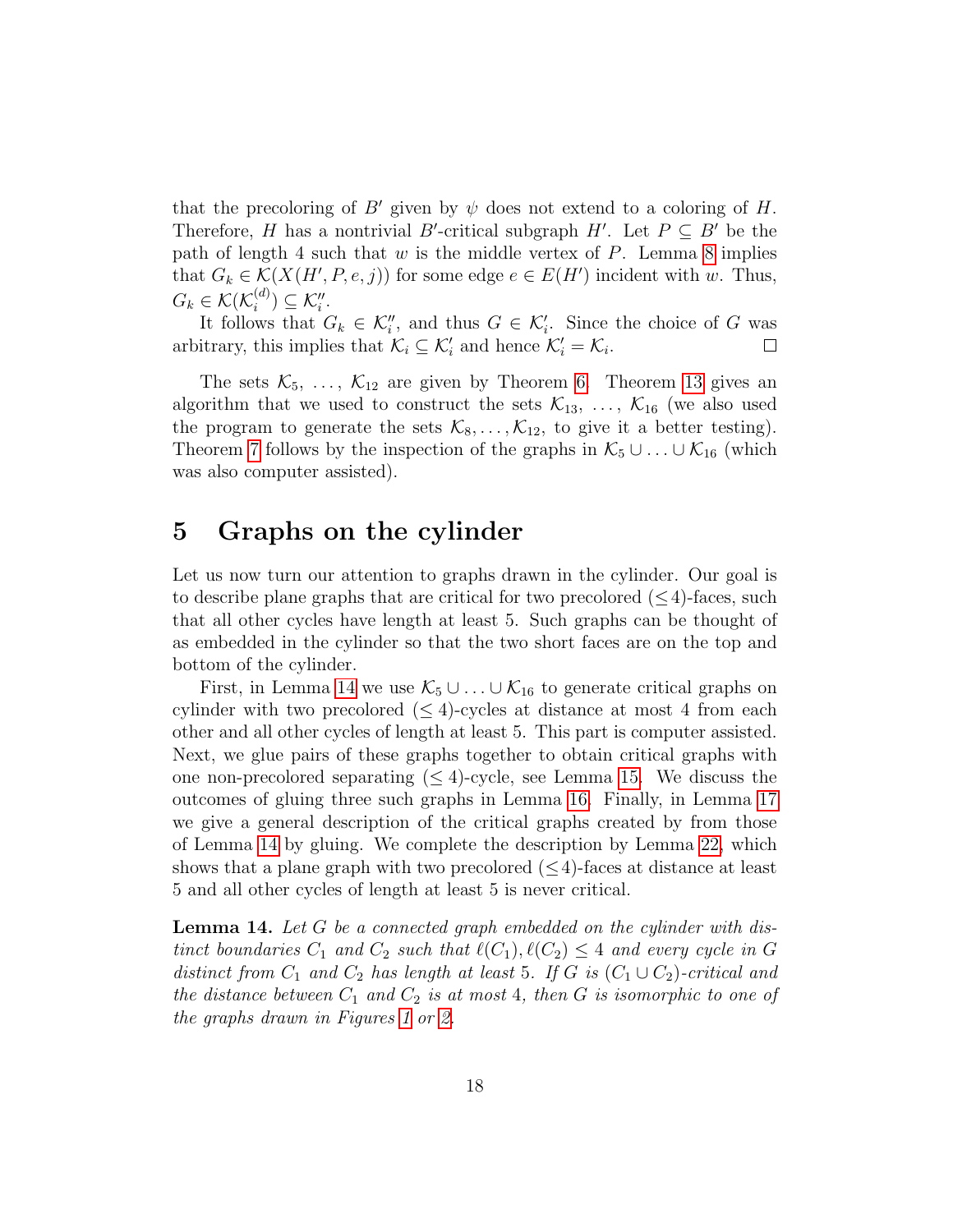

<span id="page-18-0"></span>Figure 9: Splitting of  $T_7$  into B-critical graph H where B is the outer face of  $H$ .

*Proof.* Let us first consider the case that  $\ell(C_1) = \ell(C_2) = 4$ . If  $C_1$  and  $C_2$  share an edge, then  $C_1 \cup C_2$  contains a 6-cycle which bounds a face by Corollary [9.](#page-11-3) Thus G is graph  $Z_1$  in Figure [1.](#page-5-0) Therefore, we may assume  $C_1$ and  $C_2$  share no edges.

Let P be a shortest path between  $C_1$  and  $C_2$ . By Lemma [8,](#page-10-0) G is  $(C_1 \cup C_2 \cup C_1)$ P)-critical. Let H be the graph obtained from G by cutting along the path  $P$ , splitting the vertices of  $P$  into two and duplicating the edges of  $P$ , and let  $B$ be the resulting face. See Figure [9](#page-18-0) for the splitting of  $T_7$ . Observe that H is B-critical and B is a cycle. Furthermore,  $\ell(B) = \ell(C_1)+\ell(C_2)+2\ell(P) \leq 16$ , thus H is one of the graphs in  $\mathcal{K}_5 \cup \ldots \cup \mathcal{K}_{16}$ , which we enumerated using a computer in the previous section.

Note that  $G$  can be obtained from  $H$  by identifying appropriate paths in the face  $B$ . Using a computer, we checked all possible choices of  $H$  (as described in Section [4\)](#page-11-0) and the paths, and checked whether the resulting graph satisfies the assumptions of this lemma. This way, we proved that G must be one of the graphs depicted in Figure [1.](#page-5-0)

If  $\ell(C_1) = 3$  or  $\ell(C_2) = 3$ , then we subdivide edges of  $C_1$  or  $C_2$ , so that the new precolored cycles  $C'_1$  and  $C'_2$  have length exactly 4. This does not change the distance between the cycles, and the resulting graph  $G'$  is  $(C'_1 \cup C'_2)$ -critical. Therefore, G' is one of the graphs depicted in Figure [1.](#page-5-0) Inspection of these graphs shows that  $G$  is one of the graphs in Figure [2.](#page-6-0)  $\Box$ 

Let us remark that there are no graphs satisfying the assumptions of Lemma [14](#page-17-1) where the distance between  $C_1$  and  $C_2$  is exactly 4, and only one such graph  $R$  where the distance is exactly three. This is the last computer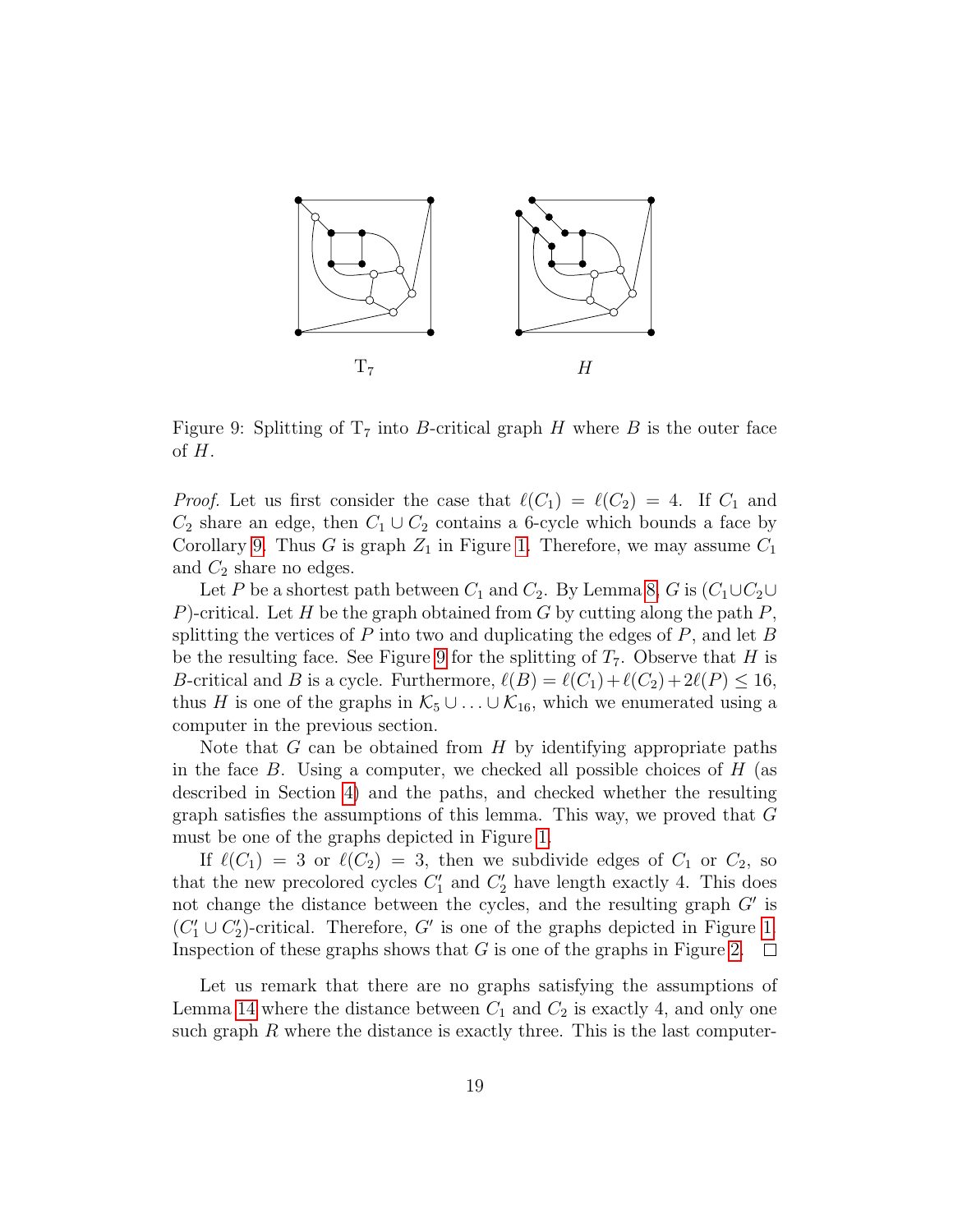based result of this paper (although we used the computer to check the correctness of the case analyses on several other places in the paper, all of them were also performed independently by hand). In particular, if someone proved Lemma [14](#page-17-1) without the use of a computer, this would give computerfree proofs of Theorems [2](#page-1-1) and [3.](#page-2-0)

For the graphs depicted in Figures [1](#page-5-0) and [2,](#page-6-0) let B denote the outer face and  $T$  the other face of length at most 4. For a plane graph  $G$  with faces  $F_1$  and  $F_2$  and a precoloring  $\psi$  of  $F_1$ , let  $c(G, F_1, \psi, F_2)$  be the number of colorings  $\varphi$  of  $F_2$  such that  $\psi \cup \varphi$  does not extend to a coloring of G (in case that  $F_1$  and  $F_2$  intersect, this includes the colorings that assign the common vertices colors different from those given by  $\psi$ ; say in  $Z_2$  if v is a common vertex of  $F_1$  and  $F_2$ , we count colorings where  $\psi(v) \neq \varphi(v)$ . Let  $c(G, F_1, F_2)$  be the maximum of  $c(G, F_1, \psi, F_2)$  over all precolorings  $\psi$  of  $F_1$ . By a straightforward inspection of the listed graphs, we find that the values of  $c(G, B, T)$  and  $c(G, T, B)$  for the graphs in Figures [1](#page-5-0) and [2](#page-6-0) are as follows:

| G              | c(G, B, T)     | c(G, T, B) | $G\$           | c(G, B, T)     | c(G, T, B)     |
|----------------|----------------|------------|----------------|----------------|----------------|
| $Z_1$          | 15             | 15         | $O_6$          | 4              |                |
| $Z_2$          | 12             | 12         | Ο7             | $\overline{2}$ | $\overline{2}$ |
| $Z_3$          | 16             | 16         | $T_1$          | 8              | 8              |
| $\mathbb{Z}_4$ | 5              | 15         | $T_2$          | 1              | $\overline{2}$ |
| $\mathbb{Z}_5$ | 4              | 12         | $T_3$          | 4              | 4              |
| $Z_6$          | 4              | 4          | $T_4$          | 3              | 3              |
| O <sub>1</sub> | 6              | 6          | $T_5$          | 2              | 2              |
| O <sub>2</sub> | 12             | 11         | $T_6$          | 2              | $\overline{2}$ |
| $O_3$          | 11             | 11         | T <sub>7</sub> | $\overline{2}$ | $\overline{2}$ |
| $O_4$          | 12             | 12         | $T_8$          | $\overline{2}$ | $\overline{2}$ |
| $O_5$          | $\overline{2}$ | 6          | R              |                |                |
|                |                |            |                |                |                |

As an example, let us compute  $c(T_1, B, T)$ . Let  $B = b_1b_2b_3b_4$  and  $T =$  $t_1t_2t_3t_4$  Denote the two not precolored vertices by  $z_1$  and  $z_3$ , where  $z_i$  is adjacent to  $t_i$  and  $b_i$  for  $i \in \{1,3\}$ . Observe that a precoloring  $\psi$  of B and  $\varphi$  of T do not extend to a coloring of T<sub>1</sub> if and only if  $\{\psi(b_1), \varphi(t_1)\}$  =  $\{\psi(b_3), \varphi(t_3)\}\$ and  $\psi(b_1) \neq \varphi(t_1)$ . Hence we need to consider only two cases for  $\psi$ : either  $\psi(t_1) = \psi(t_3)$  or  $\psi(t_1) \neq \psi(t_3)$ . Assume first that  $\psi(t_1) \neq \psi(t_3)$ . Then  $\varphi(b_1) = \psi(t_3)$  and  $\varphi(b_3) = \psi(t_1)$ . This leaves only one possibility for  $\varphi$  of  $b_2$  and  $b_4$ . Hence there is one coloring  $\varphi$  such that  $\phi \cup \varphi$  does not extend to  $T_1$ . For the second case assume that  $\psi(t_1) = \psi(t_3)$ . There are two possibilities for assigning  $\varphi(b_1) = \varphi(b_3)$  such that  $\psi(t_1) \neq \varphi(b_1)$ . Each of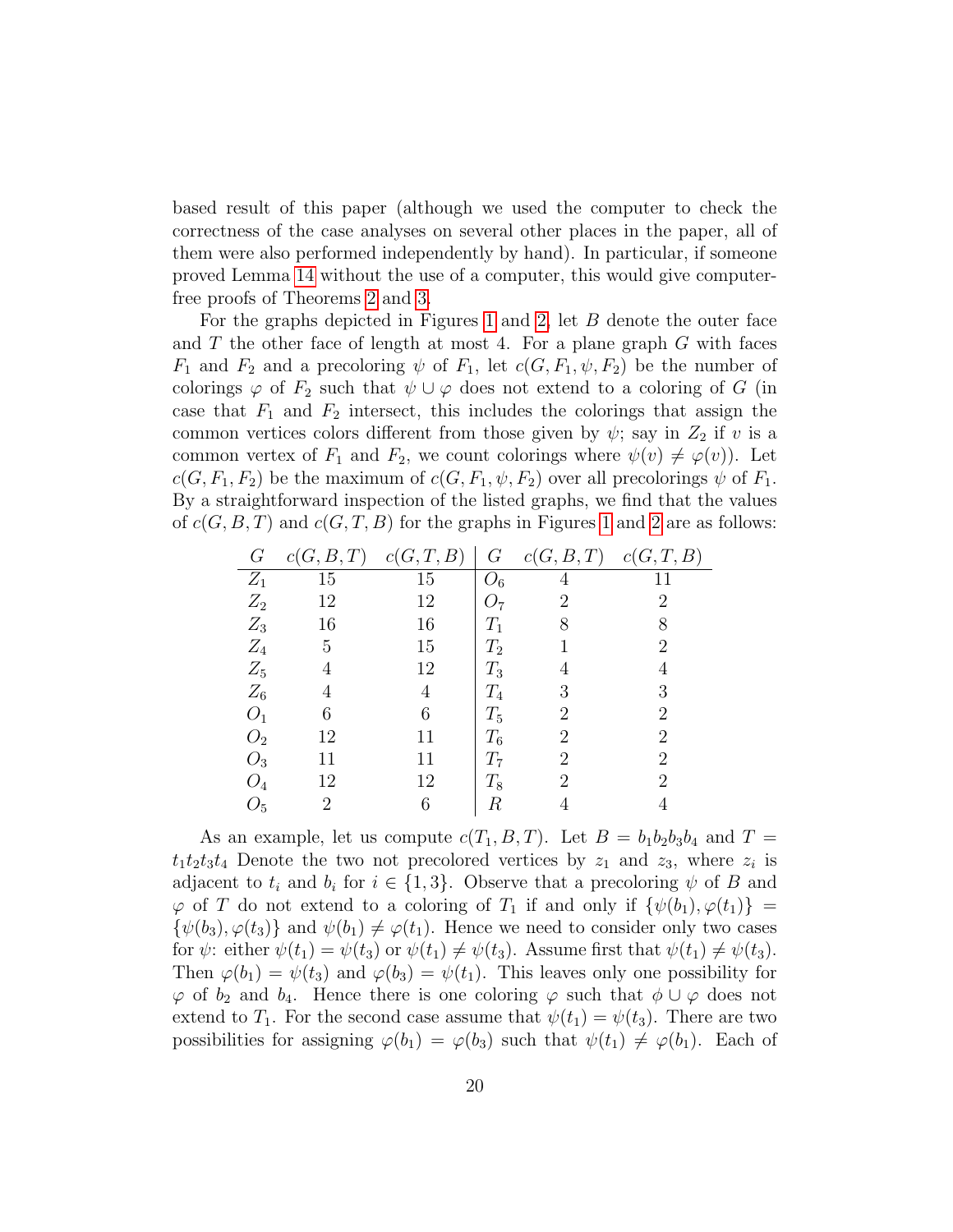these two possibilities can be extended to a coloring of  $T$  if four ways. Hence the total number of precolorings  $\varphi$  such that  $\psi \cup \varphi$  does not extend is 8.

Based on these numbers, we characterize critical graphs obtained by pasting two such cylinders together. A cycle  $C$  in a plane graph separates subgraphs  $G_1$  and  $G_2$  if neither of the closed regions of the plane bounded by  $C$ contains both  $G_1$  and  $G_2$ .

Let G be a plane graph and  $C_1$  and  $C_2$  be two cycles in G such that  $C_2$ is drawn in the closed interior of  $C_1$ . A graph H drawn between  $C_1$  and  $C_2$  is a graph obtained from  $G$  by removing open exterior of  $C_1$  and open interior of  $C_2$ . In particular,  $C_i$  bounds a face in H for  $i \in \{1,2\}$ .

<span id="page-20-0"></span>**Lemma 15.** Let  $G$  be a connected graph embedded on the cylinder with distinct boundaries  $C_1$  and  $C_2$  such that  $\ell(C_1), \ell(C_2) \leq 4$ . Let  $C \subseteq G$  be a cycle of length at most 4 separating  $C_1$  from  $C_2$ . Assume that every cycle in G distinct from  $C, C_1$  and  $C_2$  has length at least 5, and that the distance between  $C_1$  and  $C$ , as well as the distance between C and  $C_2$ , is at most 4. If G is  $(C_1 \cup C_2)$ -critical, then G is isomorphic to one of the graphs drawn in Figures [10,](#page-21-0) [11](#page-22-0) and [12.](#page-23-0)

*Proof.* Let  $G_i$  be the subgraph of G drawn between  $C_i$  and C, for  $i \in \{1,2\}$ . By Lemma [8](#page-10-0) and Lemma [14,](#page-17-1)  $G_i$  is equal to one of the graphs drawn in Figures [1](#page-5-0) and [2.](#page-6-0) Let  $\varphi$  be a precoloring of  $C_1 \cup C_2$  that does not extend to a coloring of G. Suppose first that  $\ell(C) = 3$ , i.e., the situation depicted in Figure [10.](#page-21-0) There exist 6 colorings of  $C$  by three colors. Observe that for every coloring  $\psi$  of C there exists  $i \in \{1,2\}$  such that the precoloring of  $C_i$  and C given by  $\varphi \cup \psi$  does not extend to  $G_i$ , and thus  $c(G_1, C_1, C) + c(G_2, C_2, C) \geq 6$ . By symmetry, we may assume that  $c(G_1, C_1, C) \geq 3$  and hence  $G_1$  is one of  $Z_4$ ,  $Z_5$ ,  $Z_6$  and  $O_6$ . If  $G_1 \in \{Z_5, Z_6\}$ , then C contains two vertices that have degree two in  $G_1$ , and since G is critical, they must either belong to  $C_2$  or have degree at least three, implying that  $G_2 \in \{Z_4, O_6\}$ . Hence, G is one of the graphs  $D_1$ ,  $D_2$ ,  $D_3$  or  $D_4$ . If  $G_1 = Z_4$ , then we conclude similarly that G is one of  $D_1$ ,  $D_2$ ,  $D_5$ ,  $D_6$ ,  $D_7$  or  $D_8$ , and if  $G_1 = O_6$ , then G is one of  $D_3$ ,  $D_4$ ,  $D_7$ ,  $D_9$ ,  $D_{10}$  or  $D_{11}$ .

Let us now consider the case that  $\ell(C_1) = \ell(C_2) = \ell(C) = 4$ , as depicted in Figure [11.](#page-22-0) Since C has 18 colorings, we have  $c(G_1, C_1, C) + c(G_2, C_2, C) \geq$ 18. We may assume that  $c(G_1, C_1, C) \geq 9$ , i.e.,  $G_1 \in \{Z_1, Z_2, Z_3, O_2, O_3, O_4\}$ . If  $G_1 \in \{Z_1, Z_2\}$  or  $G_1 = O_2$  with  $C_1$  being the outer face of  $O_2$ , then  $C$  contains two adjacent vertices whose degree is two in  $G_1$ . These vertices must either belong to  $C_2$ , or their degree must be at least three in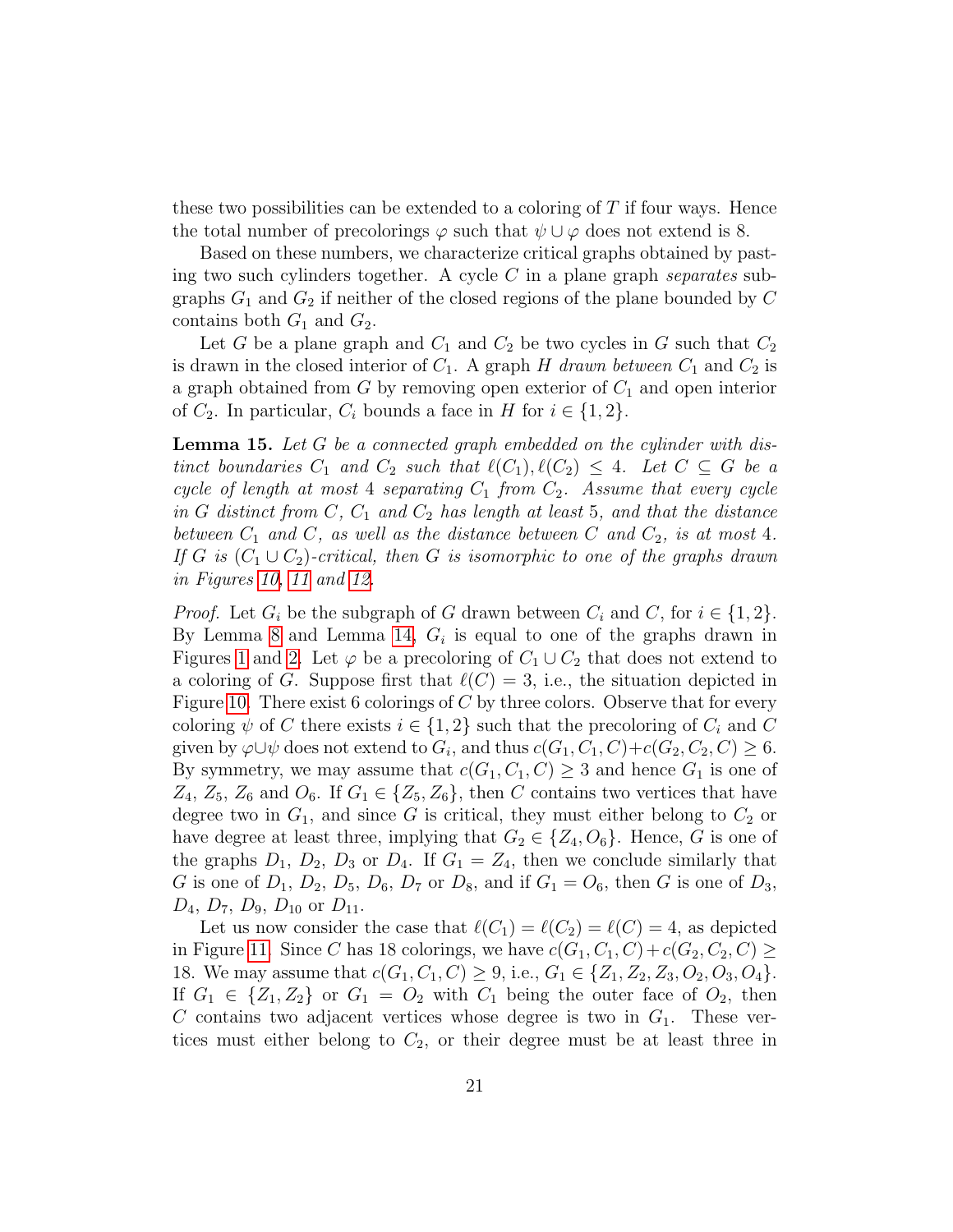

<span id="page-21-0"></span>Figure 10: Critical graphs on the cylinder, one separating triangle.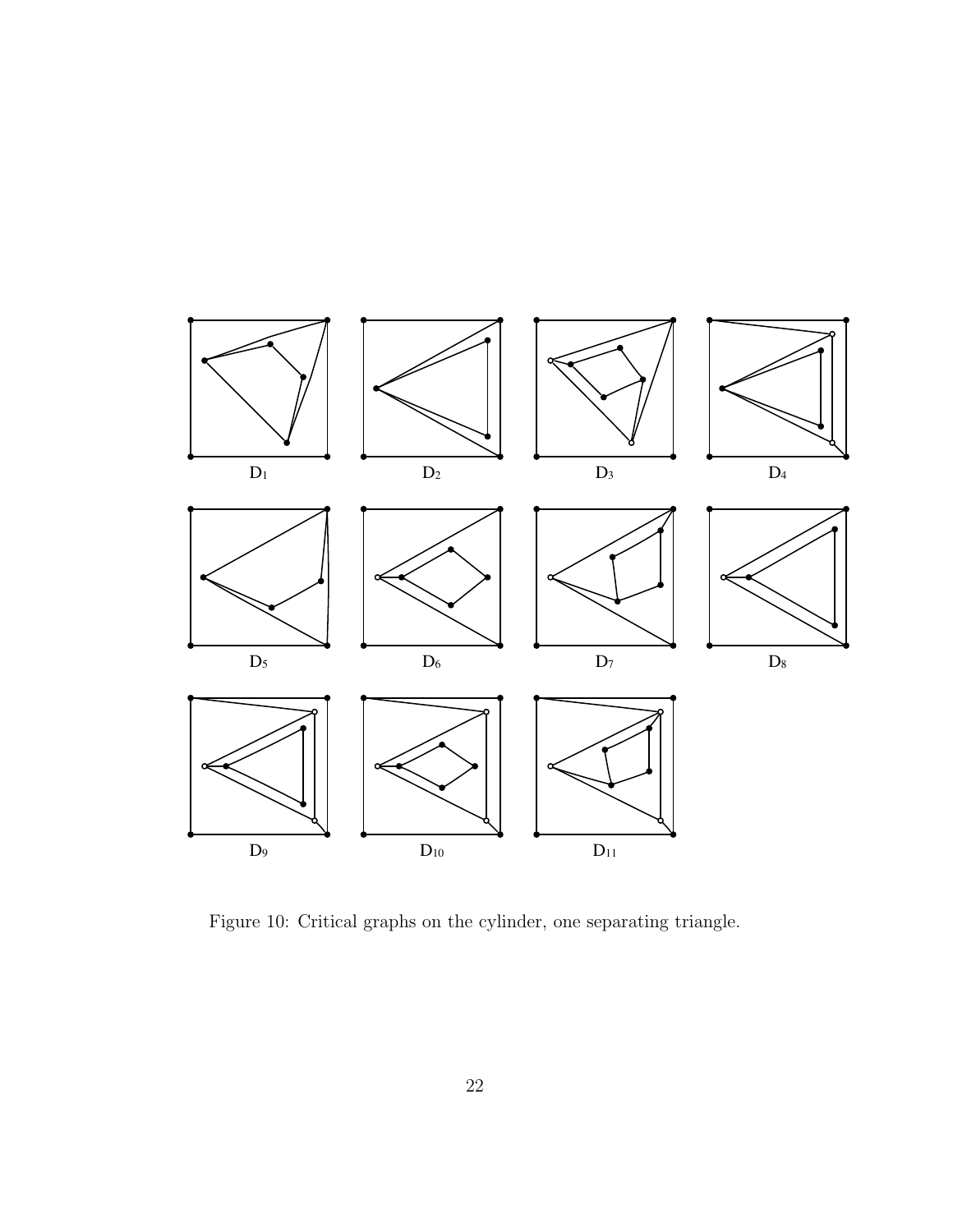

<span id="page-22-0"></span>Figure 11: Critical graphs on the cylinder, one separating 4-cycle. Note that  $A_5$  and  $A_5$ ' is the same graph but different embedding. We use primes to distinguish different embeddings.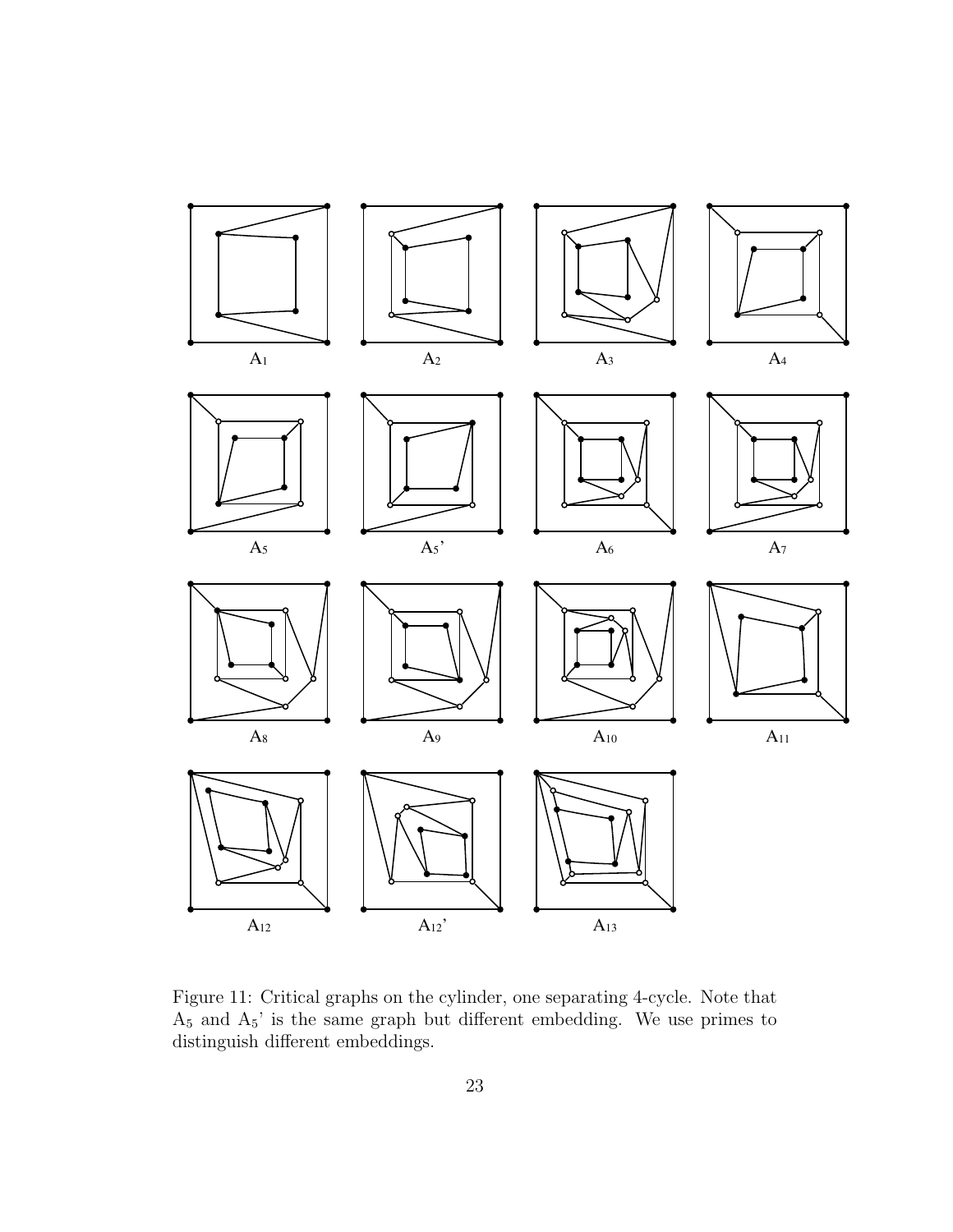

<span id="page-23-0"></span>Figure 12: Critical graphs on the cylinder, one separating 4-cycle, precolored triangle.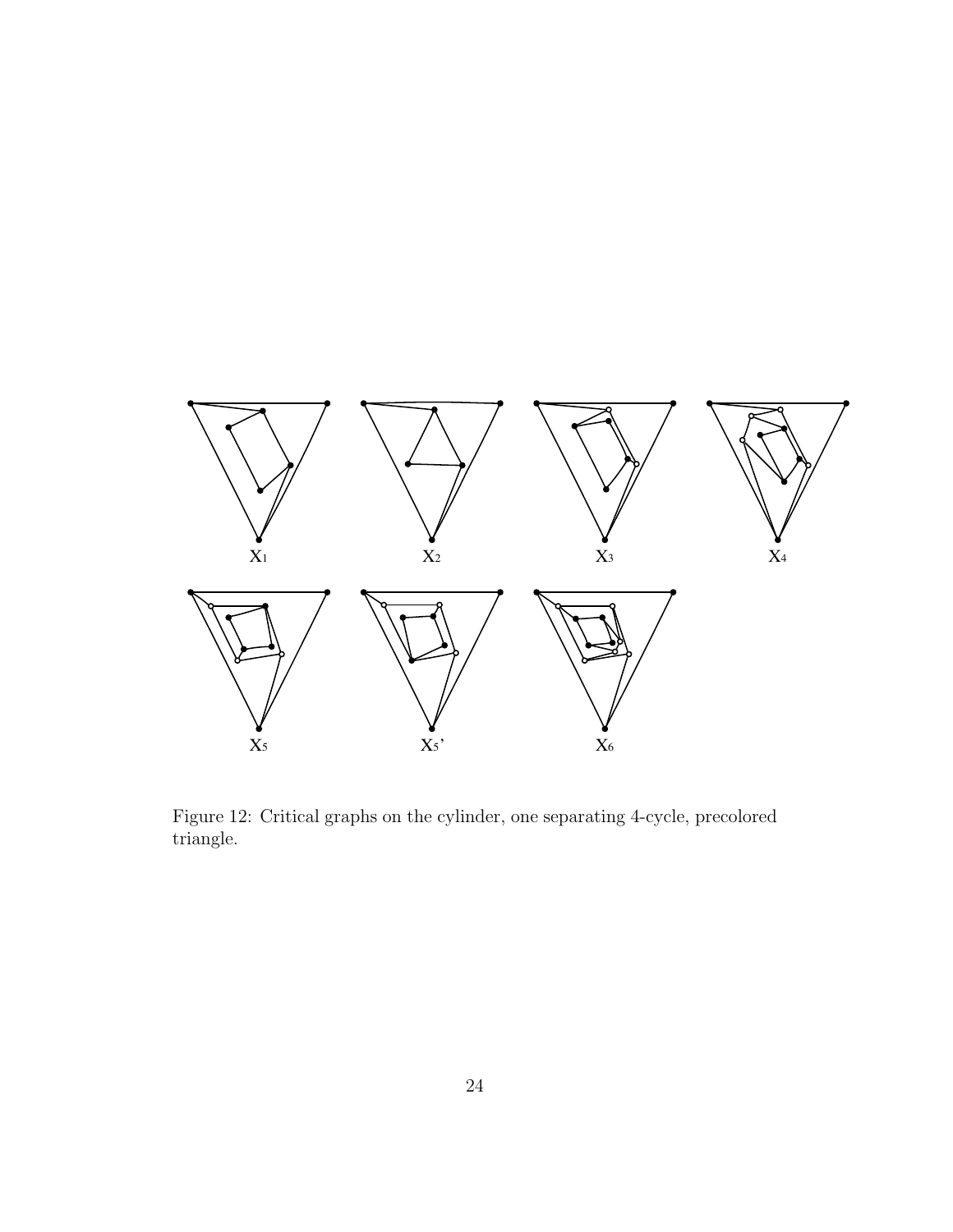$G_2$ . We conclude (also taking into account that  $c(G_2, C_2, C) \geq 3$ ) that  $G_2 \in \{Z_1, O_2, O_4, T_3, T_4\}$ , and (excluding the combinations that do not result in a critical graph), G is one of the graphs  $A_1$ ,  $A_2$  or  $A_3$ . From now on, assume that  $G_1, G_2 \notin \{Z_1, Z_2\}$ . If  $G_1 = O_3$  or  $G_1 = O_2$  with C being the outer face of  $O_2$ , then we similarly conclude that  $G_2 \in \{Z_3, O_2, O_3, O_4, T_1\}$ and G is one of the graphs  $A_4$ ,  $A_5$ ,  $A'_5$ ,  $A_6$  or  $A_7$ . We may assume that  $G_1, G_2 \notin \{O_2, O_3\}$ . If  $G_1 = O_4$ , then  $G_2 \in \{Z_3, O_1, O_4, T_1\}$ , and G is  $A_8$ ,  $A_9$ or  $A_{10}$ . Finally, if  $G_1 = Z_3$ , then G is  $A_{11}$ ,  $A_{12}$ ,  $A'_{12}$  or  $A_{13}$ .

If  $\ell(C) = 4$  and  $\ell(C_1) = 3$  or  $\ell(C_2) = 3$ , then G is one of the graphs in Figure [12,](#page-23-0) obtained from those in Figure [11](#page-22-0) by suppressing vertices of degree two.  $\Box$ 

|         |  | Again, let us summarize the values of $c(G, B, T)$ and $c(G, T, B)$ for these |  |
|---------|--|-------------------------------------------------------------------------------|--|
| graphs: |  |                                                                               |  |

| G        | c(G, B, T)     | c(G, T, B)     | $\,G\,$                | c(G, B, T)     | c(G,T,B)       |
|----------|----------------|----------------|------------------------|----------------|----------------|
| $D_1$    | 12             | 12             | $A_5, \overline{A'_5}$ | 4              | 6              |
| $D_2$    | 4              | 12             | $A_6$                  | $\overline{2}$ |                |
| $D_3$    | 8              | 12             | $A_7$                  | $\overline{2}$ | 3              |
| $D_4$    | 4              | 8              | $A_8$                  | 10             | 10             |
| $D_5$    | 15             | 15             | $A_9$                  | 9              | 8              |
| $D_6$    | 6              | 6              | $A_{10}$               | 2              | $\overline{2}$ |
| $D_7$    | 11             | 12             | $A_{11}$               | 14             | 14             |
| $D_8$    | $\overline{2}$ | 6              | $A_{12}, A'_{12}$      | 4              | 4              |
| $D_9$    | $\overline{2}$ | $\overline{4}$ | $A_{13}$               | 4              | 4              |
| $D_{10}$ | 6              | 4              | $X_1$                  | 9              | 3              |
| $D_{11}$ | 6              | 6              | $X_2$                  | 3              | 3              |
| $A_1$    | 9              | 9              | $X_3$                  |                |                |
| $A_2$    |                | 3              | $X_4$                  | 2              |                |
| $A_3$    | $\overline{2}$ | 3              | $X_5$                  | 4              | $\overline{2}$ |
| $A_4$    | 4              | $\overline{2}$ | $X_6$                  | $\overline{2}$ |                |

We proceed by listing the graphs with two separating cycles of length at most 4.

<span id="page-24-0"></span>**Lemma 16.** Let G be a connected graph embedded on the cylinder with distinct boundaries  $C_1$  and  $C_2$  such that  $\ell(C_1), \ell(C_2) \leq 4$ . Let  $C, C' \subseteq G$  be distinct cycles of length at most 4 separating  $C_1$  from  $C_2$ , such that C separates  $C_1$  from  $C'$ . Assume that every cycle in G distinct from  $C, C', C_1$  and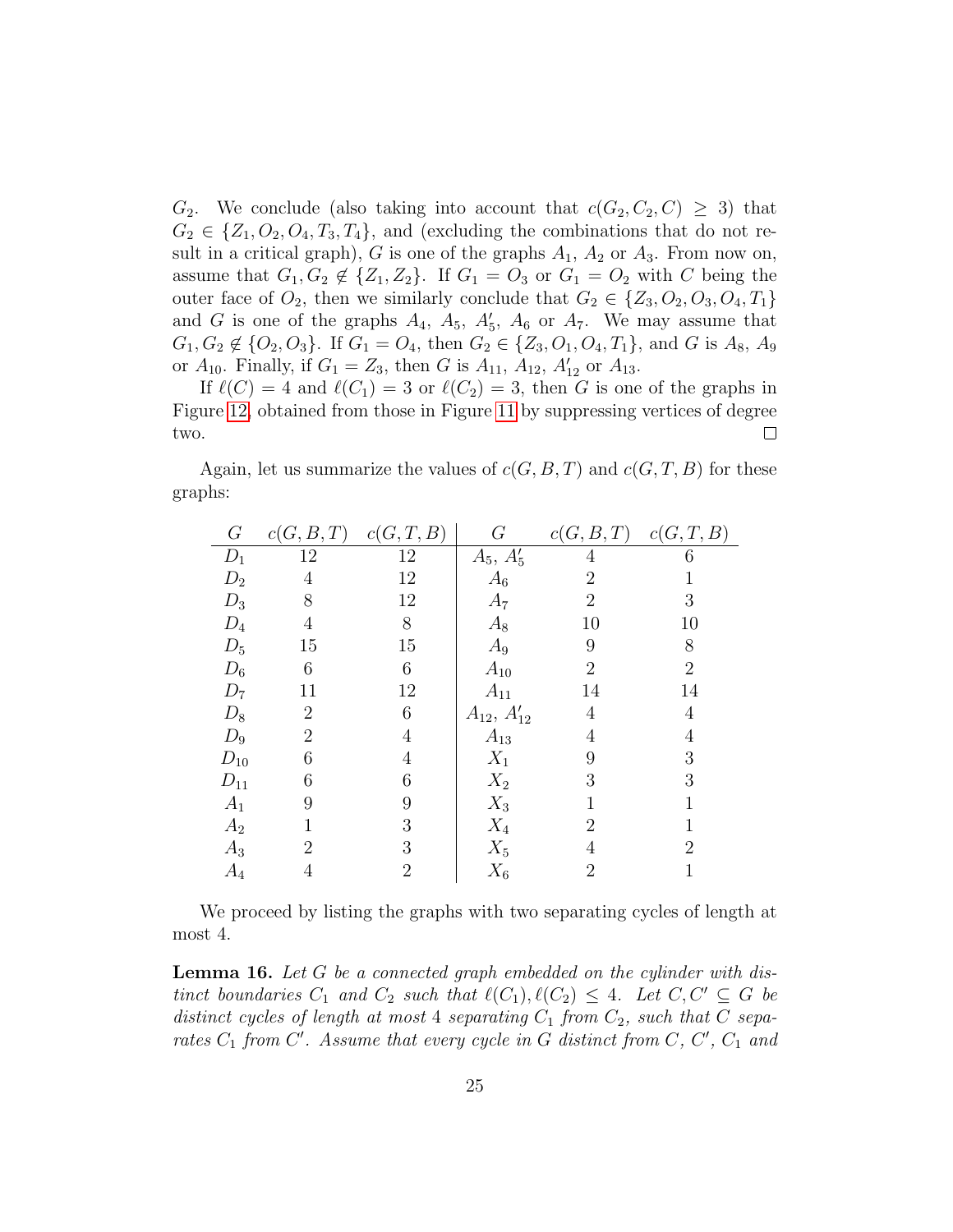

<span id="page-25-0"></span>Figure 13: Critical graphs on the cylinder, two separating triangles.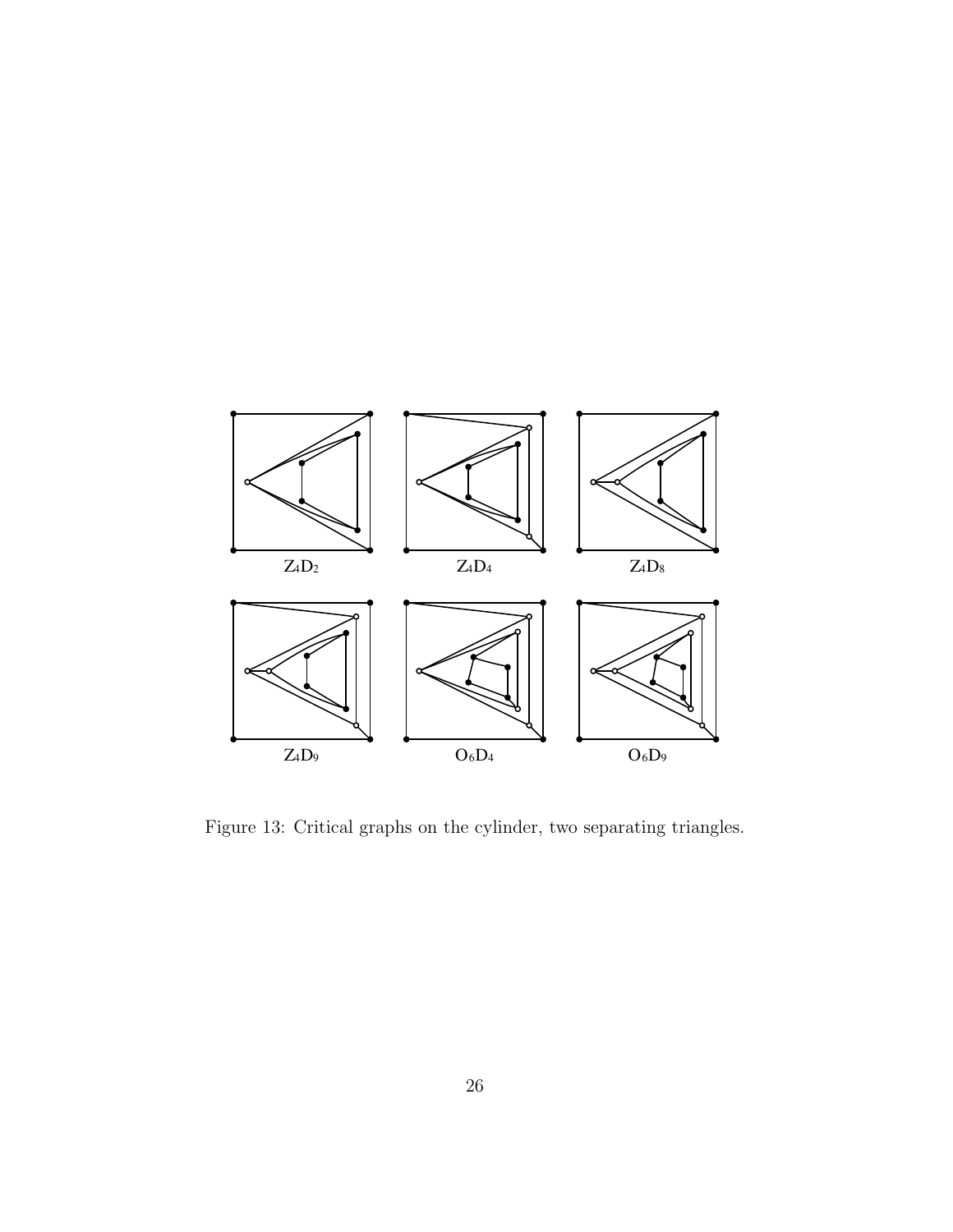

<span id="page-26-0"></span>Figure 14: Critical graphs on the cylinder, separating triangle and a 4-cycle.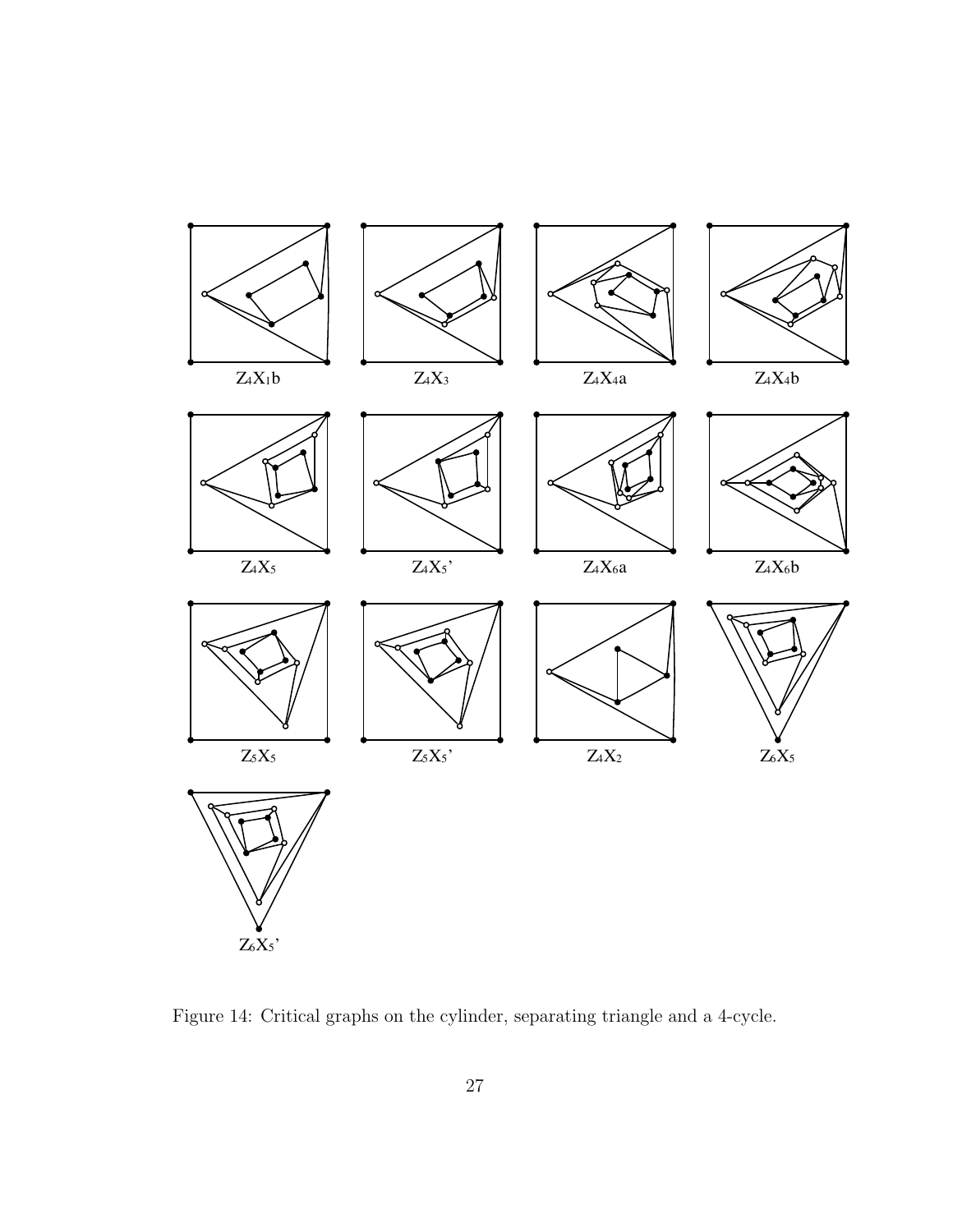

<span id="page-27-0"></span>Figure 15: Critical graphs on the cylinder, two separating 4-cycles.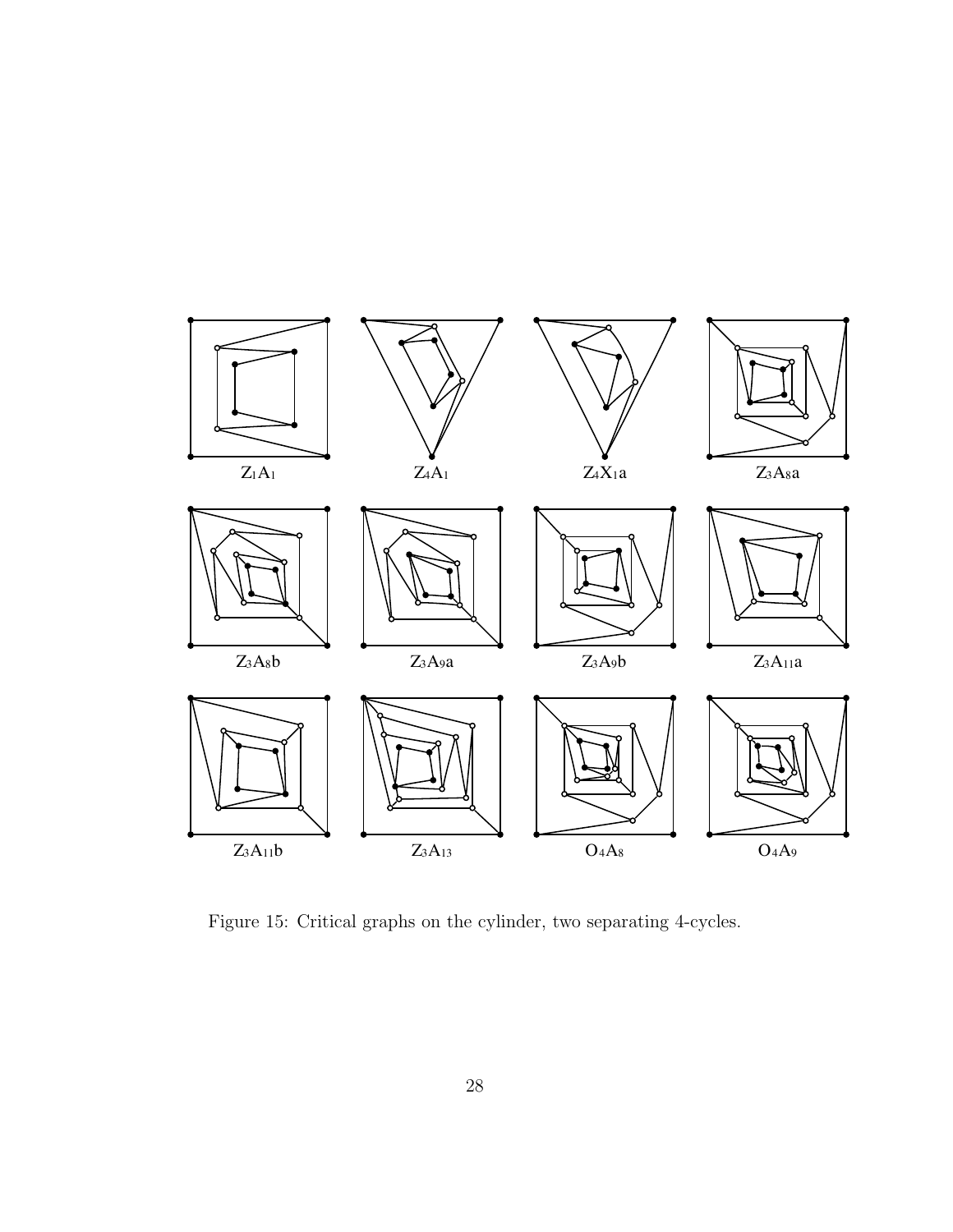$C_2$  has length at least 5, and that the distances between  $C_1$  and  $C$ , between C and C', and between C' and  $C_2$  are at most 4. If G is  $(C_1 \cup C_2)$ -critical, then G is isomorphic to one of the graphs drawn in Figures [13,](#page-25-0) [14](#page-26-0) and [15.](#page-27-0)

*Proof.* By symmetry between  $C_1, C$  and  $C_2, C$ , assume that  $\ell(C) \leq \ell(C')$ . Also, assume that  $\ell(C_1) = \ell(C_2) = 4$ —the graphs bounded by triangles follow by suppressing the precolored vertices of degree two. Let  $G_i$  be the subgraph of G drawn between  $C_i$  and C, for  $i \in \{1,2\}$ . By Lemmas [8,](#page-10-0) [14](#page-17-1) and [15,](#page-20-0)  $G_1$  is equal to one of the graphs drawn in Figures [1](#page-5-0) and [2](#page-6-0) and  $G_2$  is equal to one of the graphs in Figures [10,](#page-21-0) [11](#page-22-0) and [12.](#page-23-0)

Suppose first that  $\ell(C) = \ell(C') = 3$ . It suffices to consider the graphs  $G_1$ and  $G_2$  such that  $G_1$  is one of the graphs in Figure [2](#page-6-0) and  $G_2$  is one of the graphs in Figure [10,](#page-21-0) that is,  $G_1 \in \{Z_4, Z_5, O_5, O_6\}$  and  $G_2 \in \{D_2, D_4, D_8, D_9\}$ . Furthermore, it suffices to consider the pairs satisfying  $c(G_1, C_1, C) + c(G_2, C_2, C) \geq$ 6. All critical graphs arising from these combinations are depicted in Fig-ure [13.](#page-25-0) Let us remark that combination  $G_1 = O_6$  and  $G_2 = D_2$  is the same as  $Z_4D_4$  and combination  $G_1 = O_6$  and  $G_2 = D_8$  is the same as  $Z_4D_9$ .

If  $\ell(C) = 3$  and  $\ell(C') = 4$ , then we combine graphs  $G_1$  from Figure [2](#page-6-0) with graphs  $G_2$  from Figure [12](#page-23-0) such that  $c(G_1, C_1, C) + c(G_2, C_2, C) \geq 6$ , i.e.,  $G_1 = Z_4$  and  $G_2 \in \{X_1, X_3, X_4, X_5, X'_5, X_6\}$ , or  $G_1 \in \{Z_5, O_6\}$  and  $G_2 \in \{X_1, X_5, X_5'\}.$  All critical graphs arising from these combinations are depicted in Figure [14](#page-26-0) (let us remark that the combination  $G_1 = O_6$  and  $G_2 = X_1$  is not critical, since the set of precolorings that extend to it is equal to that of  $D_{10}$ , which is its subgraph).

Finally, if  $\ell(C) = \ell(C') = 4$ , then we combine graphs  $G_1$  from Figure [1](#page-5-0) with graphs  $G_2$  from Figure [11](#page-22-0) such that  $c(G_1, C_1, C) + c(G_2, C_2, C) \geq 18$ and C does not contain a non-precolored vertex of degree two. Furthermore, if  $G_1 = Z_1$ , we can exclude from consideration the graphs such that C is a cycle of non-precolored vertices of degree three, as an even cycle of vertices of degree three cannot appear in any critical graph. That is, for  $G_1 = Z_1$  we need to consider  $G_2 \in \{A_1, A_3, A_8, A_9, A_{13}\}$  (only  $G_2 = A_1$  results in a critical graph). Almost all combinations need to be considered for  $G_1 = Z_3$ , where  $G_2 \in \{A_8, A_9, A_{11}, A_{13}\}$  result in a critical graph. Once these combinations are considered, we may assume that  $G_2 \notin \{A_1, A_{11}\}$  by symmetry, since in these graphs the subgraph drawn between  $C'$  and  $C_2$  would be  $Z_1$  or Z<sub>3</sub>. Finally, we need to consider the combinations  $G_1 \in \{O_2, O_3, O_4\}$  and  $G_2 \in \{A_5, A_5, A_8, A_9\}$  or  $G_1 = T_1$  and  $G_2 = A_8$ . All the critical graphs obtained by these combinations are in Figure [15.](#page-27-0)  $\Box$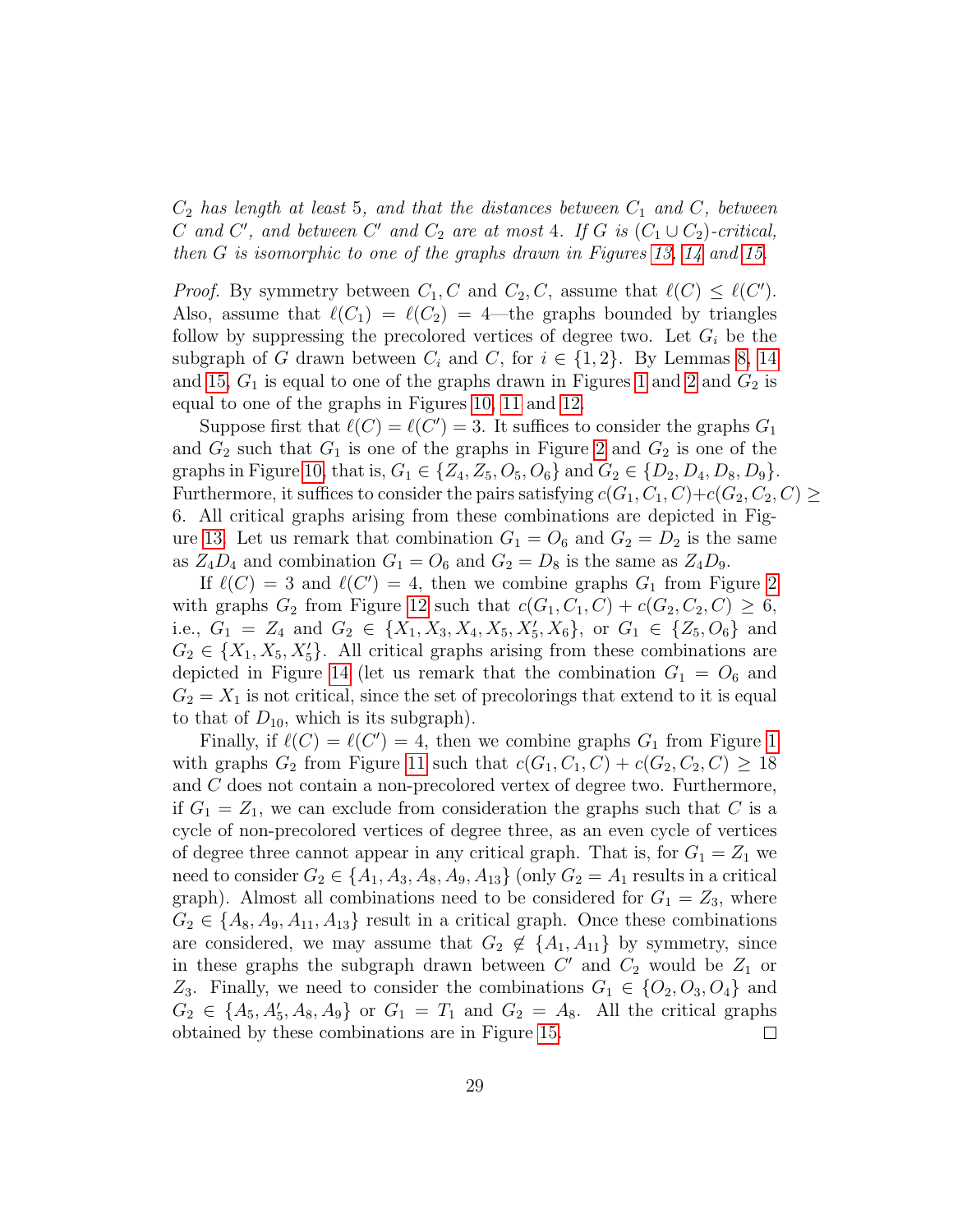|                |    |                      |                | c(G,T,B)                                    |
|----------------|----|----------------------|----------------|---------------------------------------------|
| 12             | 12 | $Z_4X_2$             | 3              | 9                                           |
| 12             | 8  | $Z_6X_5$ , $Z_6X'_5$ | 4              | 2                                           |
| 6              | 6  | $Z_1A_1$             | 3              | 3                                           |
| 6              | 4  | $Z_4A_1$             | 3              |                                             |
| 8              | 8  | $Z_4X_1a$            |                |                                             |
| 4              | 4  |                      | 4              | 4                                           |
| 9              | 9  | $Z_3A_8b$            | 8              | 8                                           |
|                | 3  | $Z_3A_9a$            | 4              | 4                                           |
| $\overline{2}$ | 3  | $Z_3A_9b$            | 4              | 4                                           |
| $\overline{2}$ | 3  | $Z_3A_{11}a$         | 12             | 12                                          |
| 4              | 6  | $Z_3A_{11}b$         | 12             | 12                                          |
| $\overline{2}$ | 3  | $Z_3A_{13}$          | 4              | 4                                           |
| $\overline{2}$ | 3  | $O_4A_8$             | $\overline{2}$ | $\overline{2}$                              |
| 4              | 6  | $O_4A_9$             | 2              | 2                                           |
|                |    |                      | $Z_3A_8a$      | c(G, B, T)<br>c(G, T, B)<br>c(G, B, T)<br>G |

The numbers of non-extending colorings for these graphs are

This rather tedious case analysis concludes with the next lemma.

<span id="page-29-0"></span>Lemma 17. Let G be a connected graph embedded in the cylinder with distinct boundaries  $C_1$  and  $C_2$  such that  $\ell(C_1), \ell(C_2) \leq 4$ . Let  $C_1 = K_0, K_1, \ldots$ ,  $K_k = C_2$  be a sequence of distinct cycles of length at most 4 in G such that  $K_i$  separates  $K_{i-1}$  from  $K_{i+1}$  for  $1 \leq i \leq k-1$  and the distance between  $K_i$ and  $K_{i+1}$  is at most 4 for  $0 \leq i \leq k-1$ . Assume that every cycle of length at most 4 in G is equal to  $K_i$  for some  $i \in \{0, \ldots, k\}$ . If G is  $(C_1 \cup C_2)$ -critical, then one of the following holds:

- G is one of the graphs described by Lemmas [14,](#page-17-1) [15](#page-20-0) or [16,](#page-24-0) or
- $G \in \mathcal{C}$ , or
- G is one of the graphs drawn in Figure [16.](#page-30-0)

*Proof.* By Lemmas [14,](#page-17-1) [15](#page-20-0) or [16,](#page-24-0) we may assume that  $k \geq 4$ . The graphs described by Lemma [15](#page-20-0) satisfy that if  $\ell(C) = \ell(C') = 3$ , then  $\ell(C_1) =$  $\ell(C_2) = 4$ . Therefore, Lemma [8](#page-10-0) implies that at least one of  $K_i$ ,  $K_{i+1}$  and  $K_{i+2}$  has length 4, for  $0 \leq i \leq k-2$ . For  $1 \leq i \leq k-1$ , let  $P_i$  (respectively  $N_i$ ) be the subgraphs of G drawn between  $K_i$  and  $C_1$  (respectively  $C_2$ ).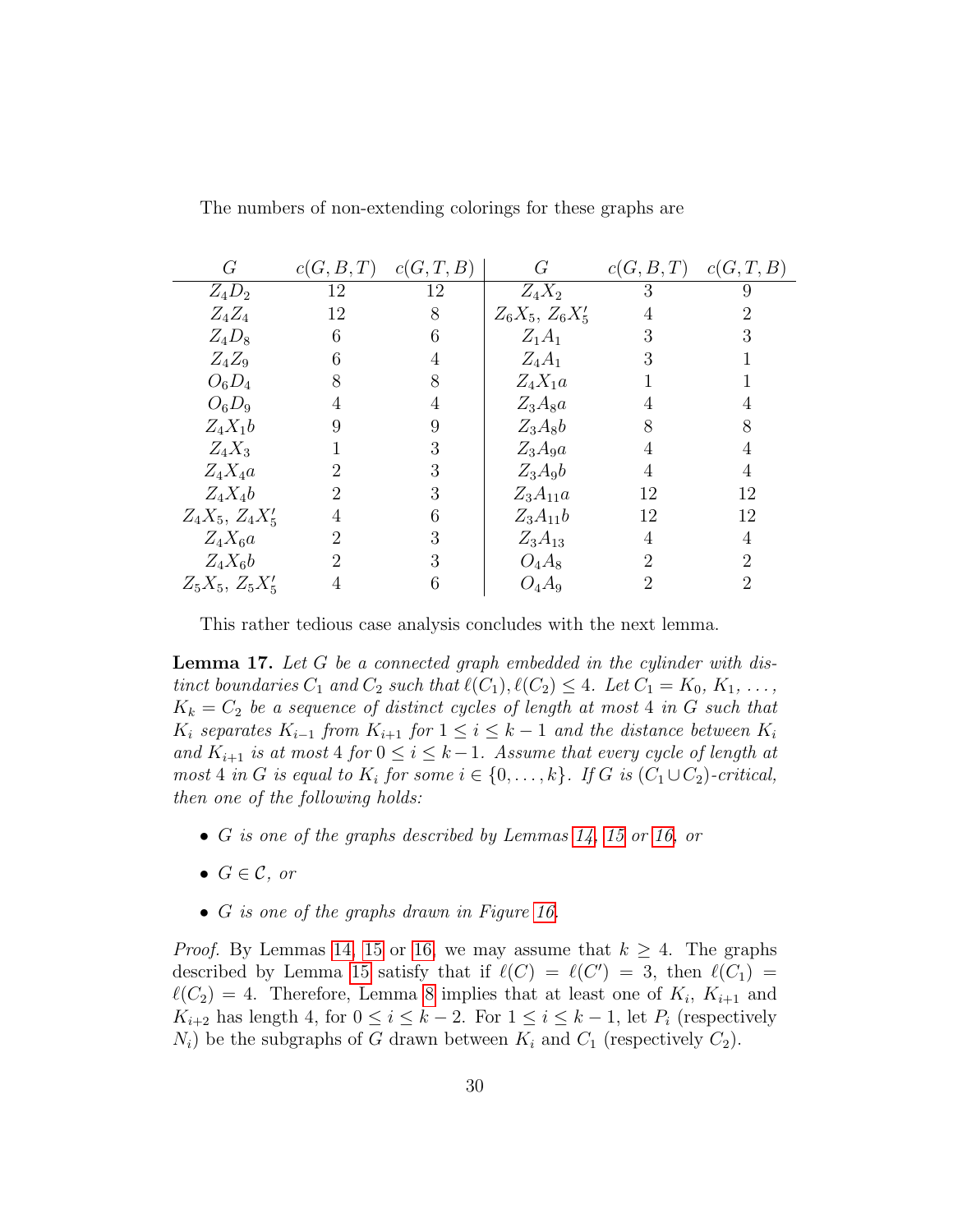

<span id="page-30-0"></span>Figure 16: Other critical graphs on the cylinder.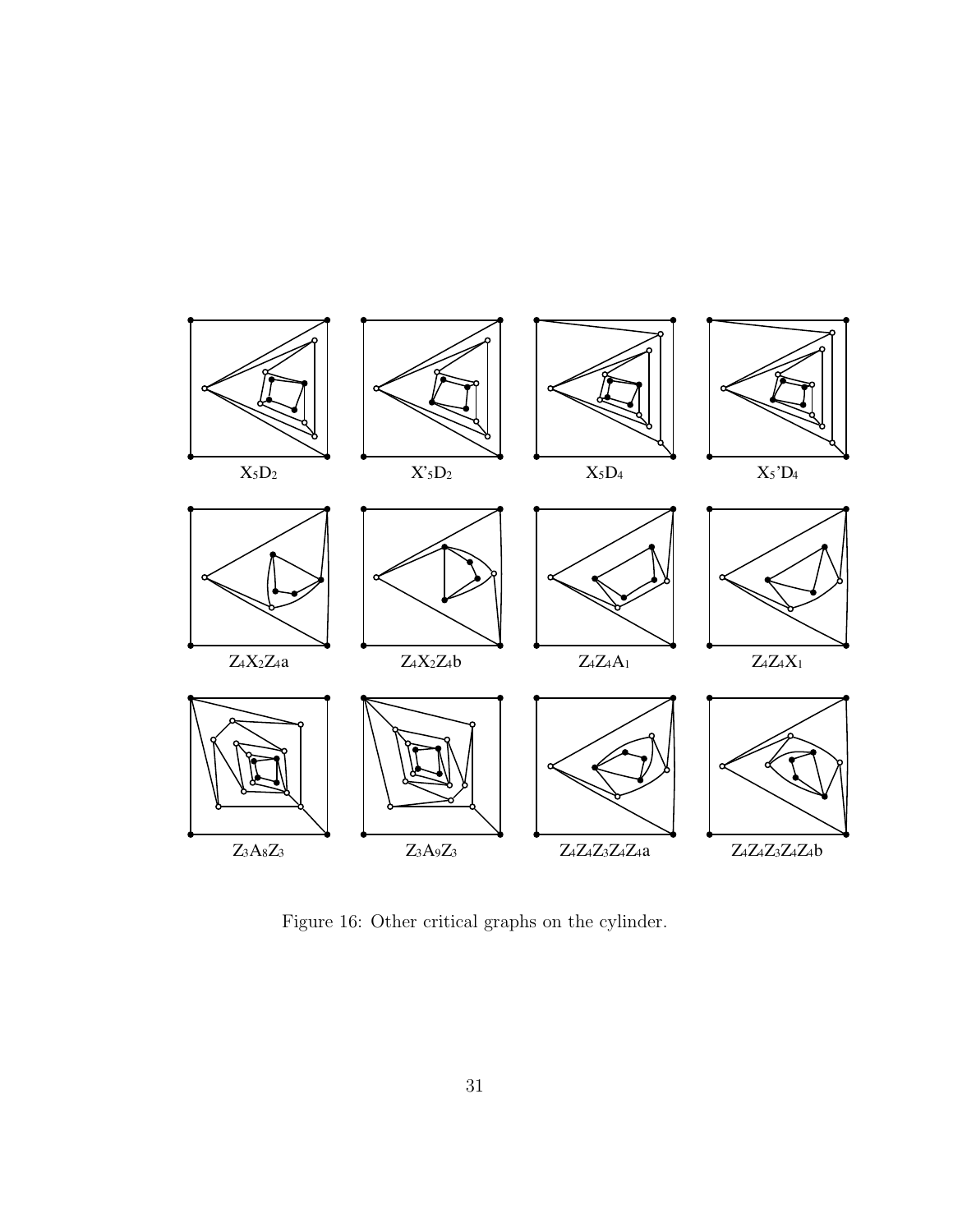Suppose first that  $k = 4$ , and assume that  $\ell(C_1) = \ell(C_2) = 4$ . If  $\ell(K_2) =$  $\ell(K_3) = 3$ , then  $P_2 \in \{X_1, X_3, X_4, X_5, X'_5, X_6\}$  and  $N_2 \in \{D_2, D_4, D_8, D_9\}.$ Furthermore,  $c(P_2, C_1, K_2)+c(N_2, C_2, K_2) \ge 6$ , implying that  $P_2 \in \{X_1, X_5, X_5'\}$ and  $N_2 \in \{D_2, D_4\}$ . The critical graphs arising this way are  $X_5D_2$ ,  $X_5'D_2$ ,  $X_5D_4$  and  $X'_5D_4$ . The case that  $\ell(K_1) = \ell(K_2) = 3$  is symmetric. If  $\ell(K_1) =$  $\ell(K_3) = 3$ , then  $P_3 = Z_4X_2$  and  $N_1 = Z_4X_2$ , and thus  $N_3 = Z_4$ . It follows that  $G \in \{Z_4X_4Z_4a, Z_4X_4Z_4b\}$ . If  $\ell(K_2) = 3$  and  $\ell(K_1) = \ell(K_3) = 4$ , then  $P_2, N_2 \in \{X_1, X_3, X_4, X_5, X'_5, X_6\}$ , and since  $c(P_2, C_1, K_2) + c(N_2, C_2, K_2) \geq$ 6, we conclude that  $P_2 = N_2 = X_1$ . However, the graph obtained by combining  $X_1$  with itself is not critical. If  $\ell(K_1) = 3$  and  $\ell(K_2) = \ell(K_3) = 4$ , then  $N_1 = Z_4A_1$  and  $P_1 \in \{Z_4, Z_5, O_5, O_6\}$ . Since  $c(P_1, C_1, K_1) + c(N_1, C_2, K_1) \geq$ 6, it follows that  $P_1 = Z_4$  and  $G = Z_4 Z_4 A_1$ . The case that  $\ell(K_3) = 3$  and  $\ell(K_1) = \ell(K_2) = 4$  is symmetric.

Finally, consider the case that  $\ell(K_1) = \ell(K_2) = \ell(K_3) = 4$ . Then  $P_3$ is one of the graphs in Figure [15,](#page-27-0) implying that  $P_1 \in \{Z_1, Z_3, O_4\}$ , and by symmetry,  $N_3 \in \{Z_1, Z_3, O_4\}$ . If  $N_3 \neq Z_3$ , we have  $c(P_3, C_1, K_3) \geq 6$ , and thus  $P_3 \in \{Z_3A_8b, Z_3A_{11}a, Z_3A_{11}b\}$ . For all these choices of  $P_3$ , we have  $P_1 = Z_3$ . Therefore, by symmetry we may assume  $N_3 = Z_3$ . The combinations of  $Z_3$  with the graphs in Figure [15](#page-27-0) that result in a critical graph are  $Z_3A_8Z_3$ ,  $Z_3A_9Z_3$  and the graphs belonging to C.

The only graph with  $k = 4$  and  $\ell(C_1) \leq 3$  or  $\ell(C_2) \leq 3$  is  $Z_4Z_4X_1$ , obtained by suppressing a vertex of degree two in  $Z_4Z_4A_1$ . Thus, all the graphs with  $k = 4$  satisfy the conclusion of this lemma.

Suppose now that  $k = 5$ . The graphs  $P_4$  and  $N_1$  are among the graphs described by this lemma for  $k = 4$ . This implies that  $P_1 \in \{Z_1, Z_3, Z_4\}$ . If  $\ell(K_1) = 3$ , then  $P_1 = Z_4$  and  $N_1 = Z_4Z_4X_1$  and  $G = Z_4Z_4Z_1Z_4Z_4$  or  $G = Z_4 Z_4 Z_1 Z_4 Z_4 b$ . The case that  $\ell(K_4) = 3$  is symmetric. Therefore, assume that  $\ell(K_1) = \ell(K_4) = 4$ . This implies that  $N_1 \notin \{Z_4X_2Z_4a, Z_4X_2Z_4b\}.$ Neither  $Z_1$  nor  $Z_4$  can be combined with a graph from C to form a critical graph, as the resulting graph would contain a non-precolored vertex of degree two. The same argument shows that if  $P_1 \in \{Z_1, Z_4\}$ , then  $N_1 \notin \{X_5D_4, X_5'D_4, Z_3A_8Z_3, Z_3A_9Z_3\}.$  The combinations of  $Z_1$  or  $Z_4$  with  $X_5D_2$ ,  $X'_5D_2$ .  $Z_4Z_4A_1$  or  $Z_4Z_4X_1$  are not critical. We conclude that  $P_1 = Z_3$ , and by symmetry,  $N_4 = Z_3$ . Since G does not contain non-precolored vertices of degree two, we have  $N_1 \notin \{X_5D_2, X_5D_2, Z_4Z_4A_1, Z_4Z_4X_1\}$ . If  $N_1 \in \mathcal{C}$ , then  $G \in \mathcal{C}$ . Otherwise,  $N_1 \in \{X_5D_4, X_5'D_4, Z_3A_8Z_3, Z_3A_9Z_3\}$ . However, the combinations of  $Z_3$  with these graphs are not critical.

Therefore, we may assume that  $k \geq 6$ . Let  $G_i$  be the subgraph of G drawn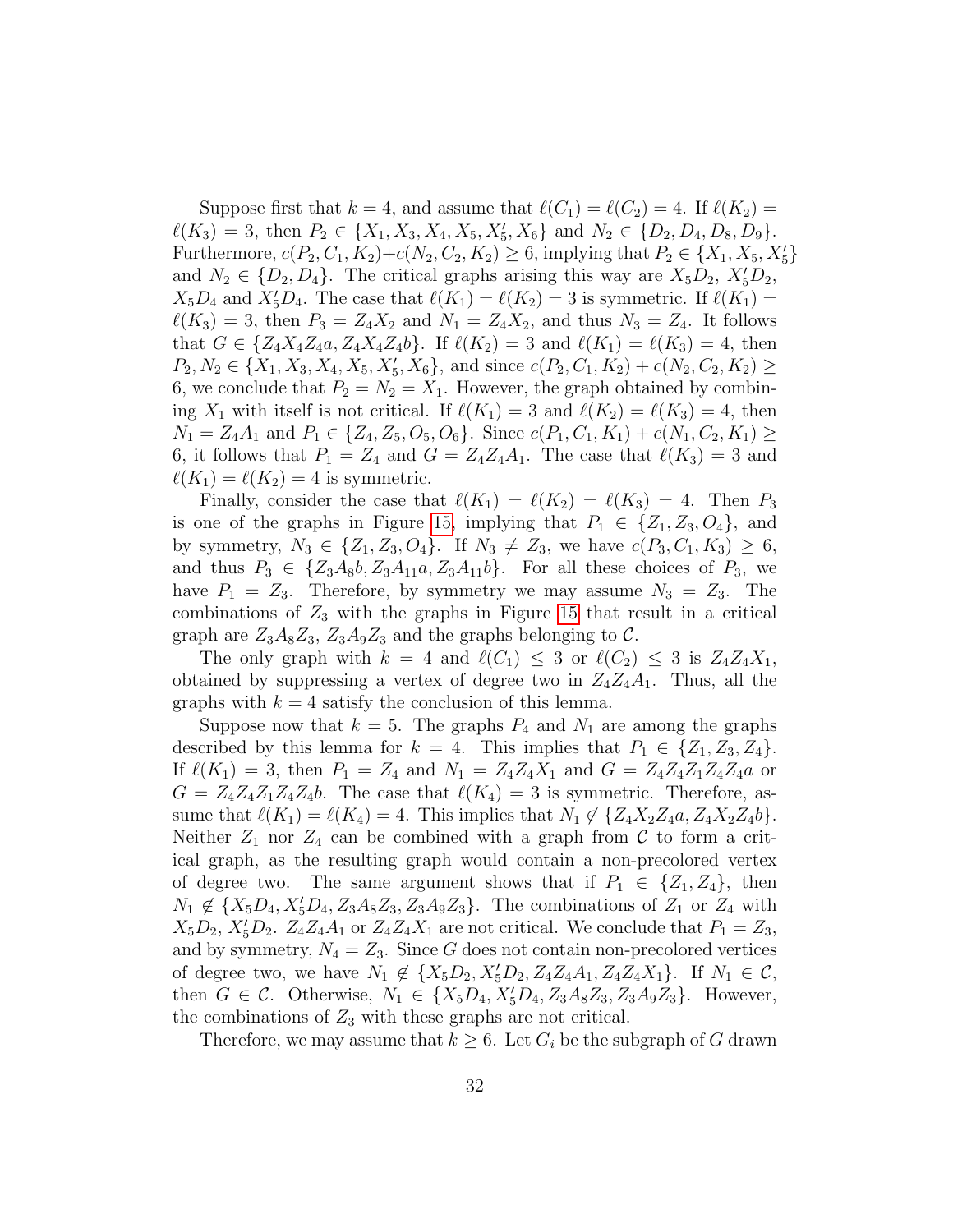

<span id="page-32-0"></span>Figure 17: Critical graphs with a precolored vertex.

between  $K_i$  and  $K_{i+5}$ , for  $0 \leq i \leq k-5$ . By the previous paragraph,  $G_i \in$  ${Z_4Z_4Z_1Z_4Z_4a, Z_4Z_4Z_1Z_4Z_4b\}\cup\mathcal{C}$ , hence  $\ell(K_i) = \ell(K_{i+5}) = 4$ . Furthermore, considering  $G_{i-1}$  (if  $i > 0$ ) or  $G_{i+1}$  (if  $i < k-5$ ), we conclude that  $\ell(K_{i+1}) = 4$ or  $\ell(K_{i+4}) = 4$ , implying that  $G_i \in \mathcal{C}$ . This implies that  $G \in \mathcal{C}$ .

Let us remark that if G is a graph in C with 4-faces  $C_1$  and  $C_2$ , then G is  $(C_1 \cup C_2)$ -critical—to see this observe that that the precolorings of  $C_1$  and  $C_2$ in that the vertices of  $C_i$  of degree two have different colors for each  $i \in \{1,2\}$ do not extend to a coloring of G. Let us now point out some consequences of Lemma [17](#page-29-0) that are useful in the proof of Theorem [5.](#page-4-0)

<span id="page-32-1"></span>**Lemma 18.** Let G be a connected plane graph, v a vertex of G and  $C \subseteq G$ either a vertex of G, or a cycle bounding a face of length at most 4. Assume that every cycle of length at most 4 distinct from C separates v from C. Furthermore, assume that for every two subgraphs  $K_1, K_2 \subseteq G$  such that  $K_i \in \{v, C\}$  or  $K_i$  is a cycle of length at most 4 for  $i \in \{1, 2\}$ , either the distance between  $K_1$  and  $K_2$  is at most 4, or there exists a cycle of length at most 4 separating  $K_1$  from  $K_2$ . If G is nontrivial  $(v \cup C)$ -critical, then G is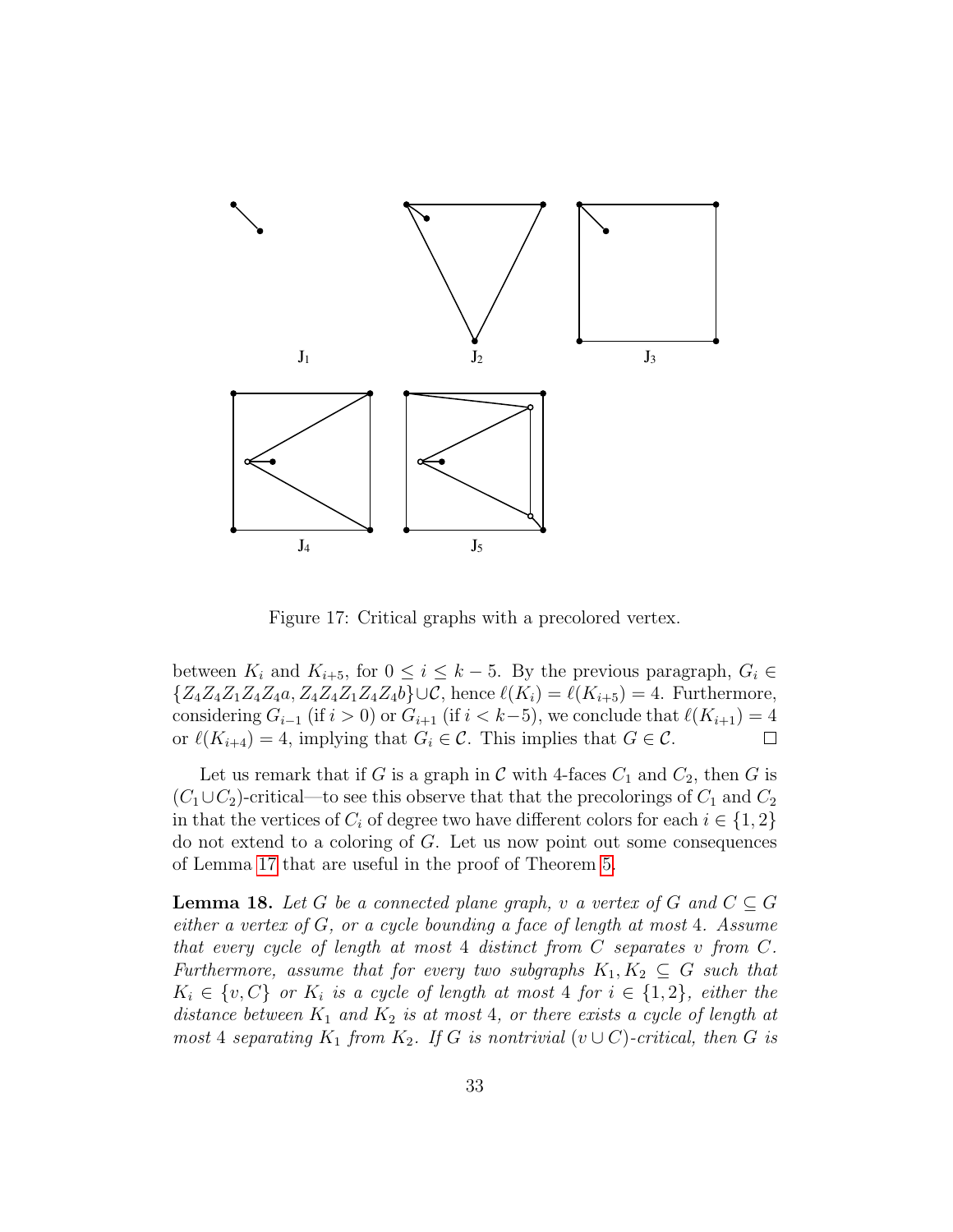one of the graphs  $J_1, J_2, \ldots, J_5$  drawn in Figure [17.](#page-32-0)

*Proof.* Let  $G'$  be the graph obtained from  $G$  in the following way: Add new vertices v' and v'' and edges of the triangle  $C_1 = vv'v''$ . If C is a single vertex, add also new vertices  $c'$  and  $c''$  and edges of the triangle  $C_2 = Cc'c''$ , otherwise set  $C_2 = C$ . Observe that G' is  $(C_1 \cup C_2)$ -critical and satisfies assumptions of Lemma [17.](#page-29-0) The claim follows by the inspection of the graphs enumerated by Lemma [17,](#page-29-0) using the fact that  $C_1$  and  $C_2$  are disjoint,  $\ell(C_1) = 3$  and v' and  $v''$  have degree two.  $\Box$ 

The following claims follow by a straightforward inspection of the graphs listed in Lemmas [17](#page-29-0) and [18:](#page-32-1)

<span id="page-33-0"></span>**Corollary 19.** Let G be a connected plane graph and  $C_1$  and  $C_2$  distinct subgraphs of G such that  $C_i$  is either a single vertex or a cycle of length at most 4 bounding a face, for  $i \in \{1,2\}$ . Assume that G is nontrivial  $(C_1 \cup C_2)$ critical and that every cycle of length at most 4 distinct from  $C$  separates  $C_1$ from  $C_2$ . Furthermore, assume that for every two subgraphs  $K_1, K_2 \subseteq G$  such that  $K_i \in \{C_1, C_2\}$  or  $K_i$  is a cycle of length at most 4 for  $i \in \{1, 2\}$ , either the distance between  $K_1$  and  $K_2$  is at most 4, or there exists a cycle of length at most 4 separating  $K_1$  from  $K_2$ .

- (a) If the distance between  $C_1$  and  $C_2$  is at least three and G has a face of length at least 7, then  $G \in \{D_9, D_{10}, A_{12}, A'_{12}, Z_4D_8, Z_4D_9, O_6D_9, Z_5X_5, Z_5X'_5\}.$
- (b) If the distance between  $C_1$  and  $C_2$  is at least three and all cycles of length at most 4 in G distinct from  $C_1$  and  $C_2$  intersect in a non-precolored vertex, then  $G \in \{R, J_5, D_9, D_{10}, A_{10}, A_{12}, A'_{12}, Z_4D_4, O_6D_4, Z_4X_4b, Z_3A_9b, O_4A_9\}.$
- (c) If the distance between  $C_1$  and  $C_2$  is at least three and all cycles of length at most  $4$  in  $G$  distinct from  $C_1$  and  $C_2$  intersect in a precolored vertex, then  $G \in \{R, A_{12}, A'_{12}, Z_4X_4b\}.$
- (d) If the distance between  $C_1$  and  $C_2$  is at least two and G has a face of length at least 9, then  $G \in \{D_6, D_{10}\}.$
- (e) If the distance between  $C_1$  and  $C_2$  is at least two and G is not 2-edgeconnected, then  $G \in \{J_4, J_5, D_6, D_8, D_9, D_{10}, Z_4D_8, Z_4D_9, O_6D_9\}.$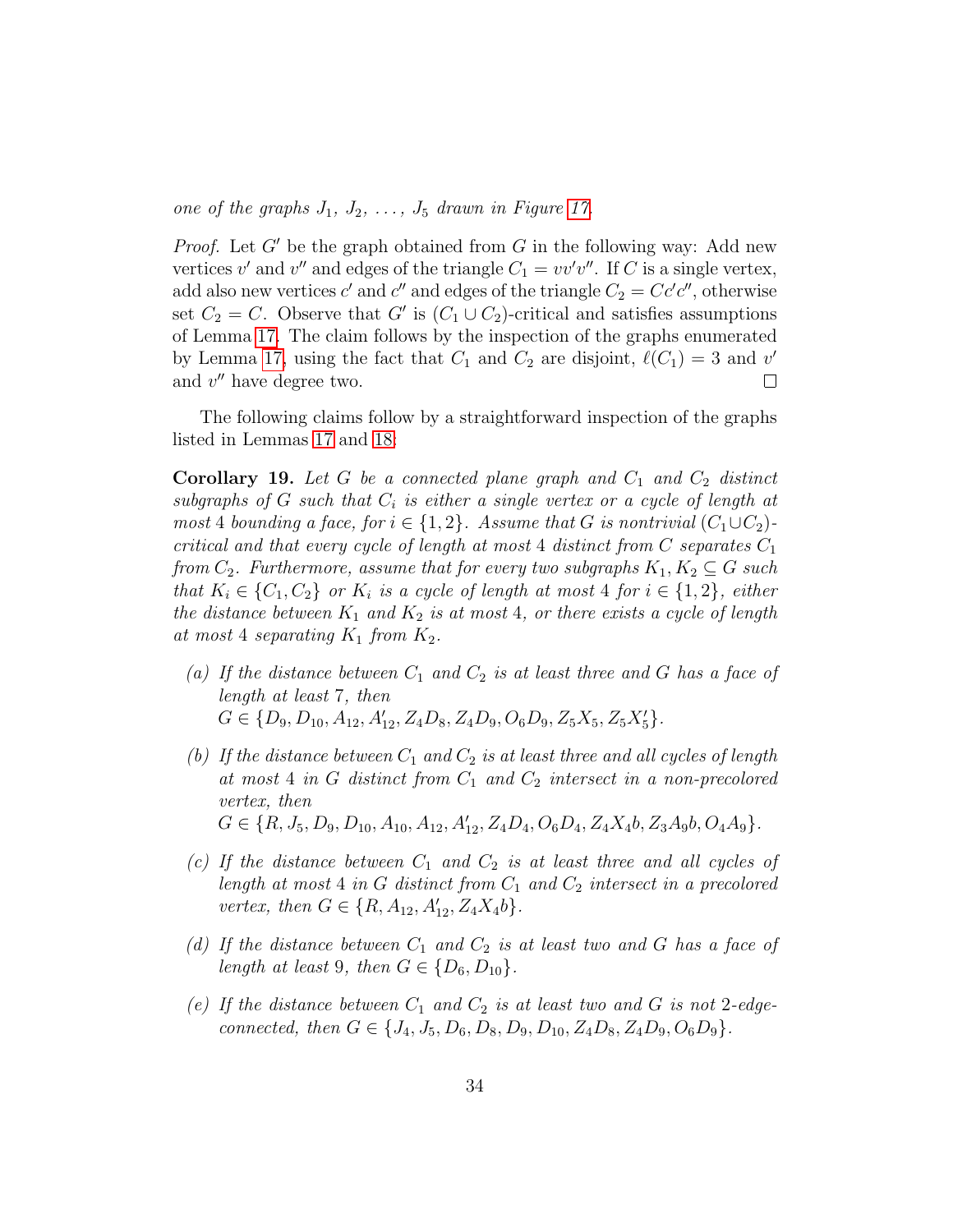- (f) If the distance between  $C_1$  and  $C_2$  is at least two, G has a face M' of length at least  $7$ , and there exists an edge  $e$ , a vertex  $x$  and a face  $M \neq M'$  distinct from  $C_1$  and  $C_2$  such that
	- $-$  M and M' share the edge e, and x is incident with M,
	- every path of length two between  $C_1$  and  $C_2$  contains the edge e, and
	- every path of length at most 4 between  $C_1$  and  $C_2$  contains e or x or both, and
	- every cycle of length at most 4 distinct from  $C_1$  and  $C_2$  contains e or x or both,

then  $G \in \{D_9, D_{10}, A_7, A_{12}, A'_{12}\}.$ 

Aksenov [\[1\]](#page-50-4) proved that every planar graph with at most three triangles is 3-colorable. Let us note that the result was recently reproved with a significantly simpler proof [\[3\]](#page-50-5) and the description of planar graphs with 4 triangles that are not 3-colorable is known [\[2\]](#page-50-6). In the origianl proof, Aksenov showed that for any plane graph  $G$ , if a face  $B$  of length at most 4 is precolored and  $G$  contains at most one triangle distinct from  $F$ , then the precoloring of  $F$ extends.

<span id="page-34-0"></span>**Theorem 20** (Aksenov [\[1\]](#page-50-4)). Let G be a plane graph with the outer face B of length at most 4. If G is nontrivial B-critical, then G contains at least two triangles distinct from B.

The next lemma (following from Theorem [20\)](#page-34-0) enables us to consider only connected graphs in the proof of Theorem [5:](#page-4-0)

<span id="page-34-1"></span>**Lemma 21.** Let G be a plane graph and  $C_1$  and  $C_2$  distinct subgraphs of G such that  $C_i$  is either a single vertex or a cycle of length at most 4 bounding a face, for  $i \in \{1,2\}$ . Assume that every cycle in G of length at most 4 separates  $C_1$  from  $C_2$ . If G is nontrivial  $(C_1 \cup C_2)$ -critical, then G is connected.

*Proof.* We may assume that  $C_1$  and  $C_2$  are faces, since otherwise we can add a new cycle of length three to G to replace  $C_1$  or  $C_2$  if they were single vertices. If G were not connected, then there would exist a cycle  $K$  of length at most 4 and a nontrivial K-component  $G'$  of  $G$  such that  $G'$  contains at most one triangle distinct from  $K$ . By Lemma [8,](#page-10-0)  $G'$  is  $K$ -critical, contradicting Theorem [20.](#page-34-0)  $\Box$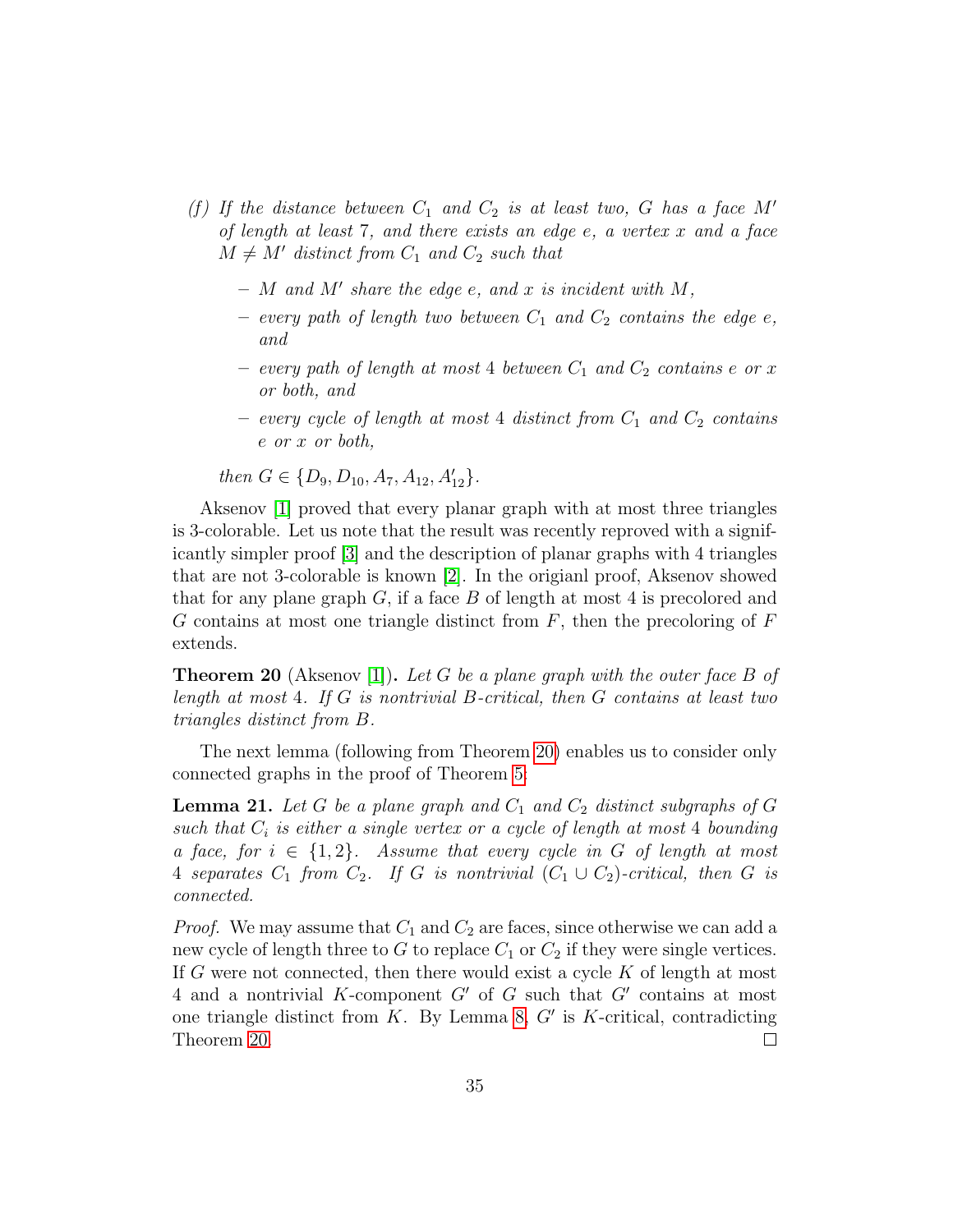The following lemma finishes the proof of Theorem [5:](#page-4-0)

<span id="page-35-0"></span>**Lemma 22.** Let G be a connected plane graph and  $C_1$  and  $C_2$  distinct subgraphs of G such that  $C_i$  is either a single vertex or a cycle of length at most 4 bounding a face, for  $i \in \{1,2\}$ . Assume that every cycle in G distinct from  $C_1$  and  $C_2$  has length at least 5. If G is  $(C_1 \cup C_2)$ -critical, then the distance between  $C_1$  and  $C_2$  is at most 4.

*Proof.* Suppose for a contradiction that  $G$  is a smallest counterexample to this claim, i.e., the distance between  $C_1$  and  $C_2$  is at least 5, and if H is a graph satisfying the assumptions of Lemma [22](#page-35-0) with  $|E(H)| < |E(G)|$ , then the distance between its precolored cycles is at most 4. For future references, let us note that

<span id="page-35-1"></span>the distance between 
$$
C_1
$$
 and  $C_2$  in  $G$  is at least 5,

and

<span id="page-35-2"></span>all cycles distinct from  $C_1$  and  $C_2$  in G have length at least 5.

Let us now show some properties of G.

<span id="page-35-3"></span>G is 2-connected.

$$
(3)
$$

(1)

(2)

*Proof.* Suppose that v is a cut-vertex in G. Since G is  $(C_1 \cup C_2)$ -critical, Grötzsch's theorem implies that v separates  $C_1$  from  $C_2$ . Let  $G_1$  and  $G_2$ be induced subgraphs of G such that  $G = G_1 \cup G_2$ ,  $V(G_1) \cap V(G_2) = \{v\},\$  $C_1 \subseteq G_1$  and  $C_2 \subseteq G_2$ . By Lemma [8,](#page-10-0)  $G_i$  is  $(C_i \cup v)$ -critical, for  $i \in \{1,2\}$ . Furthermore,  $|E(G_i)| < |E(G)|$ , thus the distance between  $C_i$  and v is at most 4. By [\(1\)](#page-35-1) and symmetry, we may assume that the distance between  $C_1$ and v is at least three. However, since  $G_1$  does not contain a cycle of length at most 4 distinct from  $C_1$ , this contradicts Lemma [18.](#page-32-1)  $\Box$ 

<span id="page-35-4"></span>No two vertices of degree two in G are adjacent.

(4)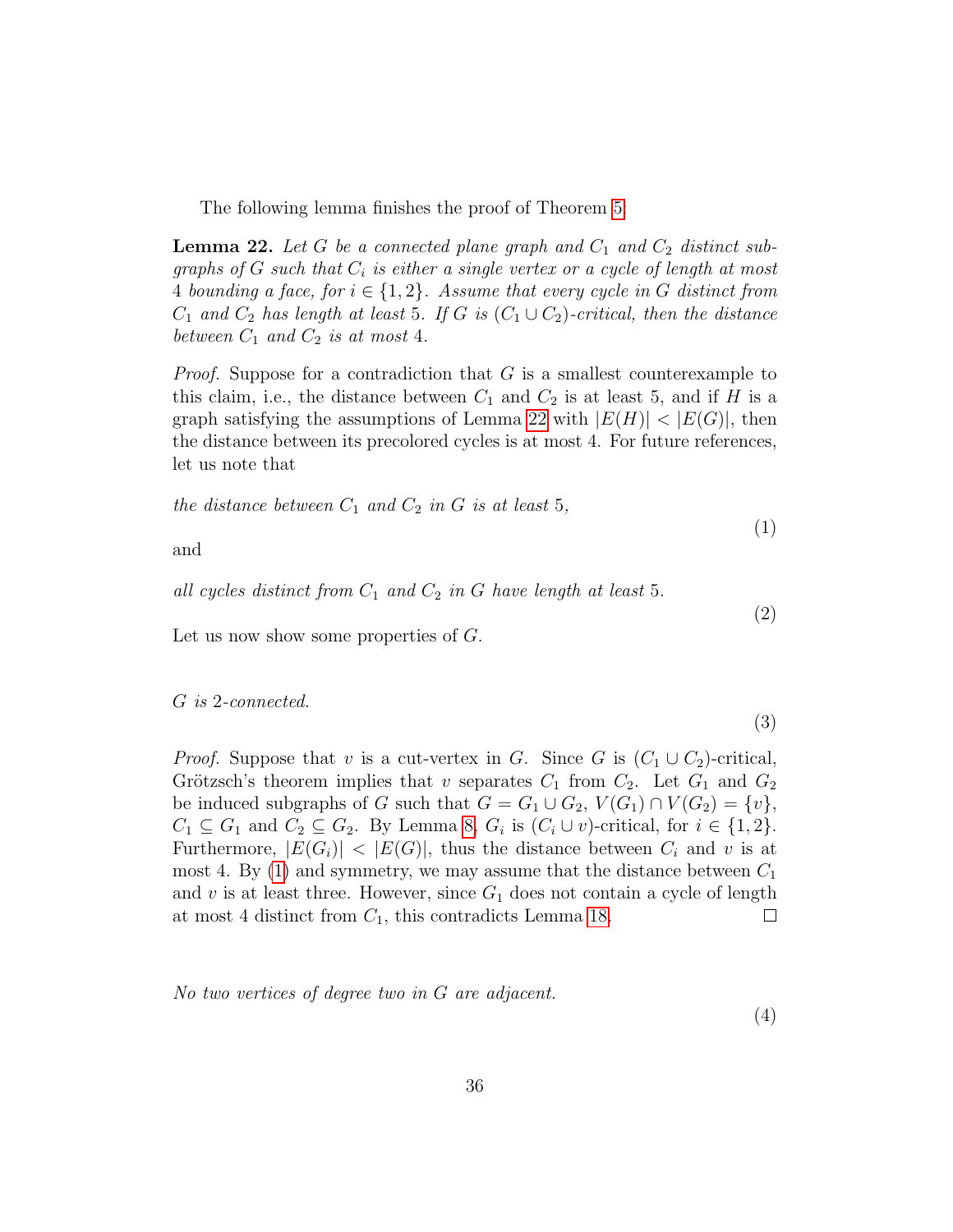*Proof.* Suppose that vertices  $v_1$  and  $v_2$  of degree two in G are adjacent. Since G is critical, both  $v_1$  and  $v_2$  are precolored, and by symmetry, we may assume that they belong to  $C_1$ . Since G is 2-connected, it follows that  $\ell(C_1) = 4$ . Let  $C_1 = v_1v_2v_3v_4$ . By [\(2\)](#page-35-2),  $v_3v_4$  and  $v_3v_2v_1v_4$  are the only paths of length at most three between  $v_3$  and  $v_4$ . It follows that the graph  $G'$  obtained from G by identifying  $v_1$  with  $v_2$  to a new vertex v does not contain a cycle of length at most 4 distinct from  $vv_3v_4$  and  $C_2$ . Furthermore, observe that  $G'$ is  $(vv_3v_4\cup C_2)$ -critical,  $|E(G')| < |E(G)|$  and the distance between  $vv_3v_4$  and  $C_2$  is at least 5. This contradicts the minimality of  $G$ .  $\Box$ 

Let us fix a precoloring  $\varphi$  of  $C_1 \cup C_2$  that does not extend to a coloring of G. By the minimality of G,  $\varphi$  extends to every proper subgraph of G that contains  $C_1 \cup C_2$ .

<span id="page-36-0"></span>Let  $v_1v_2v_3$  be a path in  $C_1\cup C_2$  such that  $v_2$  has degree two and is incident with a face of length 5. Then  $\varphi(v_1) = \varphi(v_3)$ .

(5)

*Proof.* By symmetry, assume that  $v_1v_2v_3 \subseteq C_1$ . Since  $v_2$  is incident with a 5-face and no cycle in G distinct from  $C_1$  and  $C_2$  has length 4, we conclude that  $\ell(C_1) = 4$ . Let  $C_1 = v_1v_2v_3v_4$ . Suppose for a contradiction that  $\varphi(v_1) \neq$  $\varphi(v_3)$ . Let  $v_1v_2v_3xy$  be a 5-face, and let G' be the graph obtained from  $G-v_2$ by identifying  $v_1$  and x to a new vertex z. Let  $C'_1 = v_3 z v_4$ . Note that the precoloring of  $C'_1 \cup C_2$  given by  $\varphi$  does not extend to a coloring of  $G'$ , thus  $G'$  contains a nontrivial  $(C'_1 \cup C_2)$ -critical subgraph  $G''$  such that  $\varphi$  does not extend to a coloring of  $G''$ . The distance between  $C'_1$  and  $C_2$  is at least 4. Observe that  $G''$  contains a cycle C of length at most 4 distinct from  $C'_1$  and  $C_2$ , as otherwise we would obtain a contradiction with Lemmas [14](#page-17-1) or [18](#page-32-1) or with the minimality of  $G$ .

Since C does not exist in G, we have  $z \in V(C)$ . Let K be a cycle in G induced by  $(V(C) \setminus \{z\}) \cup \{v_1yx\}$ . Note that  $V(K)$  indeed induces a cycle since it cannot have any chords. Moreover,  $K$  does not bound a face, since y has degree at least three. Suppose that the exterior of  $K$  contains both  $C_1$ and  $C_2$ . Corollary [9](#page-11-3) applied on K and its nonempty interior contradicts the criticality of G. Hence K separates  $C_1$  from  $C_2$ , and thus C separates  $C_1'$ from  $C_2$  in  $G''$ . Choose C among the cycles of length at most 4 in  $G''$  distinct from  $C'_1$  and  $C_2$  so that the subgraph  $G''_2 \subseteq G''$  drawn between C and  $C_2$  is as small as possible. This implies that all cycles in  $G_2''$  distinct from C and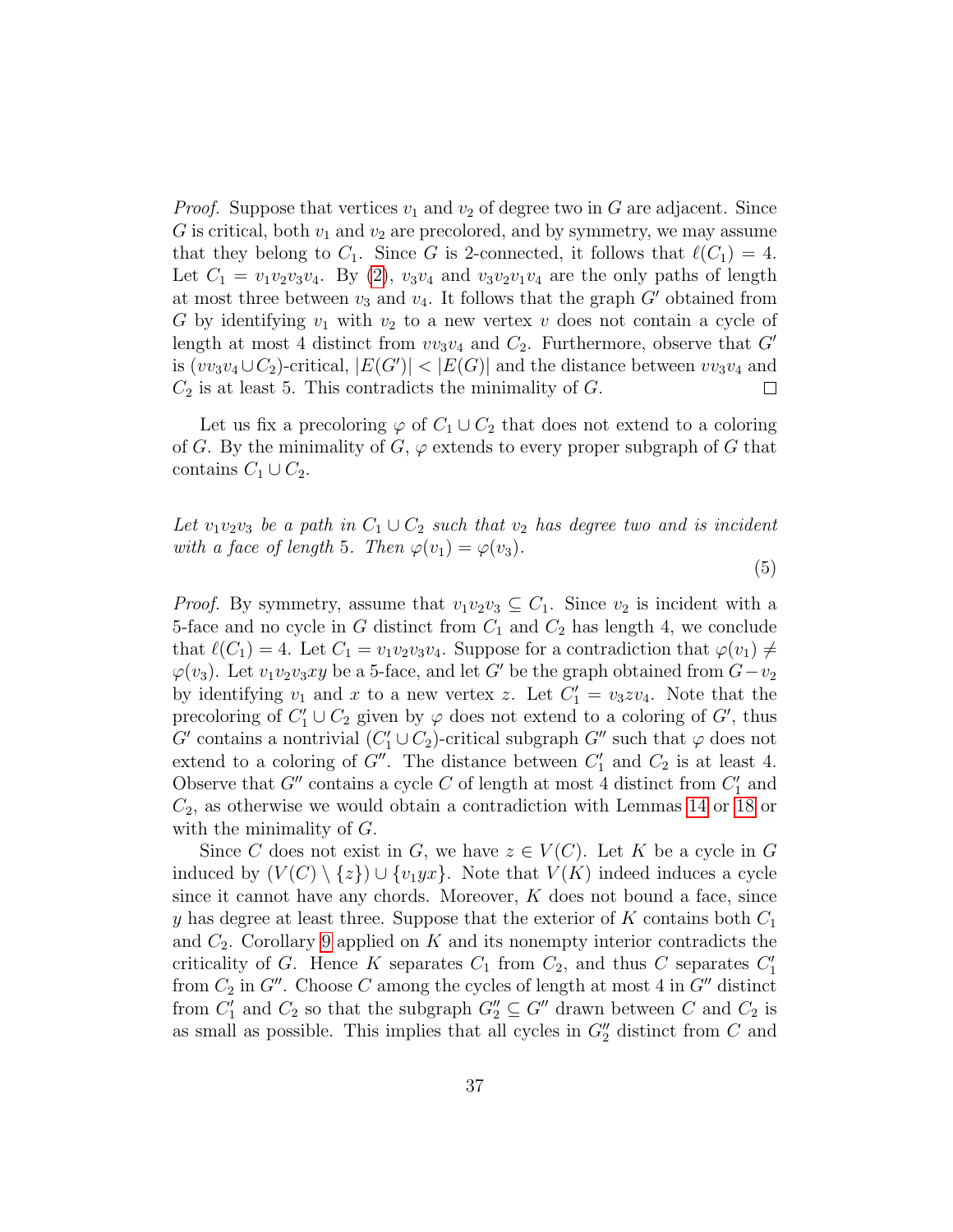$C_2$  have length at least 5. By Lemma [8,](#page-10-0)  $G_2''$  is  $(C \cup C_2)$ -critical, and by the minimality of  $G$ , the distance between  $C$  and  $C_2$  is at most 4. Lemmas [14](#page-17-1) and [18](#page-32-1) imply that the distance between  $C$  and  $C_2$  is at most three.

On the other hand, since  $z \in V(C)$ , by [\(1\)](#page-35-1) the distance between C and  $C_2$ is at least three. Therefore, the distance between  $C$  and  $C_2$  is exactly three. By Lemma [14,](#page-17-1)  $\ell(C) = \ell(C_2) = 4$  and  $G_2'' = R$ . The graph  $G''$  contradicts Lemma [17.](#page-29-0)  $\Box$ 

We call a vertex v *light* if v is not precolored and the degree of v is exactly three.

<span id="page-37-0"></span>The graph G does not contain the following configuration: A 5-face  $F =$  $v_1v_2v_3v_4v_5$  such that  $v_1$ ,  $v_3$ ,  $v_4$  and  $v_5$  are light, and either  $v_2$  is light, or both  $v_4$  and  $v_5$  have a precolored neighbor.

(6)

*Proof.* If  $v_i$  is a light vertex of F, then let  $x_i$  be the neighbor of  $v_i$  that is not incident with F, for  $1 \leq i \leq 5$ . By [\(2\)](#page-35-2), the vertices  $x_1, \ldots, x_5$  are distinct. By  $(1)$ , we may assume that all precolored neighbors of the vertices of  $F$ belong to  $C_1$ .

If both  $x_4$  and  $x_1$  are precolored, then there exists a path  $P \subseteq C_1$  joining  $x_1$  and  $x_4$  and a closed region  $\Delta$  of the plane bounded by the cycle K formed by P and  $x_1v_1v_5v_4x_4$  such that  $\Delta$  contains neither  $C_1$  nor  $C_2$ . Since  $\ell(K) \leq 7$ , Corollary [9](#page-11-3) implies that the open interior of  $\Delta$  is a face. However,  $\Delta \neq$  $F$ , which implies that  $v_5$  has degree two. This is a contradiction, thus at most one of  $x_1$  and  $x_4$  is precolored. Similarly, at most one of  $x_3$  and  $x_5$  is precolored.

If  $v_2$  is light, then by the symmetry of F we may assume that either no vertex of F has a precolored neighbor, or that  $x_4$  is precolored and  $x_3$  is not. By the previous paragraph, this also implies that  $x_1$  is not precolored. If  $v_2$ is not light, then both  $x_4$  and  $x_5$  are precolored, and thus neither  $x_1$  nor  $x_3$ are precolored.

Let  $G'$  be the graph obtained from  $G$  by removing the light vertices of F and adding the edge  $x_1x_3$ . Since  $x_1 \neq x_3$ , G' has no loops. Suppose that  $\varphi$  extends to a coloring  $\psi$  of  $G'$ . If  $v_2$  is light, then each vertex of F has one precolored neighbor, thus it has two available colors. Furthermore, the lists of colors available at  $v_1$  and  $v_3$  are not the same, thus  $\psi$  extends to a coloring of F, giving a coloring of G that extends  $\varphi$ . Suppose that  $v_2$  is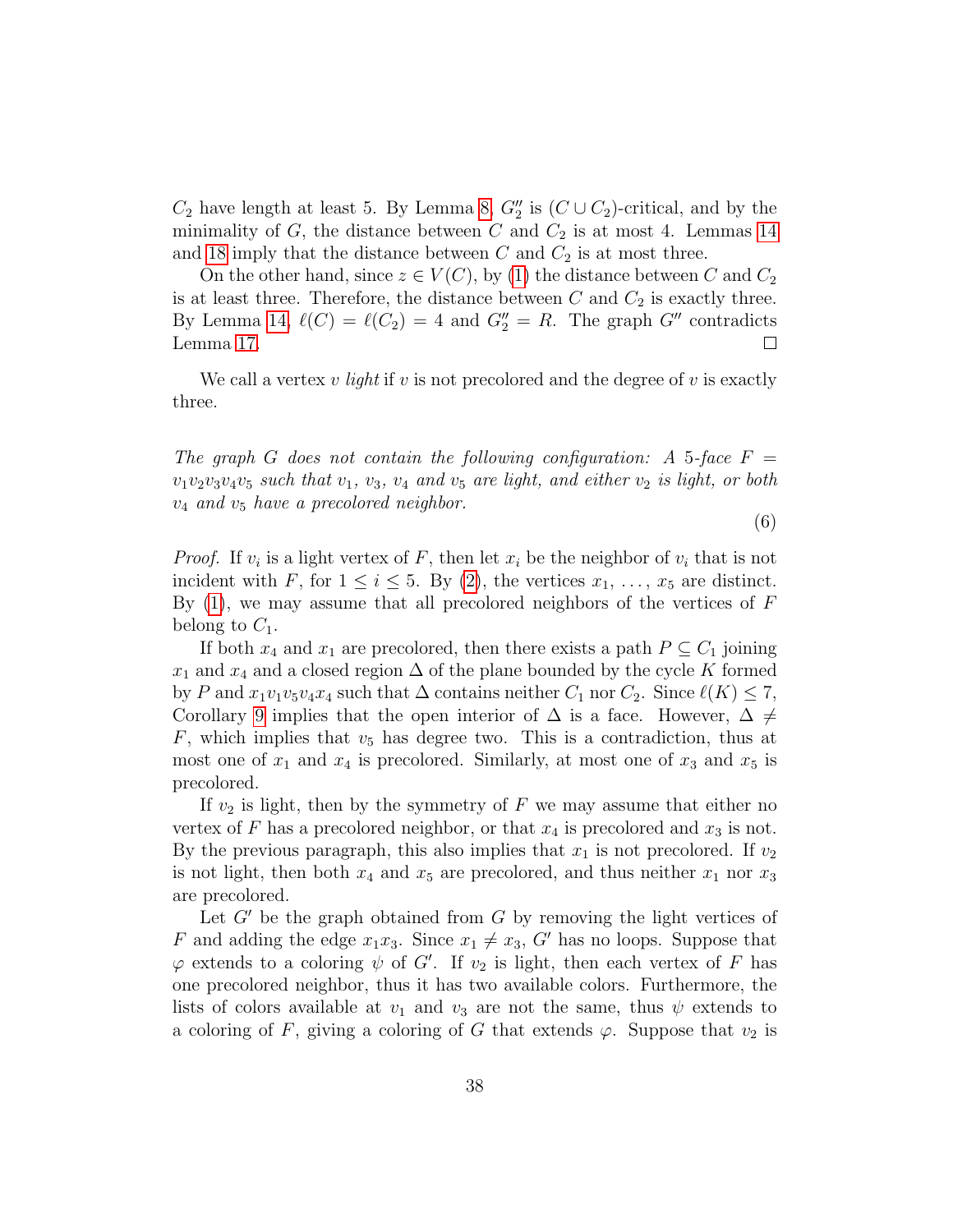not light. If  $\psi(x_1) = \psi(v_2)$ , then we can color vertices of F in order  $v_3, v_4$ ,  $v_5, v_1$ . Similarly,  $\psi$  extends to F if  $\psi(x_3) = \psi(v_2)$ . Therefore, assume that  $\psi(x_1) = 1, \psi(v_2) = 2$  and  $\psi(x_3) = 3$ . Then, color  $v_1$  by 3,  $v_3$  by 1 and extend the coloring to  $v_4$  and  $v_5$ . This is possible, since by [\(5\)](#page-36-0),  $\varphi(x_4) = \varphi(x_5)$ . We conclude that  $\varphi$  extends to a coloring of G, which is a contradiction.

Therefore,  $\varphi$  does not extend to a coloring of G', and G' has a nontrivial  $(C_1 \cup C_2)$ -critical subgraph G''. By the minimality of G, we have  $x_1x_3 \in$  $E(G'')$ . Note that the distance between  $C_1$  and  $C_2$  in  $G''$  is at least three, since neither  $x_1$  nor  $x_3$  is precolored. Also, every cycle in  $G''$  of length at most 4 distinct from  $C_1$  and  $C_3$  contains the edge  $x_1x_3$ . If  $x_1x_3$  were an edge-cut, then  $G''$  contains no such cycle, and thus  $G''$  would contradict Lemmas [14](#page-17-1) and [18](#page-32-1) or the minimality of G. It follows that  $x_1x_3$  is incident with two distinct faces in  $G''$ . For a cycle M in  $G''$  containing  $x_1x_3$ , let M be the closed walk in G obtained from M by replacing  $x_1x_3$  by the path  $x_1v_1v_2v_3x_3$ . Let F' be the face of  $G''$  incident with  $x_1x_3$  such that the interior of the corresponding region bounded by  $\overline{F'}$  in G contains  $v_4$  and  $v_5$ . By Corrolary [9,](#page-11-3)  $\ell(\overline{F'}) \ge 10$ , and thus  $\ell(F') \geq 7$ .

Consider a cycle  $C$  of length at most 4 in  $G''$  distinct from  $C_1$  and  $C_2$ . If the cycle  $\overline{C}$  of length at most 7 does not separate  $C_1$  from  $C_2$ , then by Corollary [9](#page-11-3) it bounds a face. Since  $C \neq F$ , we conclude that  $v_2$  has degree two. This is a contradiction, since  $v_2$  is not precolored. We conclude that C separates  $C_1$  from  $C_2$ . By Lemma [21,](#page-34-1)  $G''$  is connected. Furthermore, by the minimality of  $G$ , the graph  $G''$  satisfies the assumptions of Corollary [19.](#page-33-0) Since the distance between  $C_1$  and  $C_2$  in  $G''$  is at least three and  $G''$  has a face  $F'$  of length at least 7, Corollary [19\(](#page-33-0)a) implies that  $G'' \in \{D_9, D_{10}, A_{12}, A'_{12}, Z_4D_8, Z_4D_9, O_6D_9, Z_5X_5, Z_5X'_5\}$ . Furthermore, since all cycles of length at most 4 distinct from  $C_1$  and  $C_2$  in  $G''$  contain a common edge  $x_1x_3$ , we conclude that  $G'' \in \{D_9, D_{10}, A_{12}, A'_{12}\}.$  Since neither  $x_1$  nor  $x_3$  is precolored, the inspection of the possible choices for  $G''$  shows that  $G''$  contains a path Q of length at most 3 joining a vertex of  $C_1$  with a vertex of  $C_2$ , such that  $x_1x_3 \notin E(Q)$ . However, Q is a subgraph of G, contradicting [\(1\)](#page-35-1).  $\Box$ 

### <span id="page-38-0"></span>The graph G does not have any face F of length at least 7.

(7)

*Proof.* Suppose for a contradiction that  $F = v_1v_2 \ldots v_k$  is a face of length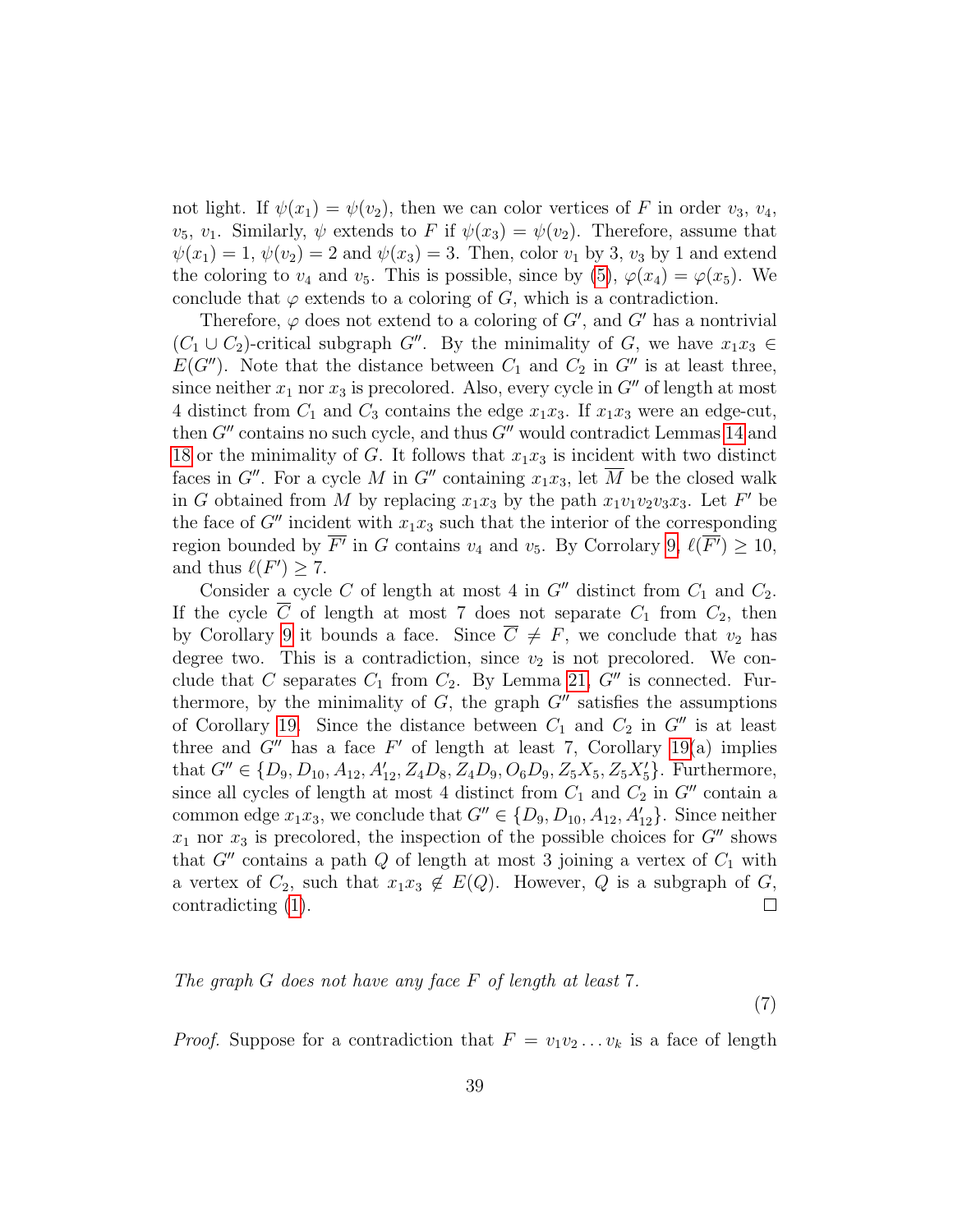$k \geq 7$  in G. Since the distance between  $C_1$  and  $C_2$  is at least 5, we may assume that  $v_1$ ,  $v_2$  and  $v_3$  are not precolored. Let  $G'$  be the graph obtained from G by identifying  $v_1$  with  $v_3$  to a new vertex v. Observe that  $\varphi$  does not extend to a coloring of  $G'$ , thus  $G'$  has a nontrivial  $(C_1\cup C_2)$ -critical subgraph  $G''$ . The distance between  $C_1$  and  $C_2$  in  $G''$  is at least three. Furthermore, since  $v_2$  has degree at least three and every cycle C in  $G''$  of length at most 4 distinct from  $C_1$  and  $C_2$  corresponds to a cycle of length at most 6 in G containing the path  $v_1v_2v_3$ , Corollary [9](#page-11-3) implies that each such cycle C separates  $C_1$  from  $C_2$  and satisfies  $v \in V(C)$ . By the minimality of G, the graph  $G''$  satisfies the assumptions of Corollary [19\(](#page-33-0)b). By [\(1\)](#page-35-1), all paths of length at most 4 in  $G''$  between  $C_1$  and  $C_2$  contain v. This implies that  $G'' \in \{J_5, D_9, D_{10}, Z_4D_4, O_6D_4\}.$  However, in these graphs, it is not possible to split v to two vertices  $(v_1 \text{ and } v_3)$  in such a way that the resulting graph contains neither a path of length at most 4 between  $C_1$  and  $C_2$  nor a cycle of length at most 4 distinct from  $C_1$  and  $C_2$ , which is a contradiction.  $\Box$ 

### <span id="page-39-0"></span>All faces of G distinct from  $C_1$  and  $C_2$  have length 5.

*Proof.* Let  $F = v_1v_2...v_k$  be a face of G distinct from  $C_1$  and  $C_2$ . By [\(7\)](#page-38-0),  $k \leq 6$ . Suppose for a contradiction that  $k = 6$ . Let us first consider the case that  $v_1$ ,  $v_3$  and  $v_5$  are not precolored. Then consider the graph G' obtained from G by identifying  $v_1$ ,  $v_3$  and  $v_5$  to a single vertex v. Note that  $\varphi$  does not extend to a coloring of G', thus G' has a non-trivial  $(C_1 \cup C_2)$ -critical  $subgraph G''$ .

(8)

Consider now a cycle C of length at most 4 in  $G''$  distinct from  $C_1$  and  $C_2$ . Note that  $v \in V(C)$ , and by symmetry, we may assume that a cycle  $K \subseteq G$  can be obtained from C by replacing v by  $v_1v_2v_3$ . Suppose that C does not separate  $C_1$  from  $C_2$ . Then K does not separate  $C_1$  from  $C_2$ , and by Corollary [9,](#page-11-3) K bounds a face distinct from  $F$ , hence  $v_2$  has degree two. Since neither  $v_1$  nor  $v_3$  is precolored, we conclude that  $C_1 = v_2$  or  $C_2 = v_2$ . But that implies that C separates  $C_1$  from  $C_2$  in  $G''$ , which is a contradiction. Therefore, every cycle of length at most 4 distinct from  $C_1$  and  $C_2$  separates  $C_1$  from  $C_2$  in  $G''$ .

As in the proof of [\(7\)](#page-38-0), we conclude that  $G'' \in \{J_5, D_9, D_{10}, Z_4D_4, O_6D_4\}.$ Furthermore, since it is possible to split v to three vertices  $v_1$ ,  $v_3$  and  $v_5$  so that the resulting graph contains neither a cycle of length at most 4 distinct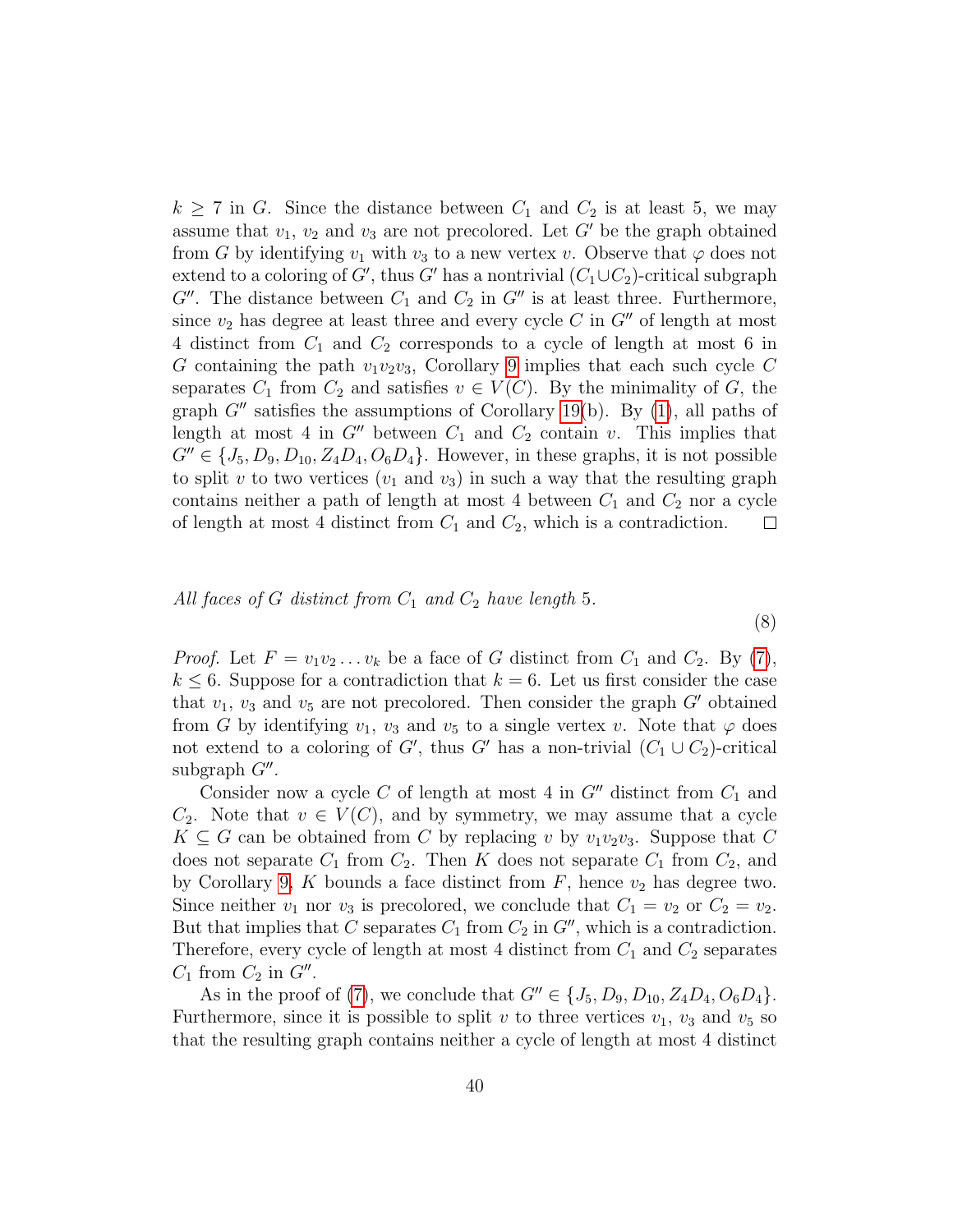

<span id="page-40-0"></span>Figure 18: A graph with a 6-face.

from  $C_1$  and  $C_2$  nor a path between  $C_1$  and  $C_2$  of length at most 4, we have  $G'' \in \{J_5, D_9, D_{10}\}.$  Furthermore, we may assume that  $C_1 = c_1c_2c_3c_4$  has length 4, there exists a path  $c_1w_1w_2c_3$ ,  $v_1$  is adjacent to  $w_1$ ,  $v_3$  is adjacent to  $w_2$  and  $v_5$  is adjacent to a vertex of  $C_2$  in G. We choose the labels of  $c_2$ and  $c_4$  so that the 8-cycle  $c_1w_1v_1v_2v_3w_2c_3c_4$  does not separate  $C_1$  from  $C_2$ . Since  $v_2$  cannot be a non-precolored vertex of degree two, Corollary [9](#page-11-3) implies that  $v_2$  is adjacent to  $c_4$ , and it is not precolored. Corollary [9](#page-11-3) also implies that  $c_1c_2c_3w_2w_1$  is a face. By [\(1\)](#page-35-1),  $v_4$  and  $v_6$  are not precolored. Therefore, we may identify  $v_2$ ,  $v_4$  and  $v_6$  instead, and by a symmetric argument, we conclude that  $\ell(C_2) = 4$  and G is the graph depicted in Figure [18.](#page-40-0) However, this graph is not  $(C_1 \cup C_2)$ -critical.

It follows that at least one of  $v_1$ ,  $v_3$  and  $v_5$  is precolored, and by symmetry, at least one of  $v_2$ ,  $v_4$  and  $v_6$  is precolored. If  $v_1$  and  $v_4$  were precolored and the rest of the vertices of  $F$  were internal, then Corollary [9](#page-11-3) implies that  $v_1v_2v_3v_4$  or  $v_1v_6v_5v_4$  together with a path in  $C_1 \cup C_2$  bounds a face, implying that  $v_2$  or  $v_6$  have degree two. This is a contradiction, thus by symmetry, we may assume that  $v_1, v_2 \in V(C_1)$ . Since G does not contain a cycle of length at most 4 distinct from  $C_1$  and  $C_2$ , at least one of  $v_3$  and  $v_6$ , say  $v_3$ , is not precolored. Also, Corollary [9](#page-11-3) implies that  $v_4$  and  $v_5$  are not precolored. Let us consider the graph  $G'$  obtained by identifying  $v_1$ ,  $v_3$  and  $v_5$  to a single vertex v and its  $(C_1 \cup C_2)$ -critical subgraph  $G''$ . By Corollary [19\(](#page-33-0)c), we have  $G'' \in \{R, A_{12}, A'_{12}, Z_4X_4b\}$ . However, all these graphs contain a path of length at most 4 joining  $C_1$  and  $C_2$  that does not contain v, contradicting  $(1).$  $(1).$  $\Box$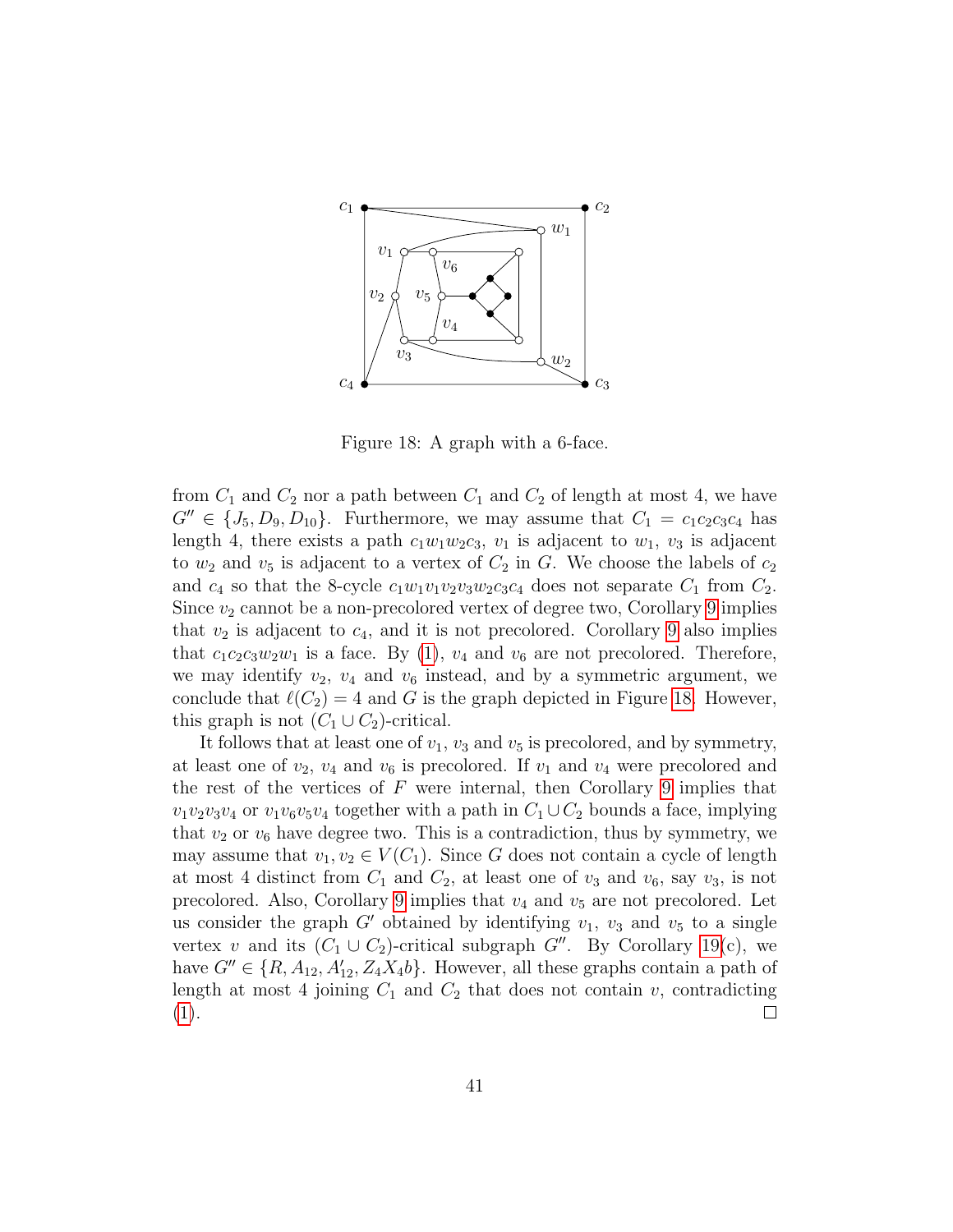

<span id="page-41-1"></span>Figure 19: Configuration from [\(9\)](#page-41-0).

<span id="page-41-0"></span>No face of  $G$  is incident with 4 light vertices.

*Proof.* Suppose for a contradiction that  $F = v_1v_2v_3v_4v_5$  is a face of G such that  $v_1, v_3, v_4$  and  $v_5$  are light. For  $i \in \{1, 3, 4, 5\}$ , let  $x_i$  be the neighbor of  $v_i$  that is not incident with F. By [\(2\)](#page-35-2), the vertices  $x_i$  are distinct and  $x_4$  is not adjacent to  $x_5$ . Also, by [\(6\)](#page-37-0), we may assume that  $x_4$  is not precolored and that  $v_2$  is not light. See Figure [19.](#page-41-1)

(9)

Let  $G'$  be the graph obtained from G by removing  $v_1$ ,  $v_3$ ,  $v_4$  and  $v_5$ , identifying  $x_4$  with  $x_5$  to a new vertex x, and adding the edge  $x_1x_3$ . Consider a coloring  $\psi$  of  $G'$ . We show that  $\psi$  extends to a coloring of  $G$ : Color both  $x_4$ and  $x_5$  by  $\psi(x)$ . If  $\psi(v_2) = \psi(x_1)$ , then color  $v_3$ ,  $v_4$ ,  $v_5$  and  $v_1$  in this order; each vertex has at least one available color. The case that  $\psi(v_2) = \psi(x_3)$ is symmetric. Finally, if  $\psi(x_1)$ ,  $\psi(x_3)$  and  $\psi(v_2)$  are pairwise different, then color  $v_1$  by  $\psi(x_3)$  and  $v_3$  by  $\psi(x_1)$ , and extend this coloring to  $v_4$  and  $v_5$ (this is possible, since  $x_4$  and  $x_5$  are both colored by the same color  $\psi(x)$ ). We conclude that  $\varphi$  does not extend to a coloring of  $G'$ , and thus  $G'$  has a nontrivial  $(C_1 \cup C_2)$ -critical subgraph  $G''$ .

Let C be a cycle of length at most 4 in  $G''$  distinct from  $C_1$  and  $C_2$ , and let K be the corresponding cycle in G, obtained by replacing the edge  $x_1x_3$ by the path  $P_1 = x_1v_1v_2v_3x_3$  or the vertex x by the path  $P_2 = x_4v_4v_5x_5$  (or both). Suppose that C does not separate  $C_1$  from  $C_2$ . If  $\ell(K) \leq 7$ , then Corollary [9](#page-11-3) implies that K bounds a face, and by  $(8)$ ,  $\ell(K) = 5$ . However, that implies  $\ell(C) \leq \ell(K) - 3 \leq 2$ , which is a contradiction. Therefore,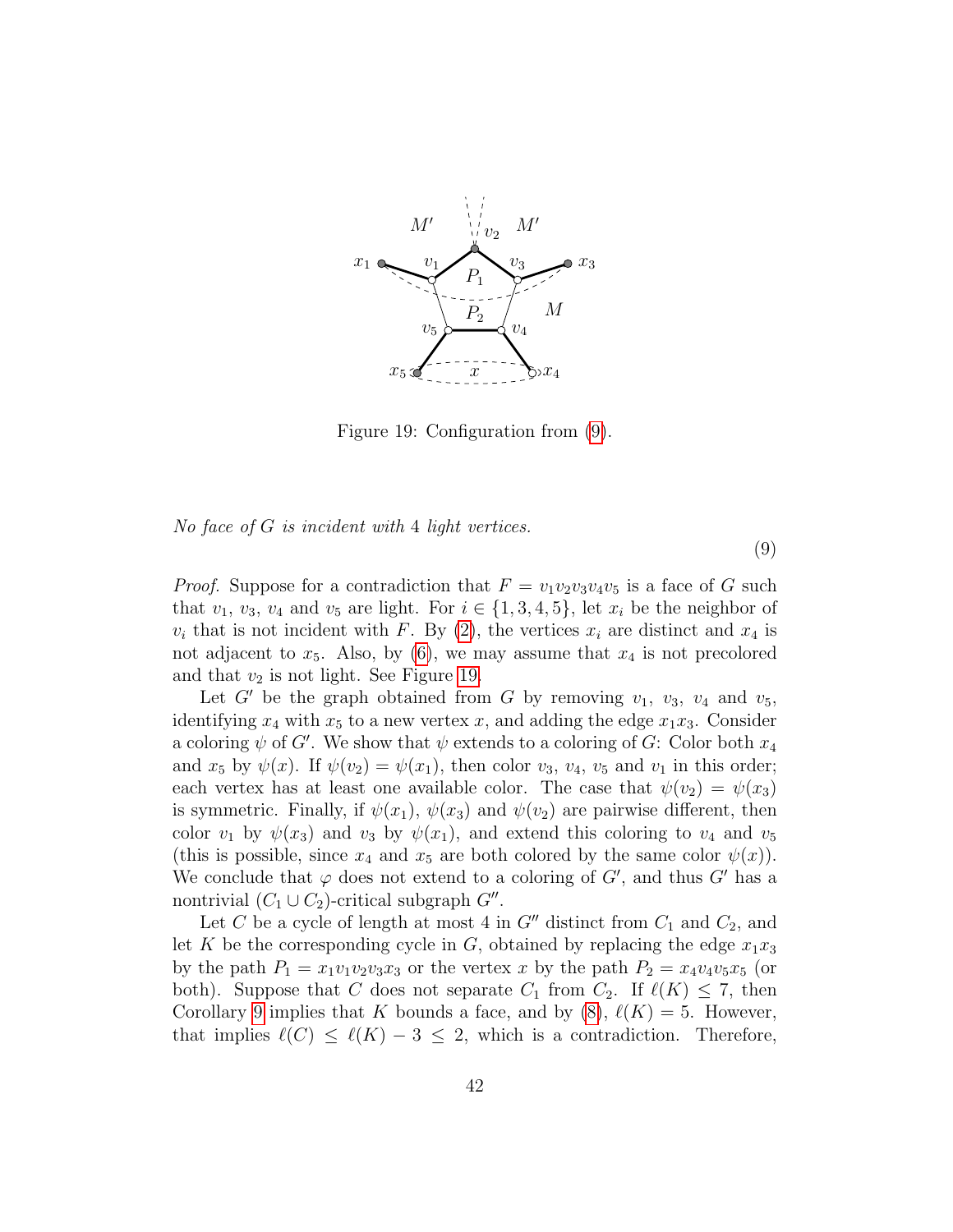$\ell(K) \geq 8$ , and thus  $P_1, P_2 \subseteq K$ . By planarity,  $K - (P_1 \cup P_2)$  consists of paths  $Q_1$  between  $x_1$  and  $x_5$  and  $Q_2$  between  $x_3$  and  $x_4$ . However, since  $\ell(C) \leq 4$ , at least one of  $Q_1$  and  $Q_2$  has length one, contradicting  $(2)$ . We conclude that C separates  $C_1$  from  $C_2$ . By Lemma [21,](#page-34-1) G'' is connected.

By [\(1\)](#page-35-1), if  $x_1 \in V(C_i)$ , then  $x_3 \notin V(C_{3-i})$  for  $i \in \{1,2\}$ . Also, if  $x_5 \in$  $V(C_i)$ , then  $x_4$  has no neighbor in  $V(C_{3-i})$ . It follows that the distance between  $C_1$  and  $C_2$  in  $G''$  is at least two. Let us also note that by [\(8\)](#page-39-0), the distance between  $x_4$  and  $x_5$  in G is two, thus if  $x_1x_3 \notin E(G'')$ , then the distance between  $C_1$  and  $C_2$  in  $G''$  is at least three.

Suppose now that  $v_2$  has degree at most three in G. Since  $v_2$  is not light and  $v_1$  and  $v_3$  are light, this implies that  $v_2 = C_1$  or  $v_2 = C_2$ . We assume the former. In  $G''$ ,  $v_2$  has degree at most one. By Lemma [18,](#page-32-1)  $G'' \in \{J_4, J_5\}$ . Let  $x_2$  be the neighbor of  $v_2$  in G''. Note that  $x_2 \notin \{x_1, x_3, x\}$  by [\(2\)](#page-35-2). Let  $x_2'$ and  $x_2''$  be the neighbors of  $x_2$  distinct from  $v_2$ . Similarly, we conclude that  ${x'_2, x''_2} \cap {x_1, x_3} = \emptyset$ . Since  $x_2x'_2x''_2$  is a triangle, we have  $x \in {x'_2, x''_2}$ , say  $x = x_2''$ . Then a path starting with  $v_2 x_2 x_2'$  shows that the distance between  $C_1$  and  $C_2$  in G is at most three, which is a contradiction. We conclude that  $v_2$  has degree at least 4.

For a face M of G'', let  $G_M$  be the subgraph of G drawn in the region of the plane corresponding to  $M$ , bounded by the closed walk  $M$  obtained from the boundary walk of M by replacing  $x_1x_3$  by  $P_1$  or x by  $P_2$  (or both). Let us note that the open interior of this region is either an open disk, or a union of two open disks (the latter is the case when both  $x_1x_3$  and  $v_2$  are incident with  $M$ ).

Suppose first that  $x_1x_3 \notin E(G'')$ . Let us recall that in this case, the distance between  $C_1$  and  $C_2$  in G'' is at least three. Since  $\varphi$  extends to every proper subgraph of G, we have  $x \in V(G'')$ . Let M be the face of G'' such that  $v_1v_5, v_3v_4 \in E(G_M)$ . If  $\ell(\overline{M}) = \ell(M) + 6$ , then x forms a cut in  $G''$ and  $G''$  contains no cycle of length at most 4 distinct from  $C_1$  and  $C_2$ . We conclude that  $G'' = R$  because the distance between  $C_1$  and  $C_2$  in  $G''$  is at least three. However, R is 2-connected, which is a contradiction. Therefore,  $\ell(\overline{M}) = \ell(M) + 3$ . If  $v_2 \in V(G'')$ , then  $G_M$  contains two 2-chords  $v_5v_1v_2$ and  $v_4v_3v_2$ . If  $v_2 \notin V(G'')$ , then  $G_M$  contains a vertex  $v_2$  of degree at least 4 not contained in  $\overline{M}$ . In both cases, Theorem [6](#page-7-1) implies that  $\ell(\overline{M}) \geq 12$ , and thus  $\ell(M) \geq 9$ . By Corollary [19\(](#page-33-0)d),  $G'' \in \{D_6, D_{10}\}.$  The former is not possible, since the distance between  $C_1$  and  $C_2$  in  $G''$  is at least three, thus  $G'' = D_{10}$ . Note that x must lie in the triangle in  $D_{10}$ . Observe that it is not possible to split such a vertex to two vertices  $x_4$  and  $x_5$  so that the distance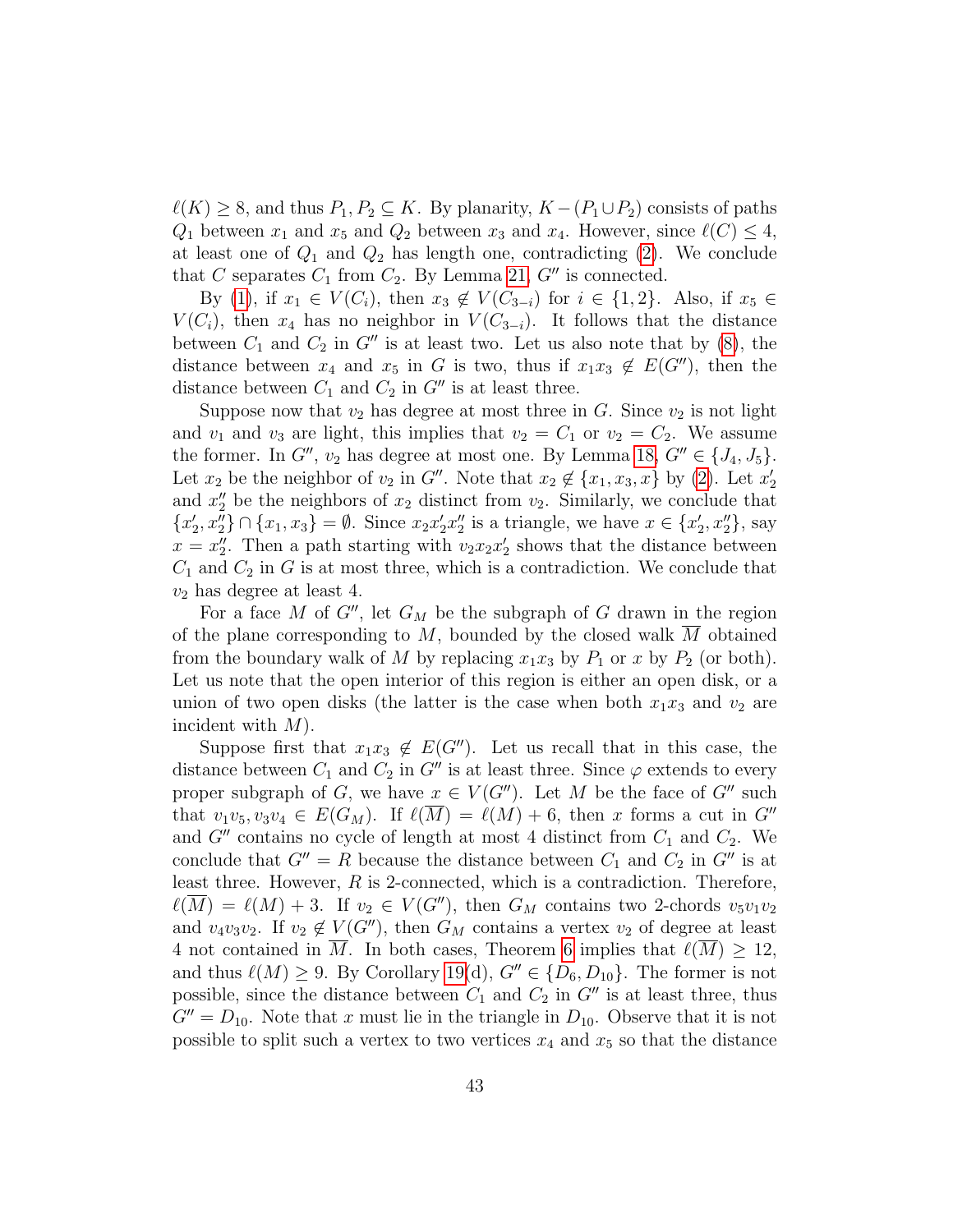between  $C_1$  and  $C_2$  is more than three, contradicting [\(1\)](#page-35-1). This implies that  $x_1x_3 \in E(G'').$ 

Let M be the face of G'' incident with  $x_1x_3$  such that  $v_1v_5, v_3v_4 \in E(G_M)$ , and M' the other face incident with  $x_1x_3$ . Suppose first that  $M = M'$ . Then by Corollary [19\(](#page-33-0)e),  $G'' \in \{J_4, J_5, D_6, D_8, D_9, D_{10}, Z_4D_8, Z_4D_9, O_6D_9\}$ . Since  $x_1x_3$  is not contained in any cycle, any cycle of length at most 4 in  $G''$  distinct from  $C_1$  and  $C_2$  contains x. This implies that  $G'' \notin \{Z_4D_8, Z_4D_9, O_6D_9\}.$ By inspection of the remaining choices for  $G''$  we conclude that  $x_1$  or  $x_3$  is precolored, and belongs to say  $C_2$ . Since the distance between  $C_1$  and  $C_2$  in G is at least 5, neither  $x_4$  nor  $x_5$  belongs to  $C_1$ , thus  $G'' \notin \{J_4, D_6, D_8\}$  and x is not precolored. By symmetry, assume that  $x_3 \in V(C_2)$ . Then  $x_1$  and x both belong to a triangle in  $G''$ . Note that  $x_1$  and  $x_5$  are not adjacent, thus  $x_1$  is adjacent to  $x_4$ . By [\(1\)](#page-35-1),  $x_4$  is not adjacent to a vertex in  $C_1$ . The 5-cycle  $x_1v_1v_5v_4x_4$  in G does not bound a face, thus by Corollary [9](#page-11-3) it separates  $C_1$  from  $C_2$ . Let y be the common neighbor of  $x_1$  and  $x_5$  in  $G$ . Since  $G'' \in \{J_5, D_9, D_{10}\}, x_5$  and y have neighbors in  $C_1$ . By [\(8\)](#page-39-0),  $x_4$  and  $x_5$  have a unique common neighbor z in G; also, the distance between  $x_3$ and  $x_4$  is two. By [\(1\)](#page-35-1),  $z \notin V(C_1)$ . Note that  $z \neq x_1$ , since otherwise the 4-cycle  $x_1yx_5z$  would contradict [\(2\)](#page-35-2). Observe that G contains an 8-cycle K consisting of  $x_5z x_4x_1y$ , edges between y and  $C_1$  and between  $x_5$  and  $C_1$  and a path in  $C_1$  such that K does not separate  $C_1$  from  $C_2$ . Since z has degree at least three, Corollary [9](#page-11-3) implies that z is adjacent to a vertex of  $C_1$ . However, this implies that the distance of  $x_4$  is two both from  $x_3 \in V(C_2)$  and from  $C_1$ , contradicting [\(1\)](#page-35-1).

Therefore,  $M \neq M'$ . Let us note that every path of length two between  $C_1$  and  $C_2$  in  $G''$  contains  $x_1x_3$ , and every path of length at most 4 contains  $x_1x_3$  or x, and both  $x_1x_3$  and x are incident with M. Suppose now that  $\ell(M') \geq 7$ . Corollary [19\(](#page-33-0)f) implies that  $G'' \in \{D_9, D_{10}, A_7, A_{12}, A'_{12}\}$ . If  $G'' \in \{D_9, D_{10}\},\$  then x is adjacent both to  $x_1$  and  $x_3$ , contradicting [\(2\)](#page-35-2) or planarity. Otherwise, let  $C \subseteq G''$  be the cycle of length 4 distinct from  $C_1$ and  $C_2$ . Note that  $x_1x_3 \notin E(C)$ , thus  $x \in V(C)$ . But if x is split to two vertices  $(x_4 \text{ and } x_5)$  so that C is not a cycle on the resulting graph, then the resulting graph contains a path of length at most 4 between  $C_1$  and  $C_2$  that does not contain  $x_1x_3$ , contradicting [\(1\)](#page-35-1). It follows that  $\ell(M') \leq 6$ .

By [\(2\)](#page-35-2), every path between  $x_1$  and  $v_2$  other than  $x_1v_1v_2$  and every path between  $x_3$  and  $v_2$  other than  $x_3v_3v_2$  has length at least three. Since  $\ell(M') \leq 6$ , we conclude that  $v_2$  is not incident with M', and thus  $v_2 \notin V(G'')$ . Therefore,  $G_{M'}$  is not a union of two cycles intersecting in  $v_2$ . Since  $v_2$  has degree at least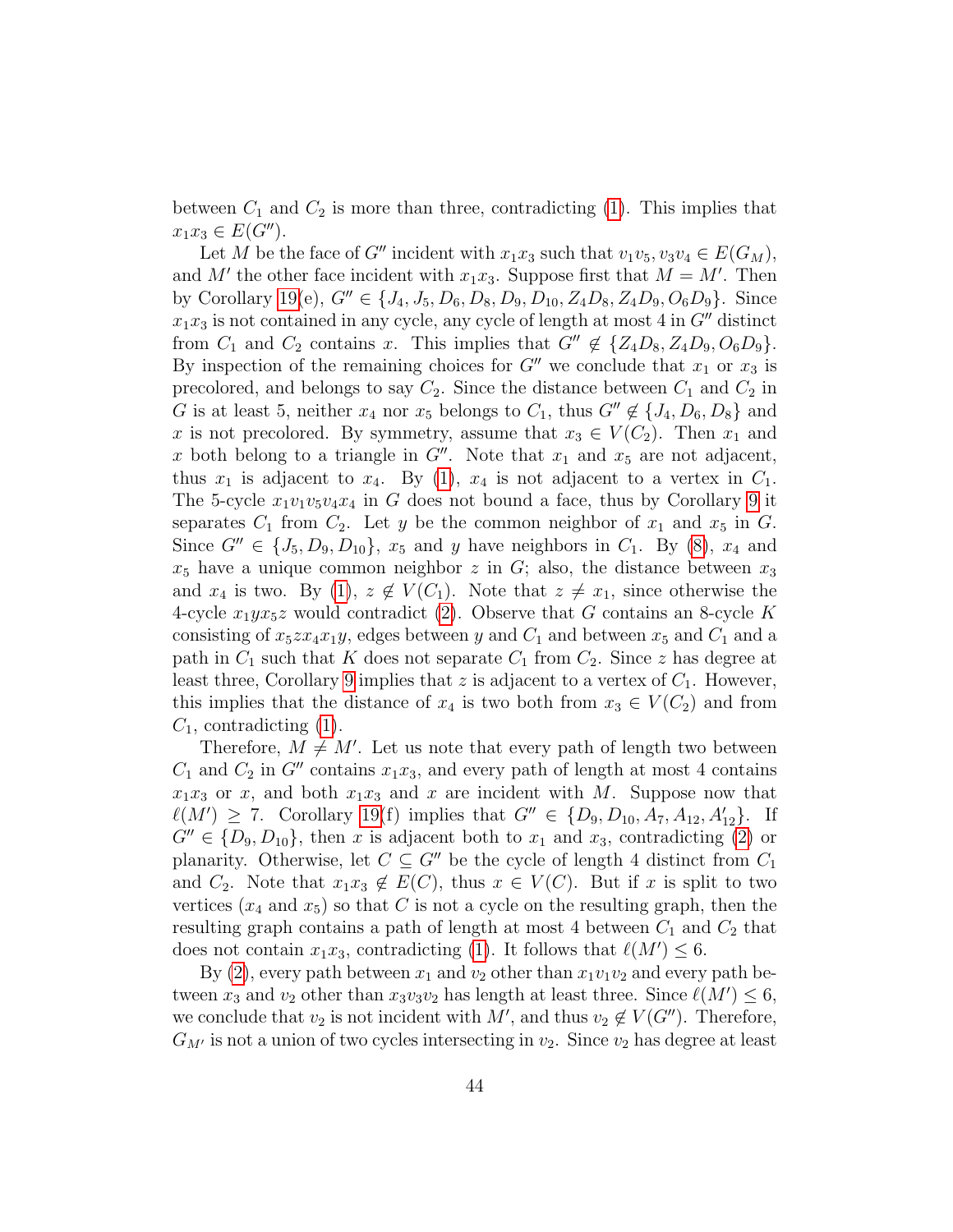4, Theorem [6](#page-7-1) implies that  $\ell(M') \geq 10$ . It follows that  $\ell(M') < \ell(M') - 3$ , and thus  $P_2 \subseteq \overline{M'}$ .

Let us again consider a cycle  $C$  of length at most 4 in  $G''$  distinct from  $C_1$  and  $C_2$ , and let K be the corresponding cycle in G, obtained by replacing  $x_1x_3$  by  $P_1$  or x by  $P_2$  or both. Since M and M' are both incident with both x and  $x_1x_3$ , there is a cut in G<sup>'''</sup> formed by x and  $x_1x_3$ . Thus  $P_1 \cup P_2 \subseteq K$ . However, this contradicts [\(2\)](#page-35-2) or planarity. It follows that  $G''$  does not contain a cycle of length at most 4 distinct from  $C_1$  and  $C_2$ . Since M and M' are incident with both  $x_1x_3$  and x, the minimality of G and Lemma [14](#page-17-1) imply that  $G'' = T_1$ . But,  $T_1$  contains two edge-disjoint paths of length two between  $C_1$ and  $C_2$ , and at most one of them contains  $x_1x_3$ . It follows that the distance between  $C_1$  and  $C_2$  in G is at most 4, contradicting [\(1\)](#page-35-1).  $\Box$ 

Let us assign the *initial charge*  $c_0(v) = \deg(v) - 4$  to each vertex and  $c_0(F) = \ell(F) - 4$  to each face of G (including  $C_1$  and  $C_2$ ). By Euler's formula, the sum of these charges is  $-8$ . Now, each face of G distinct from  $C_1$  and  $C_2$  sends a charge of  $1/3$  to each incident light vertex. This way we obtain the final charge c. Clearly,  $c(v) \geq 0$  for each non-precolored vertex v, and  $c(v) > 0$  if  $deg(v) > 4$ .

<span id="page-44-0"></span>The final charge of each face F of G distinct from  $C_1$  and  $C_2$  is non-negative. Furthermore, if F is incident with less than three light vertices, then  $c(F)$ 0.

$$
(10)
$$

*Proof.* By [\(8\)](#page-39-0),  $\ell(F) = 5$ , and thus  $c_0(F) = 1$ . If F is incident with k light vertices, then  $c(F) = 1 - k/3$ . Furthermore, [\(6\)](#page-37-0) and [\(9\)](#page-41-0) imply that  $k \leq 3$ , hence  $c(F) \geq 0$ , and if  $k < 3$ , then  $c(F) > 0$ .  $\Box$ 

A face F distinct from  $C_1$  and  $C_2$  is  $C_i$ -close (for  $i \in \{1,2\}$ ) if F shares an edge with  $C_i$ . By [\(1\)](#page-35-1) and [\(8\)](#page-39-0), a  $C_1$ -close face cannot share a vertex with a  $C_2$ -close face.

<span id="page-44-1"></span>For  $i \in \{1,2\}$ , the sum  $S_i$  of the final charges of  $C_i$  (if  $C_i$  bounds a face), the vertices of  $C_i$  and the  $C_i$ -close faces is at least  $-4$ , and if it is equal to  $-4$ , then  $V(G) \setminus V(C_1 \cup C_2)$  contains a vertex of degree at least 5.

(11)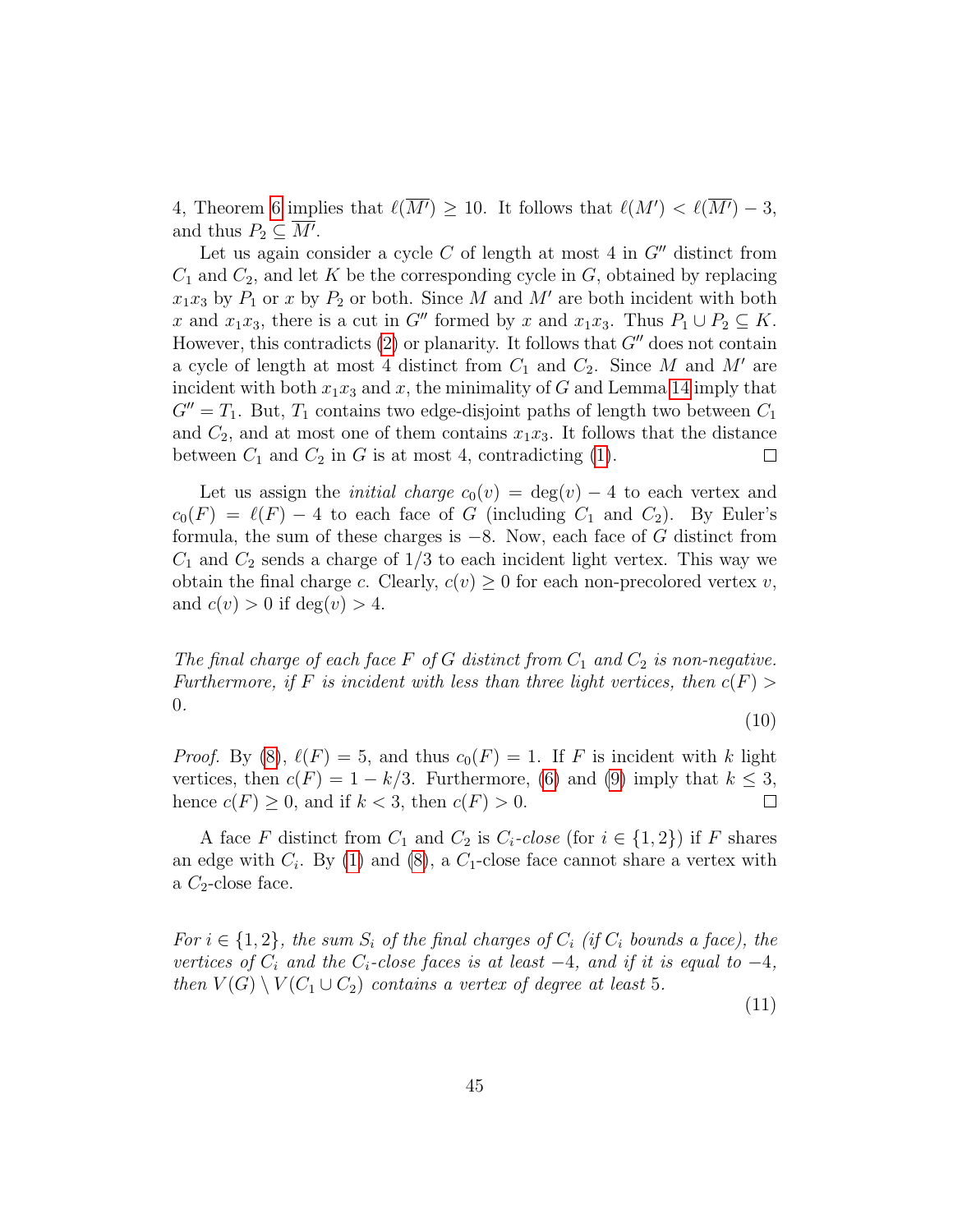*Proof.* If  $C_i$  is equal to a single vertex v, then by [\(3\)](#page-35-3) its degree is at least 2, thus  $c(v) = -2 > -4$ .

Assume now that  $C_i$  is a triangle  $v_1v_2v_3$ . Then  $c(C_i) = -1$ . For  $1 \leq$  $j < k \leq 3$ , let  $F_{jk}$  be the  $C_i$ -close face that shares the edge  $v_jv_k$  with  $C_i$ . If all vertices of  $C_i$  have degree at least three, then the final charge of each of them is at least  $-1$ , and by [\(10\)](#page-44-0),  $S_i \geq -4$ . Furthermore, if  $S_i = -4$ , then all vertices of  $C_i$  have degree exactly three, and all non-precolored vertices of  $C_i$ -near faces are light. However, this implies that  $V(F_{12} \cup F_{23} \cup F_{13}) \setminus V(C_i)$ induces a cycle  $C$  of length 6 consisting of light vertices. Observe that every coloring of  $G - V(C)$  extends to a coloring of G, contradicting the criticality of G.

Let us consider the case that say  $v_1$  has degree two. By [\(8\)](#page-39-0),  $F_{12} = F_{13}$ is a 5-face. Replacing the path  $v_2v_1v_3$  in  $F_{12}$  by  $v_2v_3$  results in a 4-cycle, contradicting [\(2\)](#page-35-2).

Finally, assume that  $C_i = v_1v_2v_3v_4$  has length 4, and thus  $c(C_i) = 0$ . For  $1 \leq j \leq 4$ , let  $F_j$  be the  $C_i$ -close face that shares the edge  $v_jv_{j+1}$  with  $C_i$  (where  $v_5 = v_1$ ). If all vertices of  $C_i$  have degree at least three, then  $c(v_j) \geq -1$  for  $1 \leq j \leq 4$ , and  $S_i \geq -4$ . Furthermore,  $S_i = -4$  only if  $deg(v_i) = 3$  for  $1 \leq j \leq 4$  and all non-precolored vertices of  $C_i$ -close faces are light. However, then  $(F_1 \cup F_2 \cup F_3 \cup F_4) - V(C_i)$  is a cycle C of 8 light vertices. Observe that any coloring of  $G - V(C)$  extends to a coloring of G, contradicting the criticality of G.

Therefore, we may assume that  $\deg(v_1) = 2$ . By [\(4\)](#page-35-4), we have  $\deg(v_2)$ ,  $\deg(v_4) \ge$ 3. Suppose now that  $deg(v_3) \geq 3$ . If at least one vertex of  $C_i$  has degree greater than 3, then  $S_i \geq c(v_1) + c(v_2) + c(v_3) + c(v_4) + c(F_1) > -4$ . Let us consider the case that  $deg(v_2) = deg(v_3) = deg(v_4) = 3$ . By [\(8\)](#page-39-0),  $(F_1 \cup F_2 \cup F_3) - V(C_i)$  is a 5-cycle  $w_1w_2w_3w_4w_5$ , where  $w_1$  is adjacent to  $v_2$ ,  $w_3$  is adjacent to  $v_3$  and  $w_5$  is adjacent to  $v_4$ . If  $w_1$  and  $w_5$  are light, then [\(8\)](#page-39-0) implies that  $w_2$  and  $w_4$  have a common neighbor x such that  $w_4w_5w_1w_2x$ is a 5-face. Since  $w_2$  has degree at least three,  $x \neq w_3$ , and the 4-cycle  $w_2w_3w_4x$  contradicts [\(2\)](#page-35-2). Therefore, assume that say  $\deg(w_1) \geq 4$ . Then  $S_i \geq -5 + c(F_1) + c(F_2) \geq -4$ , and  $S_i = -4$  only if  $w_2$ ,  $w_3$ ,  $w_4$  and  $w_5$  are light. If that were the case and all vertices of  $V(G) \setminus V(C_1 \cup C_2)$  had degree at most 4, then  $deg(w_1) = 4$ . Let x be the neighbor of  $w_1$  distinct from  $w_2, w_5$  and  $v_2$ . Let  $G' = G - V(C_i) - \{w_1, w_2, w_3, w_4, w_5\}$ , and let  $G''$  be a  $(C_{3-i}\cup x)$ -critical subgraph of G' such that every precoloring of  $C_{3-i}\cup x$  that extends to  $G''$  also extends to  $G'$ . Note that the distance between x and  $C_{3-i}$ is at least three and  $G''$  does not contain a cycle of length at most 4 distinct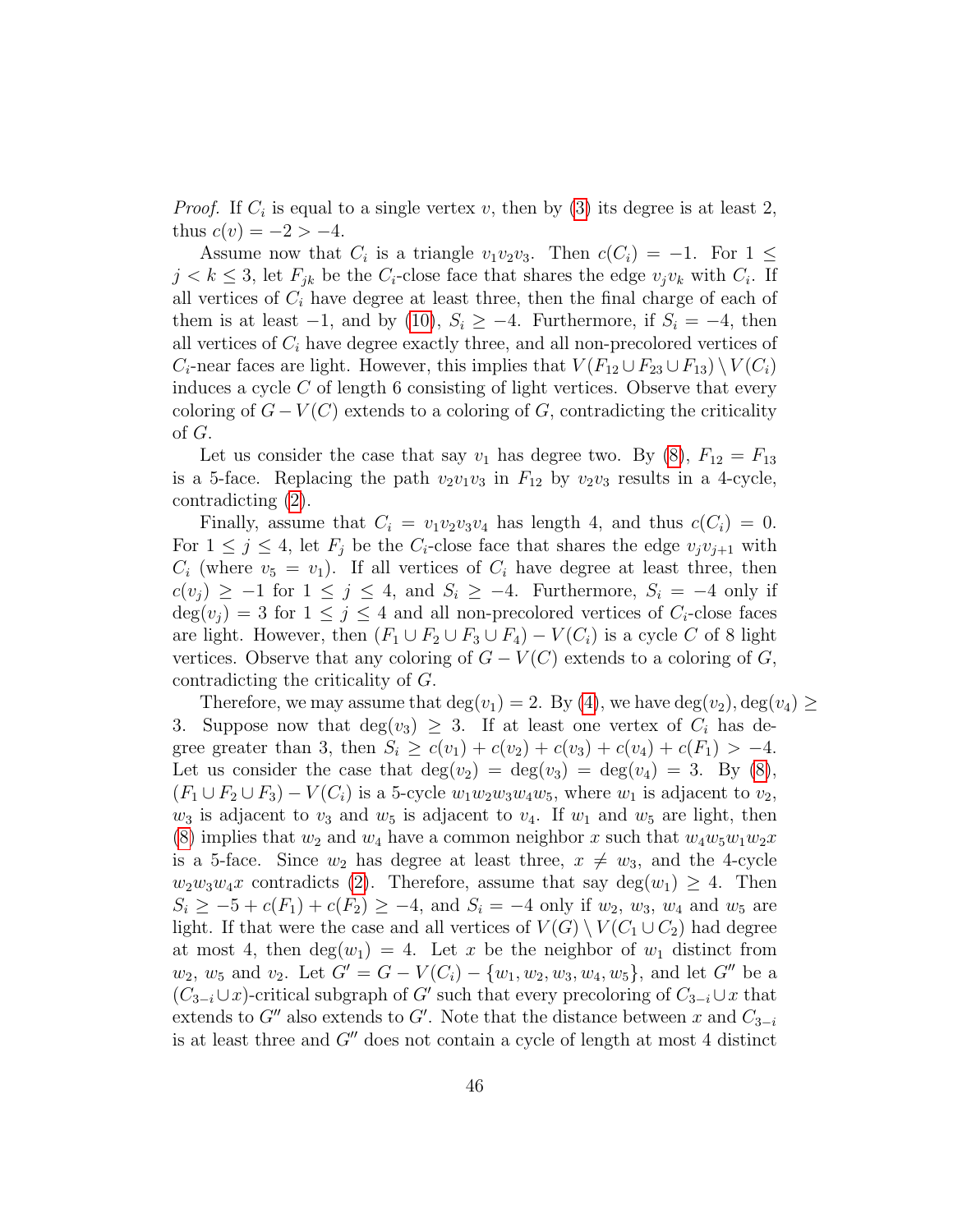from  $C_{3-i}$ , and thus by the minimality of G and Lemma [18,](#page-32-1)  $G''$  is trivial. It follows that every precoloring of x and  $C_{3-i}$  extends to  $G'$ . Let  $\varphi'$  be a coloring of G' that matches  $\varphi$  on  $C_{3-i}$ , such that  $\varphi'(x) = \varphi(v_2)$ . Then  $\varphi' \cup \varphi$ extends to a coloring of G, since every vertex of the 5-cycle  $w_1w_2w_3w_4w_5$  has two available colors, and the lists of colors available at  $w_3$  and  $w_5$  are not the same. This is a contradiction.

Finally, consider the case that  $deg(v_3) = 2$ . If  $deg(v_2) = 3$ , then by  $(8)$ ,  $(F_1 \cup F_3) - \{v_1, v_2, v_3\}$  is a 4-cycle, contradicting  $(2)$ . We conclude that deg(v<sub>2</sub>)  $\geq$  4, and by symmetry, deg(v<sub>4</sub>)  $\geq$  4. It follows that  $S_i \geq$  $c(v_1) + c(v_2) + c(v_3) + c(v_4) + c(F_1) + c(F_2) > -4.$  $\Box$ 

By  $(10)$  and  $(11)$ , we have

$$
-8 = \sum_{v \in V(G)} c(v) + \sum_{F \in F(G)} c(F) \ge c(w) + S_1 + S_2 > -8,
$$

where w is the vertex of  $V(G) \setminus V(C_1 \cup C_2)$  of maximum degree. This is a contradiction.  $\Box$ 

Theorem [5](#page-4-0) follows from Lemmas [14](#page-17-1) and [22.](#page-35-0) Together with Lemmas [17](#page-29-0) and [21](#page-34-1) have the following corollary:

<span id="page-46-1"></span>Corollary 23. Let G be a graph embedded in the cylinder with boundaries  $C_1$  and  $C_2$  such that  $\ell(C_1), \ell(C_2) \leq 4$ . If G is nontrivial  $(C_1 \cup C_2)$ -critical and every cycle of length at most 4 distinct from  $C_1$  and  $C_2$  separates  $C_1$ from  $C_2$ , then  $G \in \mathcal{C}$  or  $G$  is one of the graphs drawn in Figures [1,](#page-5-0) [2,](#page-6-0) [10,](#page-21-0) [11,](#page-22-0) [12,](#page-23-0) [13,](#page-25-0) [14,](#page-26-0) [15](#page-27-0) or [16.](#page-30-0)

### <span id="page-46-0"></span>6 The main result

Theorem [3](#page-2-0) follows easily from Corollary [23](#page-46-1) and Theorem [4.](#page-4-1) Let G be a graph embedded in a surface  $\Sigma$ , and let  $\mathcal{F} = \{F_1, F_2, \ldots, F_k\}$  be a subset of faces of G. We say that a subgraph H of G is F-contractible if  $H \notin \mathcal{F}$  and there exists a closed disk  $\Delta \subseteq \Sigma$  such that  $\Delta$  contains H, but  $\Delta$  does not contain any face of F. For  $F \in \mathcal{F}$ , we say that H surrounds F if H is not F-contractible and there exists a closed disk  $\Delta \subseteq \Sigma$  such that  $\Delta$  contains H and F, but no other face of F. We say that a subgraph  $H \subseteq G$  is  $\mathcal{F}\text{-}good$  if  $F_1 \cup \ldots \cup F_k \subseteq H$  and if F is a face of H that is not equal to a face of G, then F has exactly two boundary walks, each of the walks has length 4, and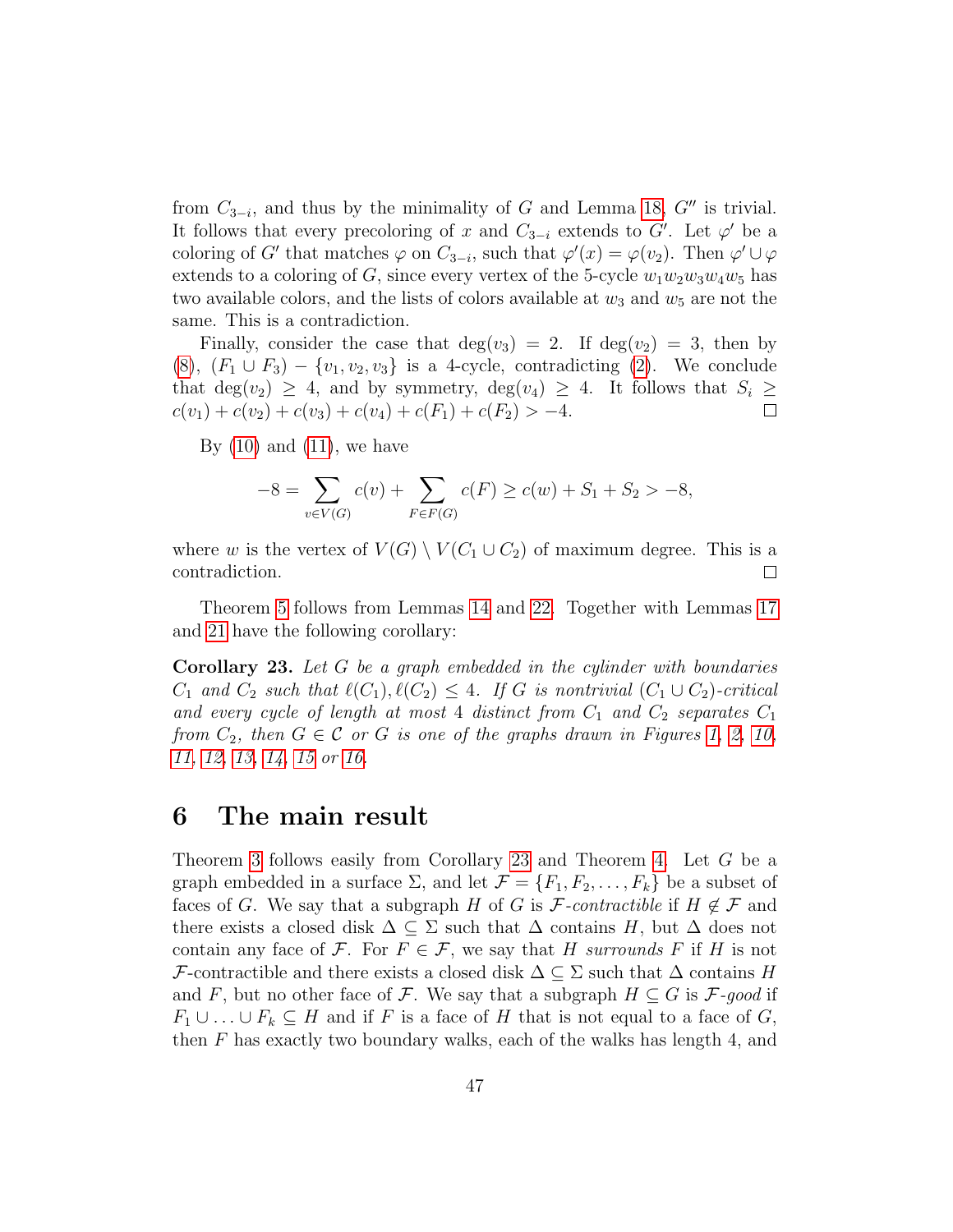the subgraph of G drawn in the closed region corresponding to  $F$  belongs to  $\mathcal{C}.$ 

Let K be the constant from Theorem [4.](#page-4-1) Let us note that  $K > 8$ . Theo-rem [3](#page-2-0) follows trivially from Grötzsch's theorem if  $q = 0$ . The following holds for graphs embedded in the cylinder:

<span id="page-47-1"></span>**Lemma 24.** Let G be a plane graph and  $F_1$  and  $F_2$  faces of G. If G is  $(F_1 \cup F_2)$ -critical and every cycle of length at most 4 separates  $F_1$  from  $F_2$ , then G contains an  $\{F_1, F_2\}$ -good subgraph with at most  $\ell(F_1)+\ell(F_2)+4K+20$ vertices.

*Proof.* If G does not contain a cycle of length at most 4 distinct from  $F_1$ and  $F_2$ , then by Theorem [4](#page-4-1) we have  $|V(G)| \leq \ell(F_1) + \ell(F_2) + 2K$ , and we may set  $H = G$ . Otherwise, let  $C_i$  be the cycle of length at most 4 in G such that the subgraph  $G_i \subseteq G$  drawn between  $F_i$  and  $C_i$  is as small as possible, for  $i \in \{1,2\}$ . By Theorem [4,](#page-4-1)  $|V(G_i)| \leq \ell(F_i) + \ell(C_i) + 2K$ . Let M be the subgraph of G drawn between  $C_1$  and  $C_2$ . If  $|V(M)| \leq 20$ , then  $|V(G)| \leq \ell(F_1) + \ell(F_2) + 4K + 20$ , and we set  $H = G$ . Suppose that  $|V(M)| > 20$ . If  $C_1$  and  $C_2$  are not vertex-disjoint, then there exists a subset  $\Delta$  of the plane, disjoint with  $F_1$  and  $F_2$  and homeomorphic to an open disk, such that the boundary of  $\Delta$  is formed by a closed walk (of length at most 8) in  $C_1 \cup C_2$  and all vertices of M are contained in the closure of  $\Delta$ . By a variant of Corollary [9,](#page-11-3) we would conclude that  $V(M) = V(C_1 \cup C_2)$ , contrary to the assumption that  $|V(M)| > 20$ . If  $C_1$  and  $C_2$  are vertex-disjoint, then Corollary [23](#page-46-1) implies that  $M \in \mathcal{C}$ , and we set  $H = G_1 \cup G_2$ .  $\Box$ 

Let  $\alpha = 21K + 104$  and  $\beta = 15K + 76$ . For other surfaces, we prove the following generalization of Theorem [3:](#page-2-0)

<span id="page-47-0"></span>**Theorem 25.** Let G be a graph embedded in a surface  $\Sigma$  of genus g and let  $\mathcal{F} = \{F_1, F_2, \ldots, F_k\}$  be a set of faces of G such that the open region corresponding to  $F_i$  is homeomorphic to the open disk for  $1 \le i \le k$ . Assume that  $g \geq 1$  or  $k \geq 3$ . If G is  $(F_1 \cup F_2 \dots \cup F_k)$ -critical and every F-contractible cycle has length at least 5, then G has an F-good subgraph H with at most  $\ell(F_1) + \ldots + \ell(F_k) + \alpha q + \beta(k-2) - 4$  vertices.

Proof. Let us prove the claim by the induction. Let us assume that the claim is true for all graphs embedded in surfaces of genus smaller than g, or embedded in  $\Sigma$  with fewer than k precolored faces. Let  $\ell = \ell(F_1)+ \ldots + \ell(F_k)$ .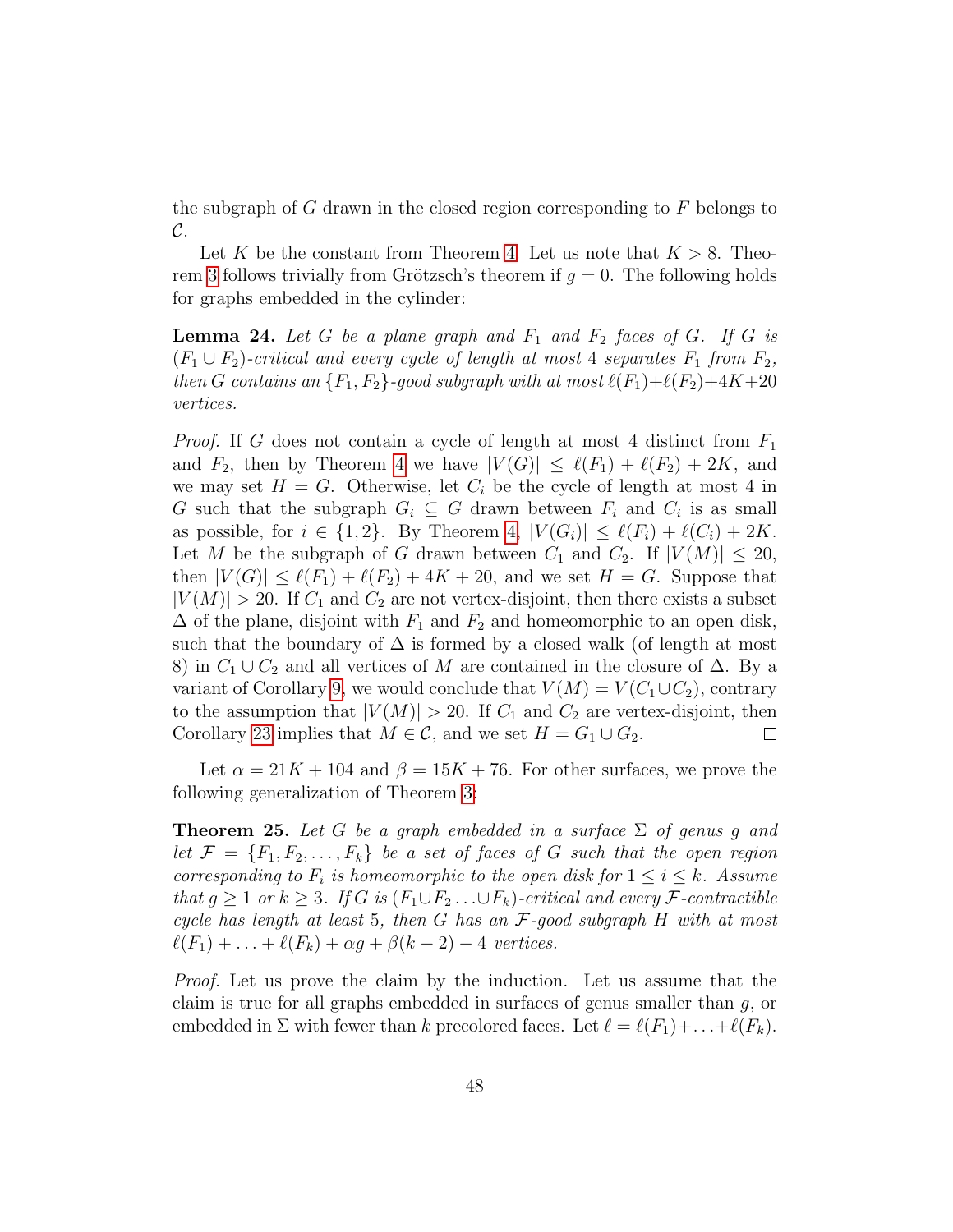Suppose first that G contains a cycle  $C \notin \mathcal{F}$  of length at most 4 that does not surround any face in F. Cut  $\Sigma$  along C and cap the resulting hole(s) by disk(s); the vertices and edges of C are duplicated, resulting in a graph  $G'$ . Let us now discuss several cases:

• If the curve given by the drawing of C in  $\Sigma$  is one-sided, then G' is embedded in a surface  $\Sigma'$  of genus  $g - 1$ . Let  $C_1$  be the face of G' corresponding to C; note that  $\ell(C_1) = 2\ell(C)$ . Observe that G' is  $(\mathcal{F} \cup \{C_1\})$ -critical. Thomassen [\[10\]](#page-51-0) proved that every graph embedded in the projective plane without contractible cycles of length at most 4 is 3-colorable, and thus if  $g = 1$ , then  $k \geq 1$ . We conclude that if  $g(\Sigma') = 0$ , then  $|\mathcal{F} \cup \{C_1\}| \geq 2$ .

If  $g(\Sigma') = 0$  and  $|\mathcal{F} \cup \{C_1\}| = 2$ , then by Lemma [24,](#page-47-1) G' has an  $(\mathcal{F} \cup$  ${C_1}$ )-good subgraph H' with at most  $\ell + \ell(C_1) + 4K + 20 \leq \ell + \alpha g +$  $\beta(k-2)-4$  vertices.

Otherwise, we may apply the induction hypothesis, hence  $G'$  has an  $(\mathcal{F} \cup \{C_1\})$ -good subgraph H' with at most  $\ell+\ell(C_1)+\alpha(g-1)+\beta(k-1)$  $1) - 4 \leq \ell + \alpha g + \beta(k - 2) - 4$  vertices.

In both cases, the graph  $H \subseteq G$  obtained from H<sup> $\prime$ </sup> by identifying the corresponding vertices of  $C_1$  is F-good, and has at most  $\ell + \alpha g + \beta(k - \ell)$  $2) - 4$  vertices.

- If C is two-sided, then let  $C_1$  and  $C_2$  be the faces of G' corresponding to C. If C is not separating, then  $G'$  is embedded in a surface of genus  $g-2$ . If  $g = 2$  and  $k = 0$ , then by Lemma [24,](#page-47-1) G' has a  $({C_1, C_2})$ -good subgraph H' with at most  $\ell(C_1) + \ell(C_2) + 4K + 20 \leq \ell + \alpha g + \beta(k -$ 2)−4 vertices. Otherwise, we can apply induction hypothesis to  $G'$  and conclude that it has a  $(\mathcal{F} \cup \{C_1, C_2\})$ -good subgraph H' with at most  $\ell + \ell(C_1) + \ell(C_2) + \alpha(g - 2) + \beta k - 4 \leq \ell + \alpha g + \beta(k - 2) - 4$  vertices. The graph  $H \subseteq G$  obtained from H' by identifying the corresponding vertices of  $C_1$  and  $C_2$  is F-good and has at most  $\ell + \alpha g + \beta(k - 2) - 4$ vertices.
- Finally, if C is two-sided and separating, then  $G'$  consists of subgraphs  $G_1$  and  $G_2$  embedded in surfaces  $\Sigma_1$  and  $\Sigma_2$ , respectively, such that  $g = g(\Sigma_1) + g(\Sigma_2)$ . Let  $\mathcal{F}_i$  be the subset of  $\mathcal F$  contained in  $\Sigma_i$  and  $k_i = |\mathcal{F}_i|$ , for  $i \in \{1, 2\}$ . Let  $\ell_i = \sum_{F \in \mathcal{F}_i} \ell(F)$ . Since C is not  $\mathcal{F}$ contractible and does not surround a face of F, we have either  $g(\Sigma_i)$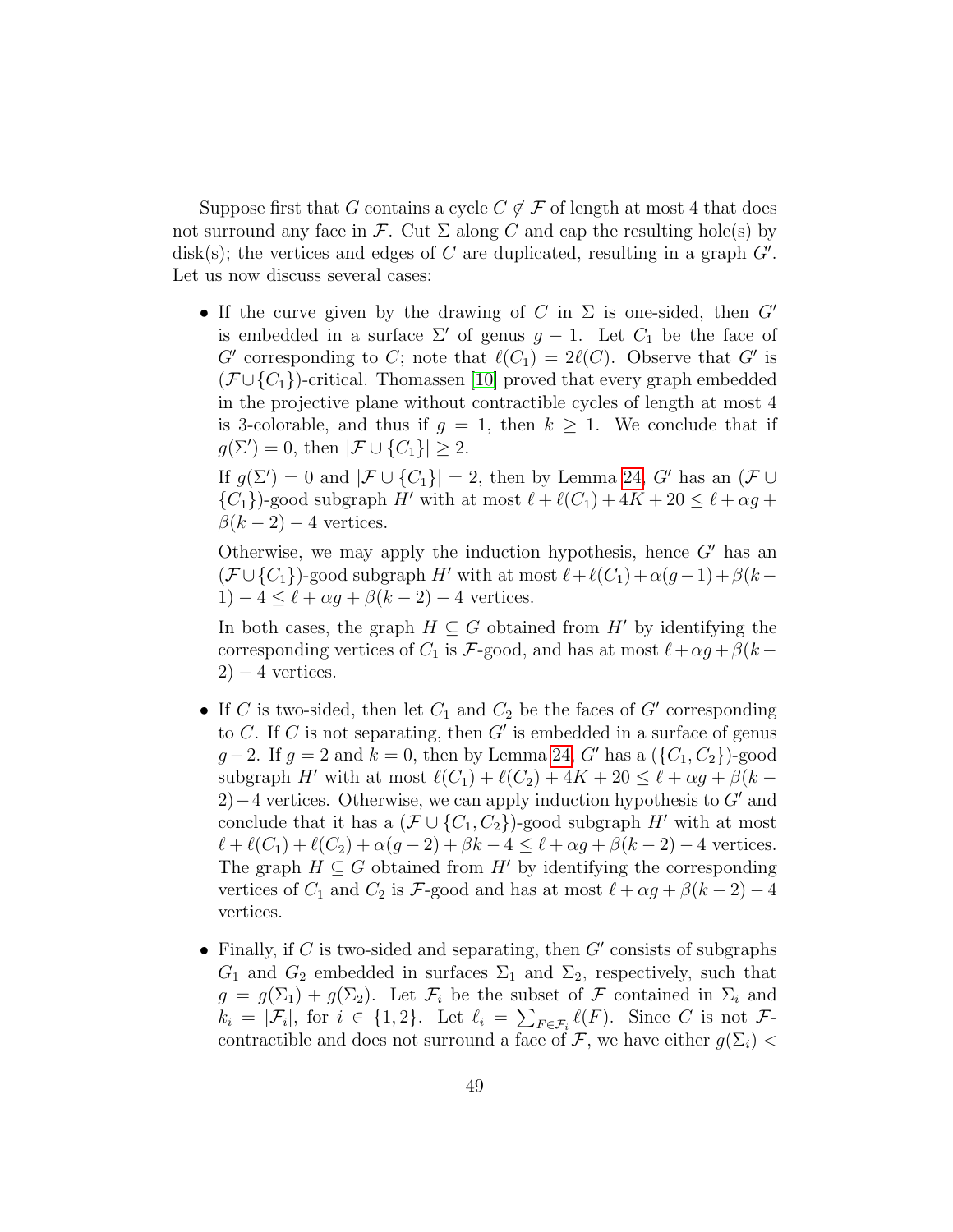g, or  $|\mathcal{F}_i \cup \{C_i\}| < k$  for  $i \in \{1,2\}$ , and furthermore, if  $g(\Sigma_i) = 0$ , then  $|\mathcal{F}_i \cup \{C_i\}| \geq 3$ . By the induction hypothesis,  $G_i$  has an  $(\mathcal{F}_i \cup \{C_i\})$ good subgraph  $H_i$  with at most  $\ell_i + \ell(C_i) + \alpha g(\Sigma_i) + \beta(k_i - 1) - 4$ vertices. The graph  $H \subseteq G$  obtained from  $H_1$  and  $H_2$  by identifying the corresponding vertices of  $C_1$  and  $C_2$  has at most  $\ell+\ell(C_1)+\ell(C_2) \ell(C) + \alpha g + \beta(k - 2) - 8 \leq \ell + \alpha g + \beta(k - 2) - 4$  vertices.

Therefore, we may assume that every cycle of length at most 4 in G surrounds a face in F. Then, there exist cycles  $C_1, \ldots, C_k \subseteq G$  such that

- for  $1 \leq i \leq k$ , either  $C_i = F_i$ , or  $\ell(C_i) \leq 4$  and  $C_i$  surrounds  $F_i$ ,
- if  $\Delta_i$  is the open disk bounded by  $C_i$  that contains the face  $F_i$ , then  $\Delta_i \cap \Delta_j = \emptyset$  for  $1 \leq i < j \leq k$ , and
- the graph  $G'$  obtained from  $G$  by removing all vertices and edges contained in  $\Delta_1 \cup \ldots \cup \Delta_k$  contains no cycle of length at most 4 distinct from  $C_1, C_2, \ldots, C_k$ .

Let  $G_i$  be the subgraph of G drawn in the closure of  $\Delta_i$ , for  $1 \leq i \leq k$ . Note that  $G_i$  is  $(F_i \cup C_i)$ -critical, and by Lemma [24,](#page-47-1)  $G_i$  has an  $(F_i \cup C_i)$ -good subgraph  $H_i$  with at most  $\ell(F_i) + \ell(C_i) + 4K + 20$  vertices. By Theorem [4,](#page-4-1)  $|V(G')| \leq \sum_{i=1}^{k} \ell(C_i) + K(g+k)$ . Note that  $H = G' \cup H_1 \cup \ldots \cup H_k$  is  $\mathcal{F}\text{-good}$ , and it has at most  $\ell + (4K + 24)k + K(g + k) \leq \ell + \alpha g + \beta(k - 2) - 4$  vertices. The previous inequality does not hold for  $k = 0$  and  $q = 1$ . However, in this case G is a projective planar graph without contractible cycles of length at most 4 and hence G is 3-colorable by a result of Thomassen [\[10\]](#page-51-0).  $\Box$ 

*Proof of Theorem [3.](#page-2-0)* Follows from Grötzsch's theorem and Theorem [25,](#page-47-0) with  $f(q) = \alpha q.$  $\Box$ 

## <span id="page-49-0"></span>7 Programs

Both authors of the paper wrote independent programs implementing the algorithm following from Theorem [13,](#page-15-0) as well as the programs to verify the claims of Theorem [7](#page-9-1) and Lemma [14.](#page-17-1) The complete lists of the graphs, as well as programs used to generate them can be found at  $http://arxiv.org/$ [abs/1305.2670](http://arxiv.org/abs/1305.2670). For the technical details describing the programs and their usage, see README files in the subdirectories. The subdirectory dvorak also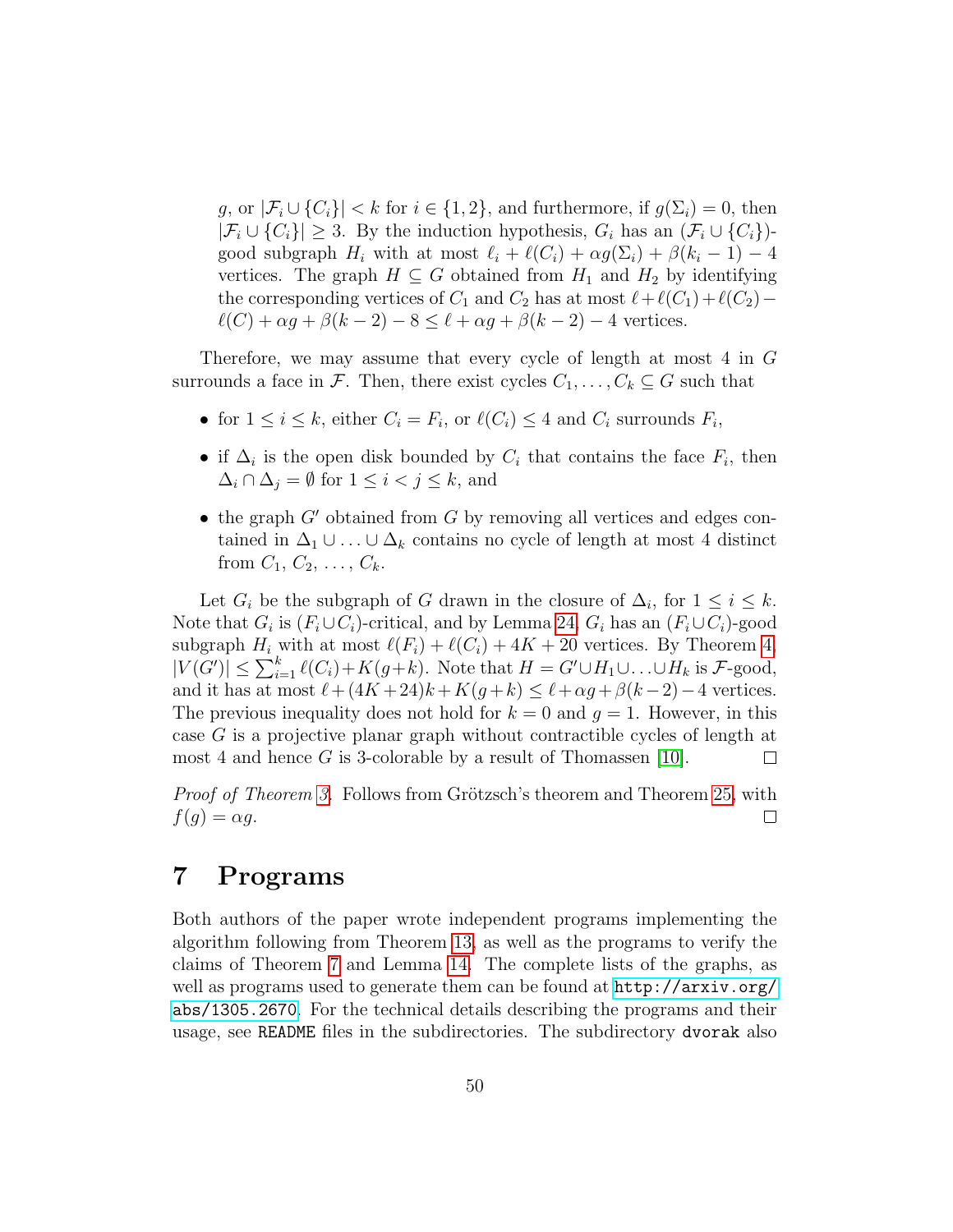contains the programs used to verify the claims of Section [5,](#page-17-0) which were first derived manually without computer.

The most time-consuming part of the graph generation is criticality testing. We applied the straightforward algorithm following from the definition of the critical graph: given a planar graph  $G$  with the outer face  $B$ , for each edge  $e$  not incident with  $B$  we tested whether there exists a precoloring of B that does not extend to G, but extends to  $G - e$ . We augmented this algorithm with a few simple heuristics to speed it up (e.g., all vertices in  $V(G) \setminus V(B)$  must have degree at least three). Generating the set  $\mathcal{K}_{16}$  took about 10 minutes on a 2.67GHz machine. We believe that by parallelization and possibly using a more clever criticality testing algorithm, it would be possible to generate the graphs at least up to  $\mathcal{K}_{20}$ , if someone would need them.

## References

- <span id="page-50-4"></span>[1] Aksenov, V. A. On continuation of 3-colouring of planar graphs. Diskret. Anal. Novosibirsk 26 (1974), 3–19. In Russian.
- <span id="page-50-6"></span>[2] BORODIN, O., DVOŘÁK, Z., KOSTOCHKA, A., LIDICKÝ, B., AND YANCEY, M. Planar 4-critical graphs with four triangles, submitted.
- <span id="page-50-5"></span>[3] BORODIN, O. V., KOSTOCHKA, A. V., LIDICKÝ, B., AND YANCEY, M. Short proofs of coloring theorems on planar graphs. European J. Combin. 36 (2014), 314–321.
- <span id="page-50-3"></span>[4] DVO $\check{R}$ AK, Z., AND KAWARABAYASHI, K. Choosability of planar graphs of girth 5. Manuscript.
- <span id="page-50-2"></span>[5] DVOŘÁK, Z., KRÁL', D., AND THOMAS, R. Three-coloring trianglefree graphs on surfaces III. Graphs of girth five. Manuscript.
- <span id="page-50-1"></span>[6] Gimbel, J., and Thomassen, C. Coloring graphs with fixed genus and girth. Trans. Amer. Math. Soc. 349 (1997), 4555–4564.
- <span id="page-50-0"></span>[7] GRÖTZSCH, H. Ein Dreifarbensatz für dreikreisfreie Netze auf der Kugel. Wiss. Z. Martin-Luther-Univ. Halle-Wittenberg Math.-Natur. Reihe 8 (1959), 109–120.